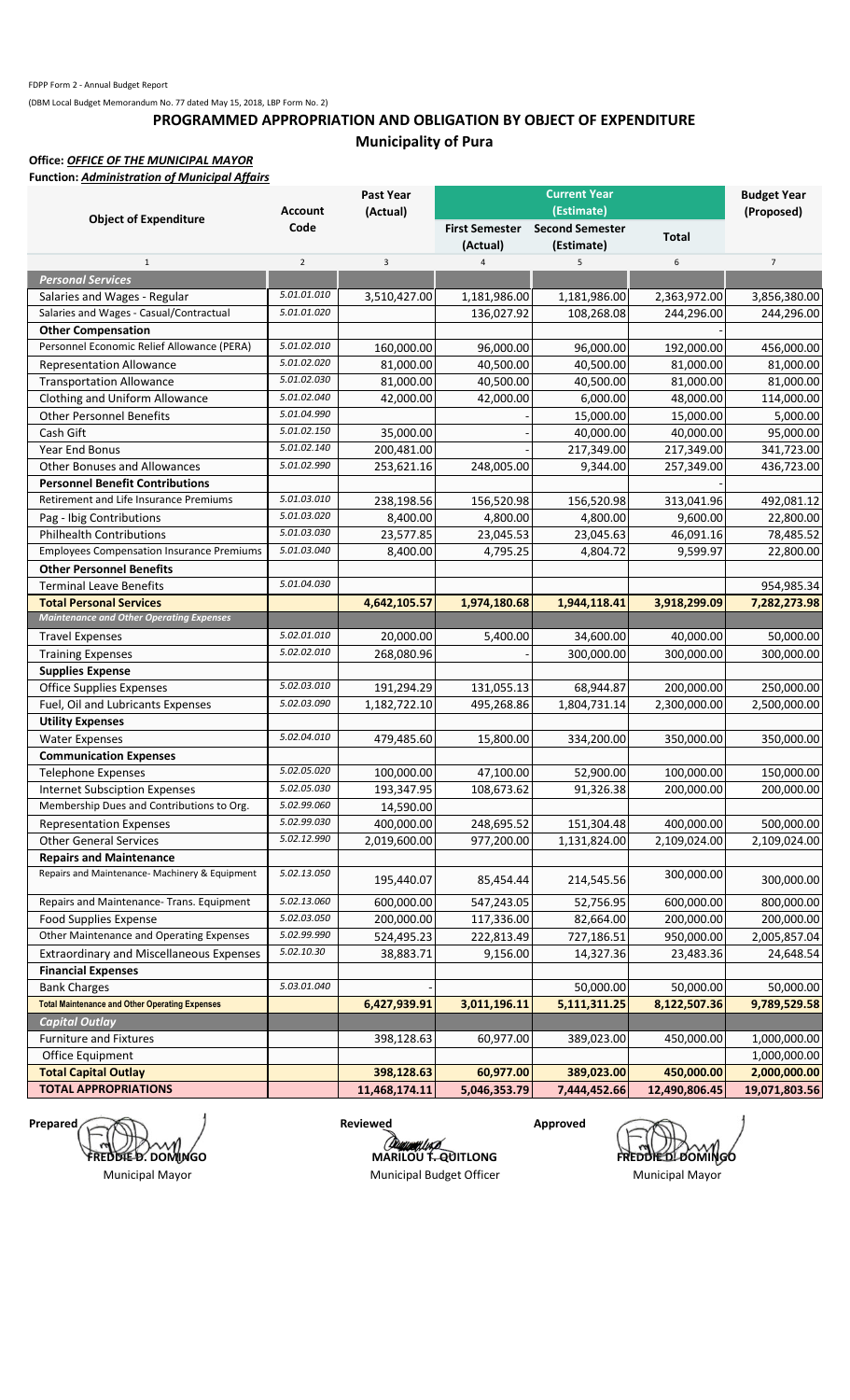## **PROGRAMMED APPROPRIATION AND OBLIGATION BY OBJECT OF EXPENDITURE Municipality of Pura**

### **Office:** *OFFICE OF THE MUNICIPAL MAYOR*

**Function:** *Maintenance of Government Facilities*

|                                                       | <b>Account</b> | <b>Past Year</b><br>(Actual) |                                   | <b>Current Year</b><br>(Estimate)    |              | <b>Budget Year</b><br>(Proposed) |
|-------------------------------------------------------|----------------|------------------------------|-----------------------------------|--------------------------------------|--------------|----------------------------------|
| <b>Object of Expenditure</b>                          | Code           |                              | <b>First Semester</b><br>(Actual) | <b>Second Semester</b><br>(Estimate) | <b>Total</b> |                                  |
| $\mathbf{1}$                                          | $\overline{2}$ | 3                            | 4                                 | 5                                    | 6            | $\overline{7}$                   |
| <b>Personal Services</b>                              |                |                              |                                   |                                      |              |                                  |
| Salaries and Wages - Regular                          | 5.01.01.010    | 118,324.00                   | 61,074.00                         | 61,074.00                            | 122,148.00   | 122,148.00                       |
| <b>Other Compensation</b>                             |                |                              |                                   |                                      |              |                                  |
| Personnel Economic Relief Allowance (PERA)            | 5.01.02.010    | 24,000.00                    | 12,000.00                         | 12,000.00                            | 24,000.00    | 24,000.00                        |
| Clothing and Uniform Allowance                        | 5.01.02.040    | 6,000.00                     | 6,000.00                          |                                      | 6,000.00     | 6,000.00                         |
| Cash Gift                                             | 5.01.02.150    | 5,000.00                     |                                   | 5,000.00                             | 5,000.00     | 5,000.00                         |
| <b>Year End Bonus</b>                                 | 5.01.02.140    | 9,764.00                     |                                   | 10,179.00                            | 10,179.00    | 10,179.00                        |
| <b>Other Bonuses and Allowances</b>                   | 5.01.02.990    | 23,575.76                    | 10,179.00                         | 5,000.00                             | 15,179.00    | 15,179.00                        |
| <b>Personnel Benefit Contributions</b>                |                |                              |                                   |                                      |              |                                  |
| Retirement and Life Insurance Premiums                | 5.01.03.010    | 14,436.96                    | 7,328.88                          | 7,328.88                             | 14,657.76    | 14,657.76                        |
| Pag - Ibig Contributions                              | 5.01.03.020    | 1,200.00                     | 600.00                            | 600.00                               | 1,200.00     | 1,200.00                         |
| <b>Philhealth Contributions</b>                       | 5.01.03.030    | 1,542.75                     | 916.08                            | 1,183.92                             | 2,100.00     | 2,442.96                         |
| <b>Employees Compensation Insurance Premiums</b>      | 5.01.03.040    | 1,200.00                     | 597.64                            | 602.36                               | 1,200.00     | 1,200.00                         |
| <b>Other Personnel Benefits</b>                       |                |                              |                                   |                                      |              |                                  |
| <b>Terminal Leave Benefits</b>                        | 5.01.04.030    |                              |                                   |                                      |              |                                  |
| <b>Total Personal Services</b>                        |                | 205,043.47                   | 98,695.60                         | 102,968.16                           | 201,663.76   | 202,006.72                       |
| <b>Maintenance and Other Operating Expenses</b>       |                |                              |                                   |                                      |              |                                  |
| <b>Supplies Expense</b>                               |                |                              |                                   |                                      |              |                                  |
| <b>Office Supplies Expenses</b>                       | 5.02.03.010    |                              |                                   |                                      |              |                                  |
| <b>Utility Expenses</b>                               |                |                              |                                   |                                      |              |                                  |
| <b>Electricity Expenses</b>                           | 5.02.04.010    | 2,346,118.11                 | 968,723.33                        | 1,831,276.67                         | 2,800,000.00 | 3,000,000.00                     |
| Repairs and Maintenace - Buildings &                  | 5.02.13.040    |                              | 965,944.56                        | 1,034,055.44                         | 2,000,000.00 | 2,500,000.00                     |
| <b>Other Structures</b>                               |                | 1,819,595.44                 |                                   |                                      |              |                                  |
| <b>Total Maintenance and Other Operating Expenses</b> |                | 4,165,713.55                 | 1,934,667.89                      | 2,865,332.11                         | 4,800,000.00 | 5,500,000.00                     |
| <b>Capital Outlay</b>                                 |                |                              |                                   |                                      |              |                                  |
| Office Equipment                                      |                |                              |                                   |                                      |              |                                  |
| <b>Total Capital Outlay</b>                           |                |                              |                                   |                                      |              |                                  |
| <b>TOTAL APPROPRIATIONS</b>                           |                | 4,370,757.02                 | 2,033,363.49                      | 2,968,300.27                         | 5,001,663.76 | 5,702,006.72                     |

Prepared **Approved Reviewed Approved** FRED**DIED**LDOMINGO

Municipal Mayor

**MARILOUT.QUITLONG FREDDIE DOMINGO** Municipal Budget Officer Municipal Mayor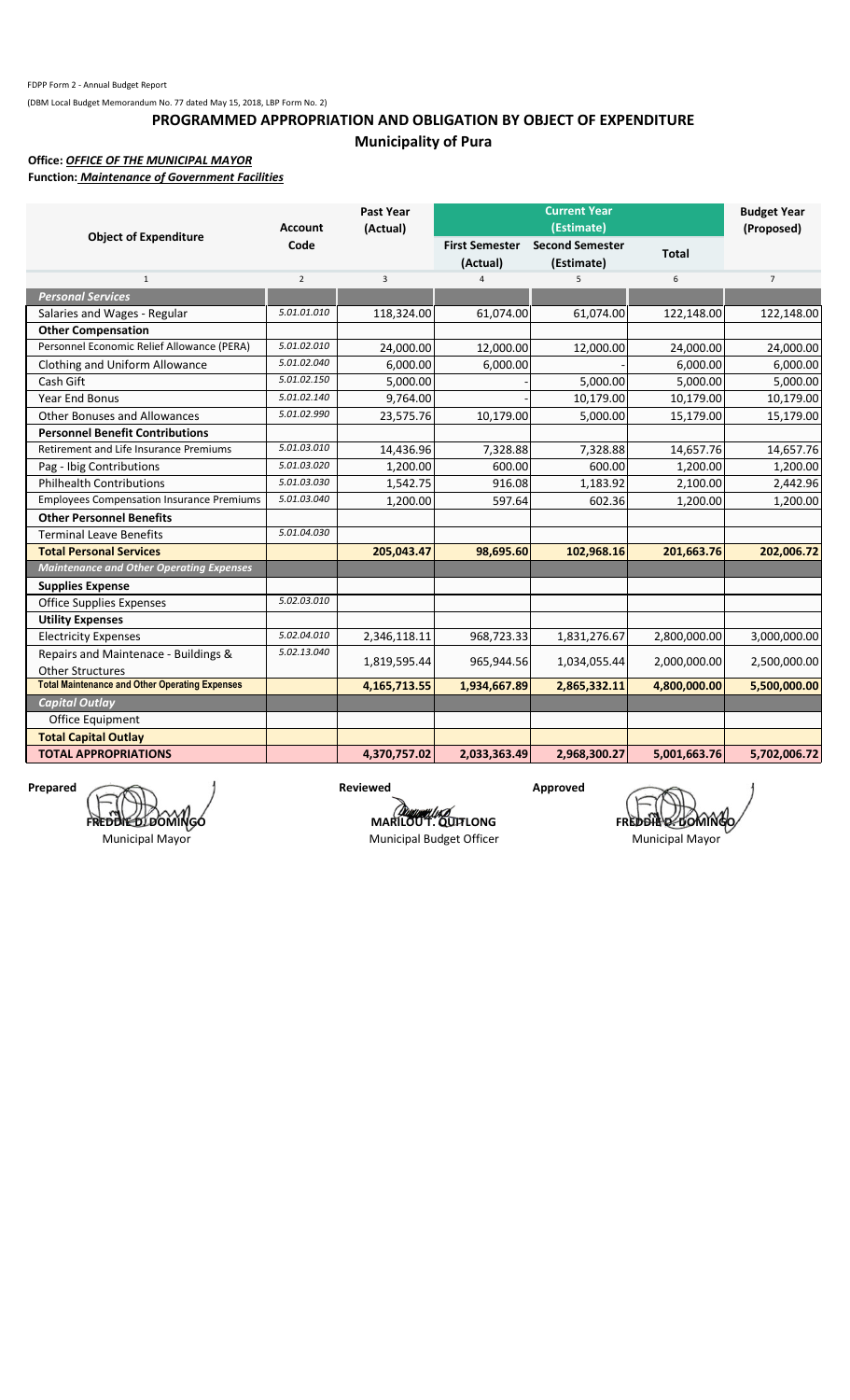## **Municipality of Pura PROGRAMMED APPROPRIATION AND OBLIGATION BY OBJECT OF EXPENDITURE**

### **Office:** *OFFICE OF THE MUNICIPAL MAYOR*

| Function: <i>Operation of Market</i> |  |  |  |
|--------------------------------------|--|--|--|
|--------------------------------------|--|--|--|

|                                                       | <b>Account</b> | Past Year<br>(Actual) |                       | <b>Current Year</b><br>(Estimate) |              | <b>Budget Year</b><br>(Proposed) |
|-------------------------------------------------------|----------------|-----------------------|-----------------------|-----------------------------------|--------------|----------------------------------|
| <b>Object of Expenditure</b>                          | Code           |                       | <b>First Semester</b> | <b>Second Semester</b>            |              |                                  |
|                                                       |                |                       | (Actual)              | (Estimate)                        | <b>Total</b> |                                  |
| $\mathbf{1}$                                          | $\overline{2}$ | 3                     | $\overline{4}$        | 5                                 | 6            | $\overline{7}$                   |
| <b>Personal Services</b>                              |                |                       |                       |                                   |              |                                  |
| Salaries and Wages - Regular                          | 5.01.01.010    | 711,526.00            | 327,906.00            | 522,270.00                        | 850,176.00   | 852,324.00                       |
| Salaries and Wages - Casual/Contractual               | 5.01.01.020    | 1,138,559.00          |                       |                                   |              |                                  |
| <b>Other Compensation</b>                             |                |                       |                       |                                   |              |                                  |
| Personnel Economic Relief Allowance (PERA)            | 5.01.02.010    | 332,000.00            | 48,000.00             | 72,000.00                         | 120,000.00   | 120,000.00                       |
| Clothing and Uniform Allowance                        | 5.01.02.040    | 84,000.00             | 30,000.00             |                                   | 30,000.00    | 30,000.00                        |
| Overtime and Night Pay                                | 5.01.02.130    | 51,466.76             | 26,887.61             | 73,112.39                         | 100,000.00   | 100,000.00                       |
| Cash Gift                                             | 5.01.02.150    | 70,000.00             |                       | 25,000.00                         | 25,000.00    | 25,000.00                        |
| <b>Year End Bonus</b>                                 | 5.01.02.140    | 139,694.00            |                       | 70,848.00                         | 70,848.00    | 71,027.00                        |
| <b>Other Bonuses and Allowances</b>                   | 5.01.02.990    | 357,724.60            | 54,651.00             | 41,197.00                         | 95,848.00    | 96,027.00                        |
| <b>Other Personnel Benefits</b>                       | 5.01.04.990    |                       |                       |                                   |              |                                  |
| <b>Personnel Benefit Contributions</b>                |                |                       |                       |                                   |              |                                  |
| Retirement and Life Insurance Premiums                | 5.01.03.010    | 208,896.67            | 39,423.42             | 62,597.70                         | 102,021.12   | 102,278.88                       |
| Pag - Ibig Contributions                              | 5.01.03.020    | 15,866.98             | 2,400.00              | 3,600.00                          | 6,000.00     | 6,000.00                         |
| <b>Philhealth Contributions</b>                       | 5.01.03.030    | 24,386.85             | 4,923.86              | 9,250.93                          | 14,174.79    | 17,046.48                        |
| <b>Employees Compensation Insurance Premiums</b>      | 5.01.03.040    | 15,866.98             | 2,399.92              | 3,600.08                          | 6,000.00     | 6,000.00                         |
| <b>Total Personal Services</b>                        |                | 3,149,987.84          | 536,591.81            | 883,476.10                        | 1,420,067.91 | 1,425,703.36                     |
| <b>Maintenance and Other Operating Expenses</b>       |                |                       |                       |                                   |              |                                  |
| <b>Supplies Expense</b>                               |                |                       |                       |                                   |              |                                  |
| <b>Office Supplies Expenses</b>                       | 5.02.03.010    | 17,100.00             | 1,250.00              | 48,750.00                         | 50,000.00    | 50,000.00                        |
| <b>Utility Expenses</b>                               |                |                       |                       |                                   |              |                                  |
| <b>Water Expenses</b>                                 | 5.02.04.010    |                       |                       | 18,000.00                         | 18,000.00    | 18,000.00                        |
| <b>Electricity Expenses</b>                           | 5.02.04.010    |                       | 23,938.94             | 108,061.06                        | 132,000.00   | 132,000.00                       |
| Repairs and Maintenace - Buildings &                  | 5.02.13.040    |                       |                       |                                   |              |                                  |
| <b>Other Structures</b>                               |                |                       | 87,955.00             | 112,045.00                        | 200,000.00   | 200,000.00                       |
| <b>Total Maintenance and Other Operating Expenses</b> |                | 17,100.00             | 113,143.94            | 286,856.06                        | 400,000.00   | 400,000.00                       |
| <b>Capital Outlay</b>                                 |                |                       |                       |                                   |              |                                  |
| Office Equipment                                      |                |                       |                       |                                   |              |                                  |
| <b>Total Capital Outlay</b>                           |                |                       |                       |                                   |              |                                  |
| <b>TOTAL APPROPRIATIONS</b>                           |                | 3,167,087.84          | 649,735.75            | 1,170,332.16                      | 1,820,067.91 | 1,825,703.36                     |

Prepared **Approved FREDDIE D. DOMINGO**

Municipal Mayor

**MARILOU T. QUITLONG FREDDIE DOMING** Municipal Budget Officer Municipal Mayor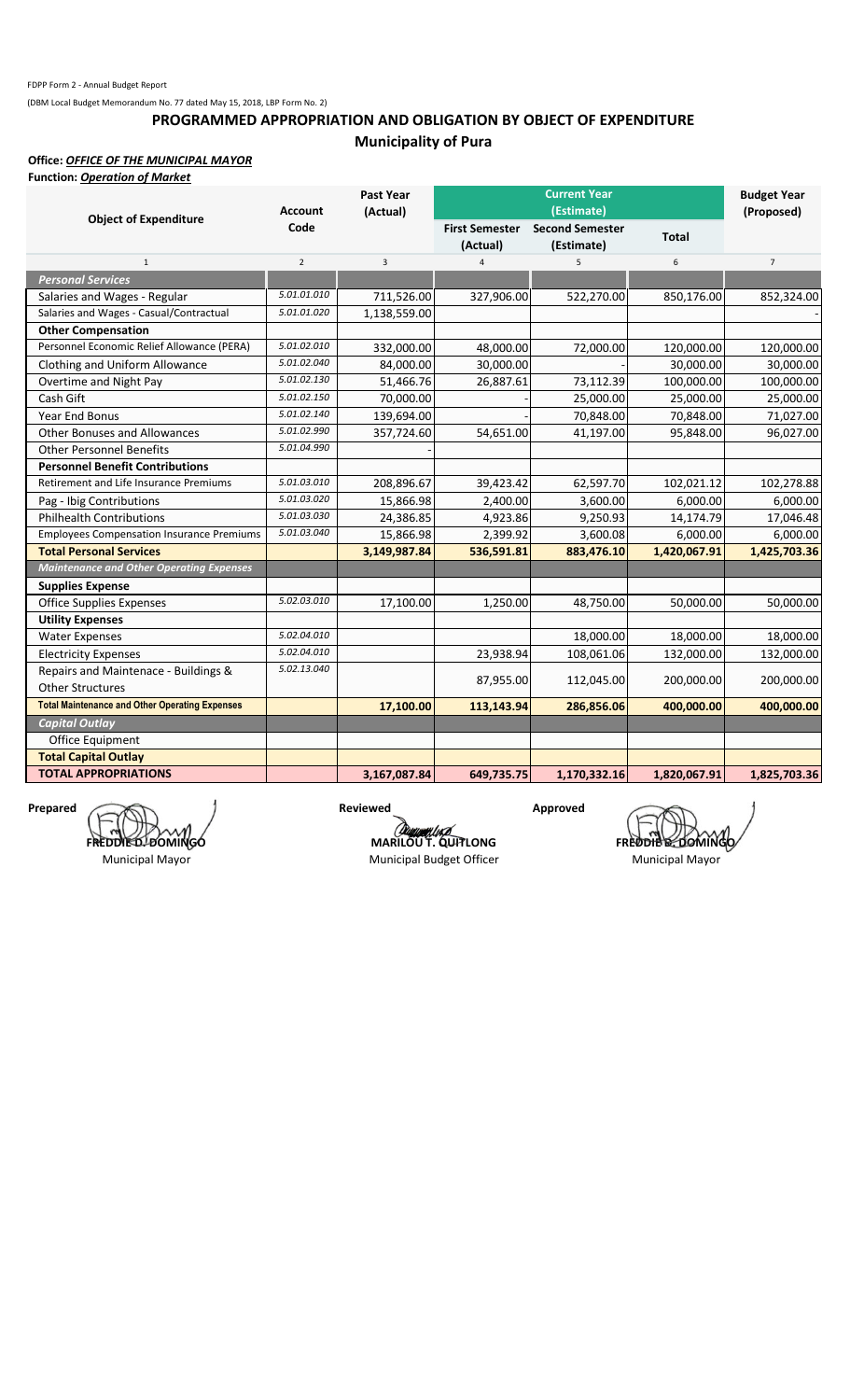## **PROGRAMMED APPROPRIATION AND OBLIGATION BY OBJECT OF EXPENDITURE Municipality of Pura**

**Office:** *OFFICE OF THE MUNICIPAL MAYOR*

| <b>Function: Operation of Slaughter House</b>         |                |            |                                   |                                      |              |                    |
|-------------------------------------------------------|----------------|------------|-----------------------------------|--------------------------------------|--------------|--------------------|
|                                                       |                | Past Year  |                                   | <b>Current Year</b>                  |              | <b>Budget Year</b> |
| <b>Object of Expenditure</b>                          | <b>Account</b> | (Actual)   |                                   | (Estimate)                           |              | (Proposed)         |
|                                                       | Code           |            | <b>First Semester</b><br>(Actual) | <b>Second Semester</b><br>(Estimate) | <b>Total</b> |                    |
| $\mathbf{1}$                                          | $\overline{2}$ | 3          | $\overline{4}$                    | 5                                    | 6            | $\overline{7}$     |
| <b>Personal Services</b>                              |                |            |                                   |                                      |              |                    |
| Salaries and Wages - Casual/Contractual               | 5.01.01.020    | 236,648.00 |                                   |                                      |              |                    |
| <b>Other Compensation</b>                             |                |            |                                   |                                      |              |                    |
| Personnel Economic Relief Allowance (PERA)            | 5.01.02.010    | 48,000.00  |                                   |                                      |              |                    |
| Clothing and Uniform Allowance                        | 5.01.02.040    | 12,000.00  |                                   |                                      |              |                    |
| Cash Gift                                             | 5.01.02.150    | 10,000.00  |                                   |                                      |              |                    |
| <b>Year End Bonus</b>                                 | 5.01.02.140    | 19,528.00  |                                   |                                      |              |                    |
| <b>Other Bonuses and Allowances</b>                   | 5.01.02.990    | 51,427.00  |                                   |                                      |              |                    |
| <b>Personnel Benefit Contributions</b>                |                |            |                                   |                                      |              |                    |
| Retirement and Life Insurance Premiums                | 5.01.03.010    | 27,325.44  |                                   |                                      |              |                    |
| Pag - Ibig Contributions                              | 5.01.03.020    | 2,400.00   |                                   |                                      |              |                    |
| <b>Philhealth Contributions</b>                       | 5.01.03.030    | 3,600.00   |                                   |                                      |              |                    |
| <b>Employees Compensation Insurance Premiums</b>      | 5.01.03.040    | 2,244.00   |                                   |                                      |              |                    |
| <b>Total Personal Services</b>                        |                | 413,172.44 |                                   |                                      |              |                    |
| <b>Maintenance and Other Operating Expenses</b>       |                |            |                                   |                                      |              |                    |
| <b>Supplies Expense</b>                               |                |            |                                   |                                      |              |                    |
| <b>Office Supplies Expenses</b>                       | 5.02.03.010    |            | 1,225.00                          | 8,775.00                             | 10,000.00    | 10,000.00          |
| <b>Utility Expenses</b>                               |                |            |                                   |                                      |              |                    |
| <b>Water Expenses</b>                                 | 5.02.04.010    |            |                                   | 18,000.00                            | 18,000.00    | 18,000.00          |
| <b>Electricity Expenses</b>                           | 5.02.04.010    |            |                                   | 20.000.00                            | 20,000.00    | 20,000.00          |
| Repairs and Maintenace - Buildings &                  | 5.02.13.040    |            | 8,090.00                          | 13,910.00                            | 22,000.00    | 22,000.00          |
| <b>Other Structures</b>                               |                |            |                                   |                                      |              |                    |
| <b>Other General Sevices</b>                          | 5.02.12.990    | 112,200.00 | 66,800.00                         | 50,368.00                            | 117,168.00   | 117,168.00         |
| <b>Total Maintenance and Other Operating Expenses</b> |                | 112,200.00 | 76,115.00                         | 111,053.00                           | 187,168.00   | 187,168.00         |
| <b>Capital Outlay</b>                                 |                |            |                                   |                                      |              |                    |
| <b>Office Equipment</b>                               |                |            |                                   |                                      |              |                    |
| <b>Total Capital Outlay</b>                           |                |            |                                   |                                      |              |                    |
| <b>TOTAL APPROPRIATIONS</b>                           |                | 525,372.44 | 76,115.00                         | 111,053.00                           | 187,168.00   | 187,168.00         |

Prepared **Approved Prepared** Approved **FREDDIE D. DOMINGO**

Municipal Mayor

**MARILOU T. QUITLONG**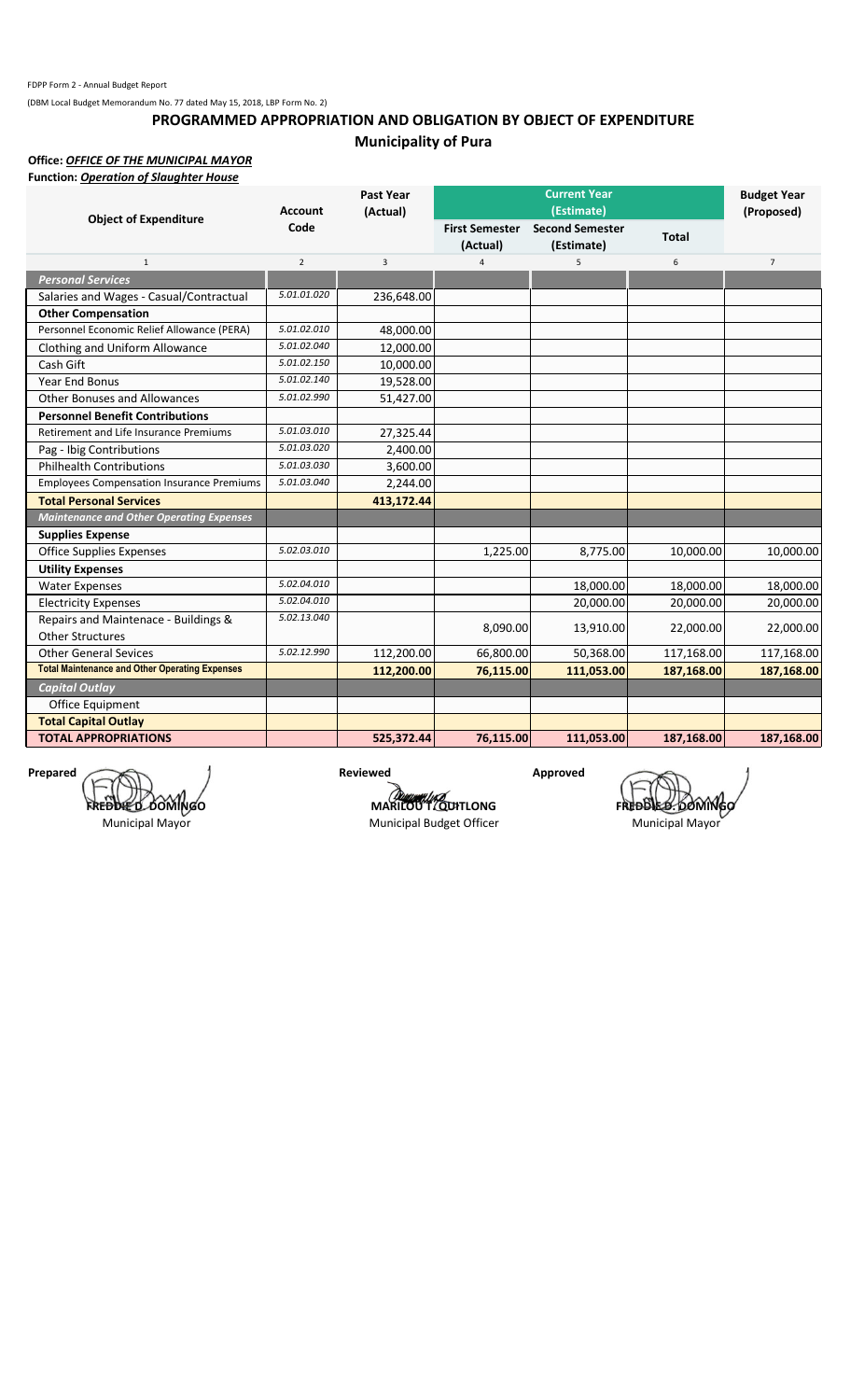## **PROGRAMMED APPROPRIATION AND OBLIGATION BY OBJECT OF EXPENDITURE Municipality of Pura**

**Office:** *OFFICE OF THE MUNICIPAL MAYOR*

| <b>Function: Operation of Cemetery</b>                |                |                  |                            |                                      |              |                    |
|-------------------------------------------------------|----------------|------------------|----------------------------|--------------------------------------|--------------|--------------------|
|                                                       |                | <b>Past Year</b> |                            | <b>Current Year</b>                  |              | <b>Budget Year</b> |
| <b>Object of Expenditure</b>                          | <b>Account</b> | (Actual)         |                            | (Estimate)                           |              | (Proposed)         |
|                                                       | Code           |                  | First Semester<br>(Actual) | <b>Second Semester</b><br>(Estimate) | <b>Total</b> |                    |
| $\mathbf{1}$                                          | $\overline{2}$ | 3                | $\overline{4}$             | 5                                    | 6            | $\overline{7}$     |
| <b>Personal Services</b>                              |                |                  |                            |                                      |              |                    |
| Salaries and Wages - Casual/Contractual               | 5.01.01.020    | 236,648.00       |                            |                                      |              |                    |
| <b>Other Compensation</b>                             |                |                  |                            |                                      |              |                    |
| Personnel Economic Relief Allowance (PERA)            | 5.01.02.010    | 48,000.00        |                            |                                      |              |                    |
| Clothing and Uniform Allowance                        | 5.01.02.040    | 12,000.00        |                            |                                      |              |                    |
| Cash Gift                                             | 5.01.02.150    | 10,000.00        |                            |                                      |              |                    |
| Year End Bonus                                        | 5.01.02.140    | 19,528.00        |                            |                                      |              |                    |
| <b>Other Bonuses and Allowances</b>                   | 5.01.02.990    | 51,427.00        |                            |                                      |              |                    |
| <b>Personnel Benefit Contributions</b>                |                |                  |                            |                                      |              |                    |
| <b>Retirement and Life Insurance Premiums</b>         | 5.01.03.010    | 27,325.44        |                            |                                      |              |                    |
| Pag - Ibig Contributions                              | 5.01.03.020    | 2,400.00         |                            |                                      |              |                    |
| <b>Philhealth Contributions</b>                       | 5.01.03.030    | 3,600.00         |                            |                                      |              |                    |
| <b>Employees Compensation Insurance Premiums</b>      | 5.01.03.040    | 2,244.00         |                            |                                      |              |                    |
| <b>Total Personal Services</b>                        |                | 413,172.44       |                            |                                      |              |                    |
| <b>Maintenance and Other Operating Expenses</b>       |                |                  |                            |                                      |              |                    |
| <b>Supplies Expense</b>                               |                |                  |                            |                                      |              |                    |
| <b>Office Supplies Expenses</b>                       | 5.02.03.010    |                  |                            | 25,000.00                            | 25,000.00    | 25,000.00          |
| <b>Utility Expenses</b>                               |                |                  |                            |                                      |              |                    |
| <b>Water Expenses</b>                                 | 5.02.04.010    |                  |                            |                                      |              |                    |
| <b>Electricity Expenses</b>                           | 5.02.04.010    |                  |                            | 25,000.00                            | 25,000.00    | 25,000.00          |
| Repairs and Maintenace - Buildings &                  | 5.02.13.040    |                  |                            |                                      |              |                    |
| <b>Other Structures</b>                               |                |                  |                            | 50,000.00                            | 50,000.00    | 50,000.00          |
| <b>Other General Sevices</b>                          | 5.02.12.990    |                  |                            | 117,168.00                           | 117,168.00   | 117,168.00         |
| <b>Total Maintenance and Other Operating Expenses</b> |                |                  |                            | 217,168.00                           | 217,168.00   | 217,168.00         |
| <b>Capital Outlay</b>                                 |                |                  |                            |                                      |              |                    |
| Office Equipment                                      |                |                  |                            |                                      |              |                    |
| <b>Total Capital Outlay</b>                           |                |                  |                            |                                      |              |                    |
| <b>TOTAL APPROPRIATIONS</b>                           |                | 413,172.44       |                            | 217,168.00                           | 217,168.00   | 217,168.00         |
|                                                       |                |                  |                            |                                      |              |                    |

Prepared **Reviewed Approved FREDDIE D. DOMINGO**

Municipal Mayor

**MARILOU T. QUITLONG FREDDIE DOMINGO** 

Municipal Budget Officer Municipal Mayor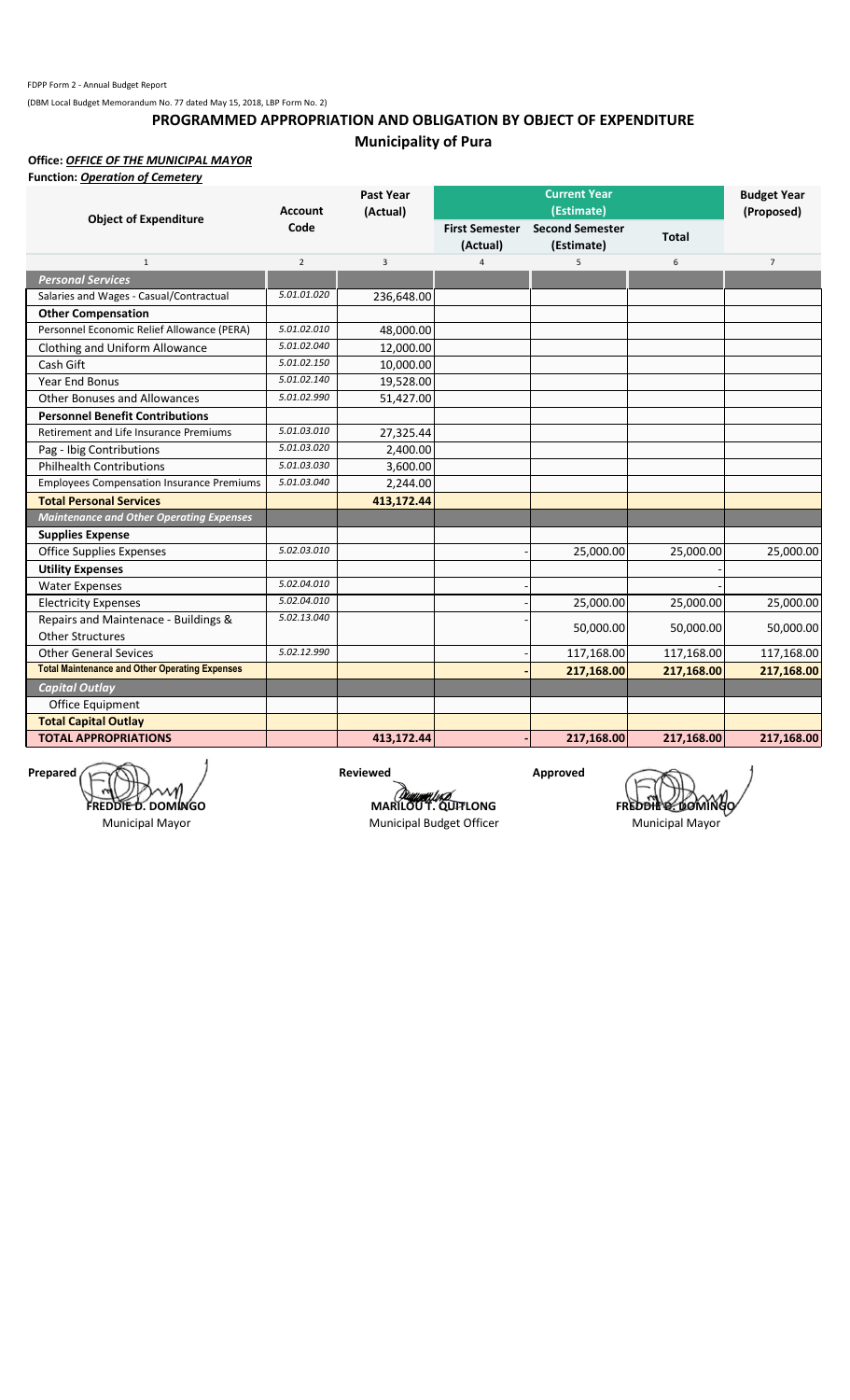## **PROGRAMMED APPROPRIATION AND OBLIGATION BY OBJECT OF EXPENDITURE Municipality of Pura**

# **Office:** *OFFICE OF THE MUNICIPAL MAYOR*

| <b>Function: Operation of Pura Water System</b>       |                |                |                                   |                                      |               |                    |
|-------------------------------------------------------|----------------|----------------|-----------------------------------|--------------------------------------|---------------|--------------------|
|                                                       |                | Past Year      |                                   | <b>Current Year</b>                  |               | <b>Budget Year</b> |
| <b>Object of Expenditure</b>                          | <b>Account</b> | (Actual)       |                                   | (Estimate)                           |               | (Proposed)         |
|                                                       | Code           |                | <b>First Semester</b><br>(Actual) | <b>Second Semester</b><br>(Estimate) | <b>Total</b>  |                    |
| $\mathbf 1$                                           | $\overline{2}$ | $\overline{3}$ | $\overline{4}$                    | 5                                    | 6             | $\overline{7}$     |
| <b>Personal Services</b>                              |                |                |                                   |                                      |               |                    |
| Salaries and Wages - Regular                          | 5.01.01.010    |                |                                   |                                      |               | 1,668,036.00       |
| Salaries and Wages - Casual/Contractual               | 5.01.01.020    | 875,669.00     | 1,352,935.84                      | 1,212,172.16                         | 2,565,108.00  | 122,148.00         |
| <b>Other Compensation</b>                             |                |                |                                   |                                      |               |                    |
| Personnel Economic Relief Allowance (PERA)            | 5.01.02.010    | 168,000.00     | 258,000.00                        | 246,000.00                           | 504,000.00    | 312,000.00         |
| Clothing and Uniform Allowance                        | 5.01.02.040    | 48,000.00      | 126,000.00                        |                                      | 126,000.00    | 78,000.00          |
| Overtime and Night Pay                                | 5.01.02.130    | 60,000.00      |                                   | 60,000.00                            | 60,000.00     | 110,000.00         |
| Cash Gift                                             | 5.01.02.150    | 40,000.00      |                                   | 105,000.00                           | 105,000.00    | 65,000.00          |
| Year End Bonus                                        | 5.01.02.140    | 68,348.00      |                                   | 213,759.00                           | 213,759.00    | 149,182.00         |
| <b>Other Bonuses and Allowances</b>                   | 5.01.02.990    | 135,694.98     | 183,222.00                        | 135,537.00                           | 318,759.00    | 214,182.00         |
| <b>Personnel Benefit Contributions</b>                |                |                |                                   |                                      |               |                    |
| Retirement and Life Insurance Premiums                | 5.01.03.010    | 95,639.04      | 157,109.03                        | 150,703.93                           | 307,812.96    | 214,822.08         |
| Pag - Ibig Contributions                              | 5.01.03.020    | 8,400.00       | 12,900.00                         | 12,300.00                            | 25,200.00     | 15,600.00          |
| <b>Philhealth Contributions</b>                       | 5.01.03.030    | 12,600.00      | 19,695.72                         | 24,404.28                            | 44,100.00     | 35,803.68          |
| <b>Employees Compensation Insurance Premiums</b>      | 5.01.03.040    | 7,854.00       | 12,850.44                         | 12,349.56                            | 25,200.00     | 15,600.00          |
| <b>Total Personal Services</b>                        |                | 1,520,205.02   | 2,122,713.03                      | 2,172,225.93                         | 4,294,938.96  | 3,000,373.76       |
| <b>Maintenance and Other Operating Expenses</b>       |                |                |                                   |                                      |               |                    |
| <b>Supplies Expense</b>                               |                |                |                                   |                                      |               |                    |
| <b>Office Supplies Expenses</b>                       | 5.02.03.010    | 50,000.00      | 31,899.62                         | 18,100.38                            | 50,000.00     | 50,000.00          |
| <b>Accountable Forms Expenses</b>                     | 5.02.03.020    | 80,000.00      | 60.000.00                         | 20,000.00                            | 80,000.00     | 80,000.00          |
| <b>Utility Expenses</b>                               |                |                |                                   |                                      |               |                    |
| Fuel, Oil and Lubricants Expenses                     | 5.02.03.090    | 83,502.00      | 75,479.40                         | 24,520.60                            | 100,000.00    | 700,000.00         |
| <b>Water Expenses</b>                                 | 5.02.04.010    | 4,603.89       | 550.00                            | 9,450.00                             | 10,000.00     | 10,000.00          |
| <b>Electricity Expenses</b>                           | 5.02.04.020    | 2,198,962.54   | 1,028,894.43                      | 1,971,105.57                         | 3,000,000.00  | 3,700,000.00       |
| <b>Internet Subsciption Expenses</b>                  | 5.02.05.030    |                |                                   |                                      |               | 30,000.00          |
| <b>Other General Services</b>                         | 5.02.12.990    | 448,800.00     | 228,800.00                        | 239,872.00                           | 468,672.00    |                    |
| Other Maintenance and Operating Expenses              | 5.02.99.990    | 1,000,000.00   | 624,223.11                        | 875,776.89                           | 1,500,000.00  | 1,320,000.00       |
| <b>Total Maintenance and Other Operating Expenses</b> |                | 3,865,868.43   | 2,049,846.56                      | 3,158,825.44                         | 5,208,672.00  | 5,890,000.00       |
| <b>Capital Outlay</b>                                 |                |                |                                   |                                      |               |                    |
| Motor Vehicle                                         |                |                | 336,125.00                        | 763,875.00                           | 1,100,000.00  | 1,750,000.00       |
| <b>Total Capital Outlay</b>                           |                |                | 336,125.00                        | 763,875.00                           | 1,100,000.00  | 1,750,000.00       |
| <b>TOTAL APPROPRIATIONS</b>                           |                | 5,386,073.45   | 4,508,684.59                      | 6,094,926.37                         | 10,603,610.96 | 10,640,373.76      |

**Prepared Approved Approved Approved Approved Approved Approved Approved Approved Approved Approved Approved Approved Approved Approved Approved Approved Approved Approved Approved Approved Approved Approved Approved Appro Engr. MARVIN V. BAÑAGA**

Municipal Engineer/Manager Mun. Water Council

**MARILOU T. QUITLONG**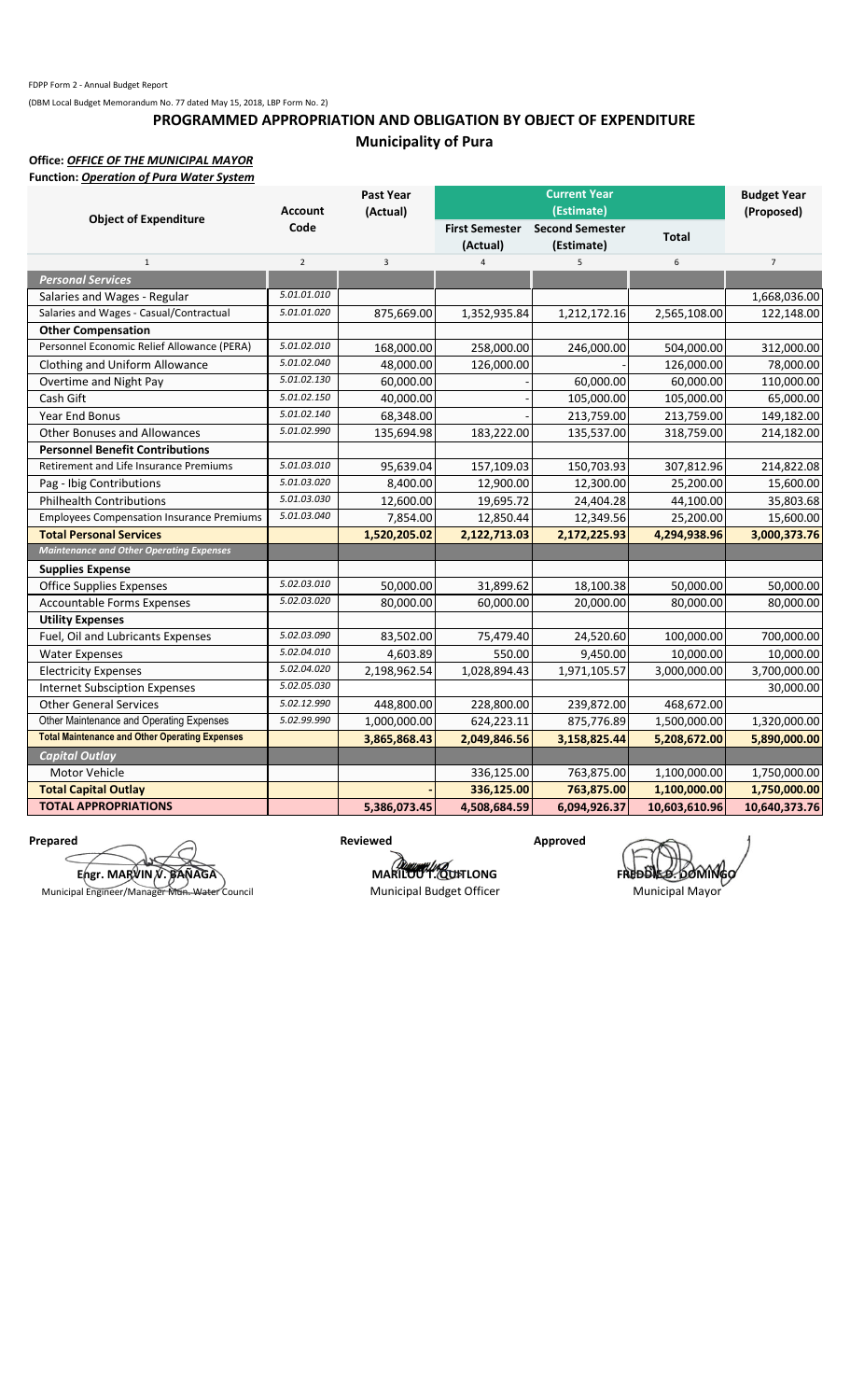## **PROGRAMMED APPROPRIATION AND OBLIGATION BY OBJECT OF EXPENDITURE Municipality of Pura**

**Office:** *OFFICE OF THE MUNICIPAL MAYOR*

**Function:** *Administration of Senior Citizen's Affairs/ Persons With Disabilities*

| <b>Object of Expenditure</b>                          | <b>Account</b> | <b>Past Year</b><br>(Actual) |                                   | <b>Current Year</b><br>(Estimate)    |              | <b>Budget Year</b><br>(Proposed) |
|-------------------------------------------------------|----------------|------------------------------|-----------------------------------|--------------------------------------|--------------|----------------------------------|
|                                                       | Code           |                              | <b>First Semester</b><br>(Actual) | <b>Second Semester</b><br>(Estimate) | <b>Total</b> |                                  |
| $\mathbf{1}$                                          | $\overline{2}$ | 3                            | 4                                 | 5                                    | 6            | $\overline{7}$                   |
| <b>Maintenance and Other Operating Expenses</b>       |                |                              |                                   |                                      |              |                                  |
| <b>Travel Expenses</b>                                | 5.02.01.010    |                              |                                   |                                      |              |                                  |
| <b>Training Expenses</b>                              | 5.02.02.010    |                              |                                   |                                      |              |                                  |
| <b>Supplies Expense</b>                               |                |                              |                                   |                                      |              |                                  |
| Office Supplies Expenses                              | 5.02.03.010    | 25,000.00                    | 16,592.29                         | 8,407.71                             | 25,000.00    | 30,000.00                        |
| <b>Food Supplies Expenses</b>                         | 5.02.03.050    | 52,000.00                    | 36,935.00                         | 8,044.00                             | 44,979.00    | 49,557.01                        |
| <b>Utility Expenses</b>                               |                |                              |                                   |                                      |              |                                  |
| <b>Water Expenses</b>                                 |                |                              |                                   |                                      |              |                                  |
| Fuel, Oil and Lubricants Expenses                     | 5.02.04.010    |                              |                                   |                                      |              |                                  |
| <b>Representation Expenses</b>                        |                |                              |                                   |                                      |              |                                  |
| <b>Representation Expenses</b>                        | 5.02.99.030    |                              |                                   |                                      |              |                                  |
| <b>Repairs and Maintenance</b>                        |                |                              |                                   |                                      |              |                                  |
| Repairs and Maintenance-Trans.                        | 5.02.13.060    |                              |                                   |                                      |              |                                  |
| Equipment                                             |                |                              |                                   |                                      |              |                                  |
| Other Maintenance and Operating Expenses              | 5.02.99.990    | 694,096.09                   | 244,840.00                        | 815,639.00                           | 1,060,479.00 | 1,351,748.49                     |
| <b>Total Maintenance and Other Operating Expenses</b> |                | 771,096.09                   | 298,367.29                        | 832,090.71                           | 1,130,458.00 | 1,431,305.50                     |
| <b>Capital Outlay</b>                                 |                |                              |                                   |                                      |              |                                  |
| Office Equipment                                      |                | 102,434.52                   | 30,485.10                         | 7,014.90                             | 37,500.00    | 100,000.00                       |
| <b>Total Capital Outlay</b>                           |                | 102,434.52                   | 30,485.10                         | 7,014.90                             | 37,500.00    | 100,000.00                       |
| <b>TOTAL APPROPRIATIONS</b>                           |                | 873,530.61                   | 328,852.39                        | 839,105.61                           | 1,167,958.00 | 1,531,305.50                     |

**Prepared Approved Approved Approved Approved Approved Approved Approved Approved Approved Approved Approved Approved Approved Approved Approved Approved Approved Approved Approved Approved Approved Approved Approved Appro FREDDIE D. DOMINGO**

Municipal Mayor

**MARILOU T. QUITLONG**<br>**MARILOU T. QUITLONG FREDDIE 2. DOMING**<br>Municipal Budget Officer **Municipal Mayor** Municipal Budget Officer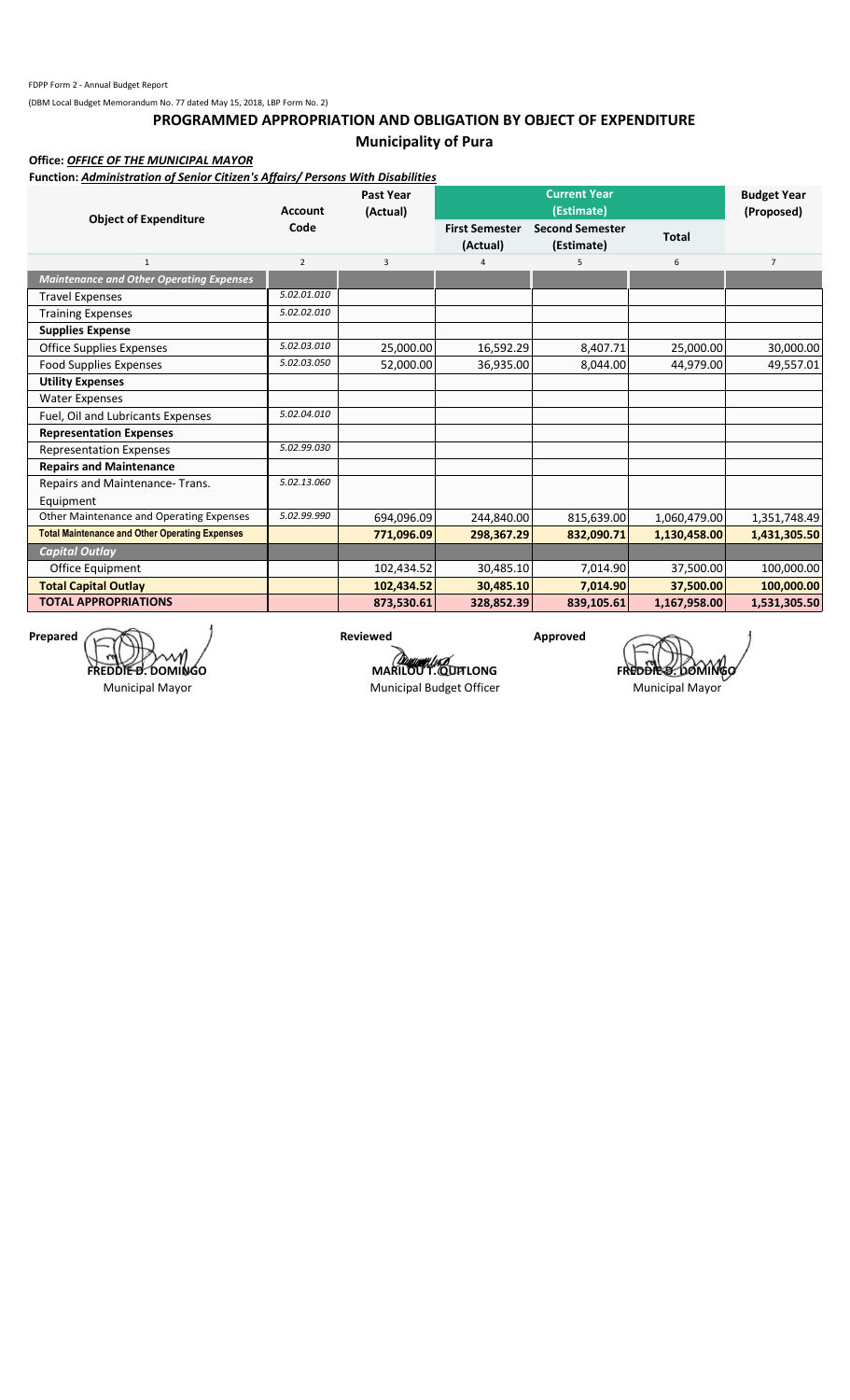## **PROGRAMMED APPROPRIATION AND OBLIGATION BY OBJECT OF EXPENDITURE Municipality of Pura**

**Office:** *OFFICE OF THE MUNICIPAL MAYOR*

**Function:** *Local Council for the Protection of Children*

| <b>Object of Expenditure</b>                          | <b>Account</b> | <b>Past Year</b><br>(Actual) |                                   | <b>Current Year</b><br>(Estimate)    |              | <b>Budget Year</b><br>(Proposed) |
|-------------------------------------------------------|----------------|------------------------------|-----------------------------------|--------------------------------------|--------------|----------------------------------|
|                                                       | Code           |                              | <b>First Semester</b><br>(Actual) | <b>Second Semester</b><br>(Estimate) | <b>Total</b> |                                  |
| $\mathbf{1}$                                          | $\overline{2}$ | 3                            |                                   | 5                                    | 6            | $\overline{7}$                   |
| <b>Maintenance and Other Operating Expenses</b>       |                |                              |                                   |                                      |              |                                  |
| <b>Travel Expenses</b>                                | 5.02.01.010    |                              |                                   |                                      |              |                                  |
| <b>Training Expenses</b>                              | 5.02.02.010    |                              |                                   |                                      |              |                                  |
| <b>Supplies Expense</b>                               |                |                              |                                   |                                      |              |                                  |
| <b>Office Supplies Expenses</b>                       | 5.02.03.010    |                              | 2,391.26                          | 10,806.73                            | 13,197.99    | 13,775.50                        |
| <b>Food Supplies Expenses</b>                         | 5.02.03.050    |                              |                                   |                                      |              | 5,000.00                         |
| <b>Utility Expenses</b>                               |                |                              |                                   |                                      |              |                                  |
| <b>Water Expenses</b>                                 |                |                              |                                   |                                      |              |                                  |
| Fuel, Oil and Lubricants Expenses                     | 5.02.04.010    |                              |                                   |                                      |              |                                  |
| <b>Representation Expenses</b>                        |                |                              |                                   |                                      |              |                                  |
| <b>Representation Expenses</b>                        | 5.02.99.030    |                              |                                   |                                      |              |                                  |
| <b>Repairs and Maintenance</b>                        |                |                              |                                   |                                      |              |                                  |
| Repairs and Maintenance-Trans.                        | 5.02.13.060    |                              |                                   |                                      |              |                                  |
| Equipment                                             |                |                              |                                   |                                      |              |                                  |
| Other Maintenance and Operating Expenses              | 5.02.99.990    | 626,800.00                   |                                   | 915,000.00                           | 915,000.00   | 1,266,000.00                     |
| <b>Total Maintenance and Other Operating Expenses</b> |                | 626,800.00                   | 2,391.26                          | 925,806.73                           | 928,197.99   | 1,284,775.50                     |
| <b>Capital Outlay</b>                                 |                |                              |                                   |                                      |              |                                  |
| Office Equipment                                      |                |                              |                                   |                                      |              |                                  |
| <b>Total Capital Outlay</b>                           |                |                              |                                   |                                      |              |                                  |
| <b>TOTAL APPROPRIATIONS</b>                           |                | 626,800.00                   | 2,391.26                          | 925,806.73                           | 928,197.99   | 1,284,775.50                     |

**ANALIZA A. CAMPO**

Municipal Mayor

Prepared **Reviewed Reviewed Approved** 

**MARILOU T. QUITLONG**<br>**MARILOU T. QUITLONG FREDDIE 2. DOMING**<br>Municipal Budget Officer **Municipal Mayor** Municipal Budget Officer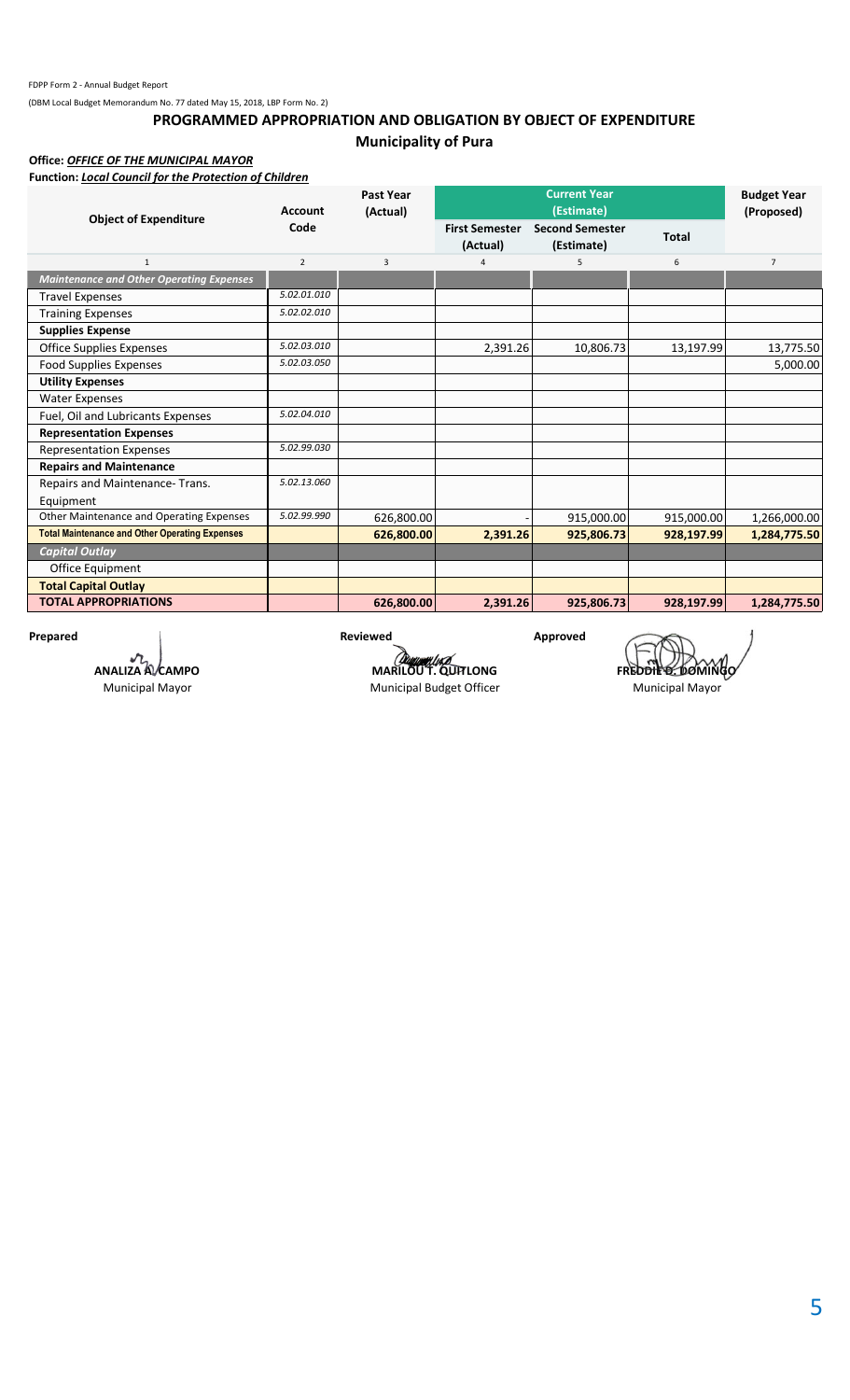## **PROGRAMMED APPROPRIATION AND OBLIGATION BY OBJECT OF EXPENDITURE Municipality of Pura**

**Office:** *OFFICE OF THE VICE MAYOR* **Function:** *Legislative Services*

| i uncuon. Legisiative sei vices                       | <b>Account</b> | Past Year<br>(Actual) |                       | <b>Current Year</b><br>(Estimate) |              | <b>Budget Year</b><br>(Proposed) |
|-------------------------------------------------------|----------------|-----------------------|-----------------------|-----------------------------------|--------------|----------------------------------|
| <b>Object of Expenditure</b>                          | Code           |                       | <b>First Semester</b> | <b>Second Semester</b>            | <b>Total</b> |                                  |
|                                                       |                |                       | (Actual)              | (Estimate)                        |              |                                  |
| $\mathbf{1}$                                          | $\overline{2}$ | 3                     | $\overline{4}$        | 5                                 | 6            | $\overline{7}$                   |
| <b>Personal Services</b>                              |                |                       |                       |                                   |              |                                  |
| Salaries and Wages - Regular                          | 5.01.01.010    | 1,019,964.00          | 504,775.72            | 507,352.38                        | 1,012,128.10 | 1,012,128.00                     |
| <b>Other Compensation</b>                             |                |                       |                       |                                   |              |                                  |
| Personnel Economic Relief Allowance (PERA)            | 5.01.02.010    | 48,000.00             | 24,000.00             | 24,000.00                         | 48,000.00    | 48,000.00                        |
| <b>Representation Allowance</b>                       | 5.01.02.020    | 76,500.00             | 38,250.00             | 38,250.00                         | 76,500.00    | 76,500.00                        |
| <b>Transportation Allowance</b>                       | 5.01.02.030    | 76,500.00             | 38,250.00             | 38,250.00                         | 76,500.00    | 76,500.00                        |
| Clothing and Uniform Allowance                        | 5.01.02.040    | 12,000.00             | 12,000.00             |                                   | 12,000.00    | 12,000.00                        |
| Cash Gift                                             | 5.01.02.150    | 10,000.00             |                       | 10,000.00                         | 10,000.00    | 10,000.00                        |
| Year End Bonus                                        | 5.01.02.140    | 82,503.00             |                       | 84,344.00                         | 84,344.00    | 84,344.00                        |
| <b>Other Bonuses and Allowances</b>                   | 5.01.02.990    | 122,719.15            | 84,344.00             | 10,000.00                         | 94,344.00    | 94,344.00                        |
| <b>Personnel Benefit Contributions</b>                |                |                       |                       |                                   |              |                                  |
| Retirement and Life Insurance Premiums                | 5.01.03.010    | 17,948.56             | 7,316.43              | 114,138.93                        | 121,455.36   | 121,455.36                       |
| Pag - Ibig Contributions                              | 5.01.03.020    | 2,400.00              | 1,200.00              | 1,200.00                          | 2,400.00     | 2,400.00                         |
| <b>Philhealth Contributions</b>                       | 5.01.03.030    | 11,892.75             | 6,316.08              | 10,483.92                         | 16,800.00    | 21,642.96                        |
| <b>Employees Compensation Insurance Premiums</b>      | 5.01.03.040    | 1,345.06              | 795.28                | 1,604.72                          | 2,400.00     | 2,400.00                         |
| <b>Terminal Leave Benefits</b>                        | 5.01.04.030    |                       |                       |                                   |              | 268,065.87                       |
| <b>Total Personal Services</b>                        |                | 1,481,772.52          | 717,247.51            | 839,623.95                        | 1,556,871.46 | 1,829,780.19                     |
| <b>Maintenance and Other Operating Expenses</b>       |                |                       |                       |                                   |              |                                  |
| <b>Training Expenses</b>                              | 5.02.02.010    |                       |                       | 50,000.00                         | 50,000.00    | 100,000.00                       |
| <b>Supplies Expense</b>                               |                |                       |                       |                                   |              |                                  |
| <b>Office Supplies Expenses</b>                       | 5.02.03.010    | 7,661.24              |                       |                                   |              | 20,000.00                        |
| <b>Communication Expenses</b>                         |                |                       |                       |                                   |              |                                  |
| <b>Telephone Expenses</b>                             | 5.02.05.020    | 42,000.00             | 17,500.00             | 24,500.00                         | 42,000.00    | 60,000.00                        |
| Membership Dues and Contributions to Org.             | 5.02.99.060    |                       |                       | 10,000.00                         | 10,000.00    | 10,000.00                        |
| <b>Representation Expenses</b>                        | 5.02.99.030    |                       |                       | 10,000.00                         | 10,000.00    | 10,000.00                        |
| Other Maintenance and Operating Expenses              | 5.02.99.990    | 23,273.27             | 13,857.02             | 36,142.98                         | 50,000.00    | 32,000.00                        |
| <b>Total Maintenance and Other Operating Expenses</b> |                | 72,934.51             | 31,357.02             | 130,642.98                        | 162,000.00   | 232,000.00                       |
| <b>Capital Outlay</b>                                 |                |                       |                       |                                   |              |                                  |
| Office Equipment                                      |                |                       |                       | 70,000.00                         | 70,000.00    |                                  |
| <b>Total Capital Outlay</b>                           |                |                       |                       | 70,000.00                         | 70,000.00    |                                  |
| <b>TOTAL APPROPRIATIONS</b>                           |                | 1,554,707.03          | 748,604.53            | 1,040,266.93                      | 1,788,871.46 | 2,061,780.19                     |

Prepared Approved Reviewed Approved Approved Reviewed Approved Approved Approved Approved **Reviewed** Approved **Reviewed** Approved **Reviewed** Approved **Reviewed** Approved **Approved Bullet Approved Approved Approved Approved CONCEPCION A. ZARATE, MD.** Municipal Vice Mayor

Municipal Budget Officer

**CONCEPCION A. ZARATE, MD.**<br> **Municipal Vice Mayor**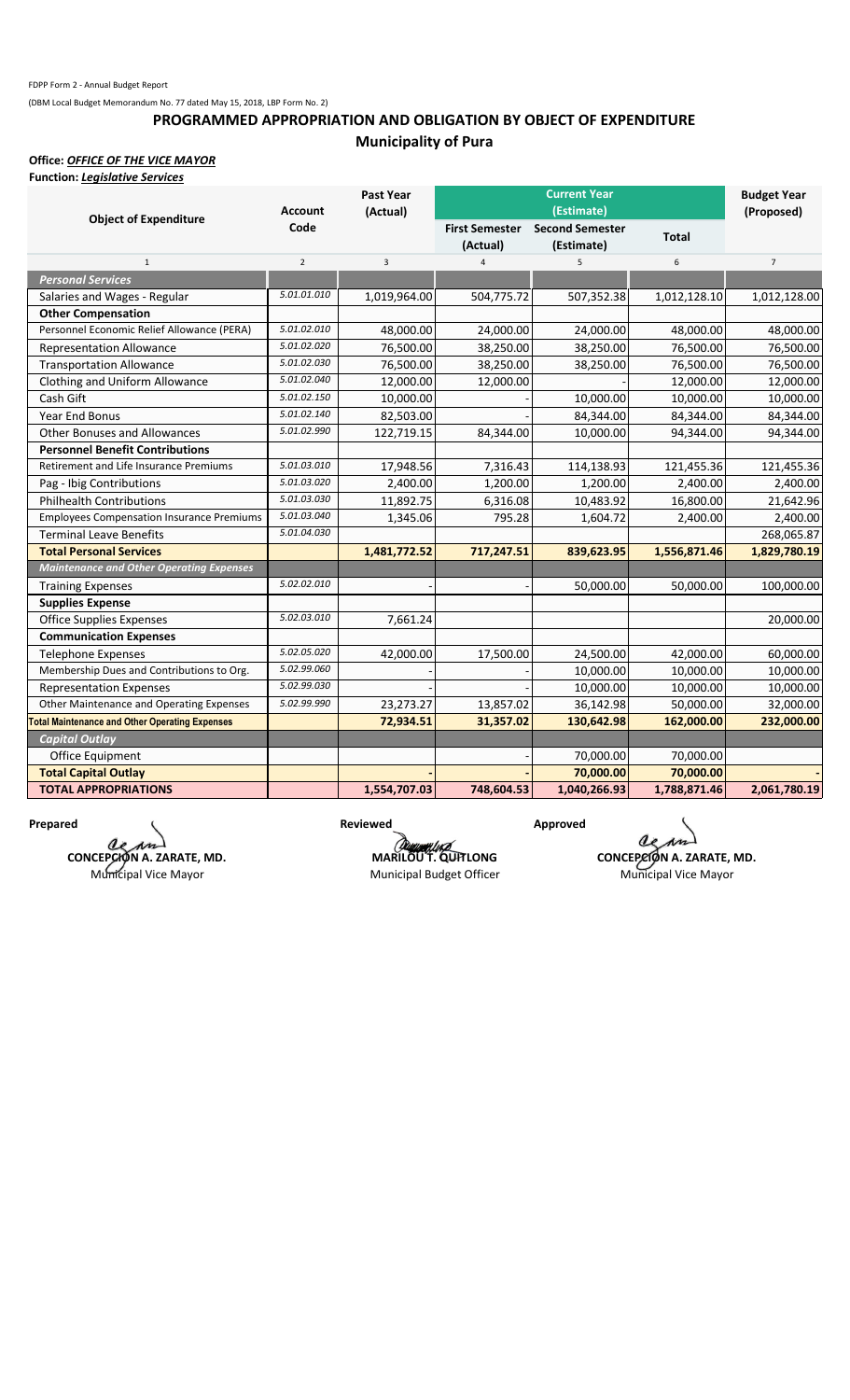## **PROGRAMMED APPROPRIATION AND OBLIGATION BY OBJECT OF EXPENDITURE Municipality of Pura**

### **Office:** *OFFICE OF THE SANGGUNIANG BAYAN*

**Function:** *Legislative Services*

|                                                       |                        | <b>Past Year</b> |                                   | <b>Current Year</b>                  |               | <b>Budget Year</b> |
|-------------------------------------------------------|------------------------|------------------|-----------------------------------|--------------------------------------|---------------|--------------------|
| <b>Object of Expenditure</b>                          | <b>Account</b><br>Code | (Actual)         |                                   | (Estimate)                           |               | (Proposed)         |
|                                                       |                        |                  | <b>First Semester</b><br>(Actual) | <b>Second Semester</b><br>(Estimate) | <b>Total</b>  |                    |
| $\mathbf{1}$                                          | $\overline{2}$         | 3                | 4                                 | 5                                    | 6             | $\overline{7}$     |
| <b>Personal Services</b>                              |                        |                  |                                   |                                      |               |                    |
| Salaries and Wages - Regular                          | 5.01.01.010            | 7,612,179.84     | 3,941,856.00                      | 3,915,960.00                         | 7,857,816.00  | 7,979,964.00       |
| Salaries and Wages - Casual/Contructual               | 5.01.01.020            | 113,412.30       | 59,685.72                         | 62,462.28                            | 122,148.00    |                    |
| <b>Other Compensation</b>                             |                        |                  |                                   |                                      |               |                    |
| Personnel Economic Relief Allowance (PERA)            | 5.01.02.010            | 264,000.00       | 132,000.00                        | 132,000.00                           | 264,000.00    | 264,000.00         |
| <b>Representation Allowance</b>                       | 5.01.02.020            | 675,000.00       | 337,500.00                        | 337,500.00                           | 675,000.00    | 675,000.00         |
| <b>Transportation Allowance</b>                       | 5.01.02.030            | 675,000.00       | 337,500.00                        | 337,500.00                           | 675,000.00    | 675,000.00         |
| Clothing and Uniform Allowance                        | 5.01.02.040            | 66,000.00        | 66,000.00                         |                                      | 66,000.00     | 66,000.00          |
| Cash Gift                                             | 5.01.02.150            | 55,000.00        |                                   | 55,000.00                            | 55,000.00     | 55,000.00          |
| Year End Bonus                                        | 5.01.02.140            | 651,988.00       |                                   | 664,997.00                           | 664,997.00    | 664,997.00         |
| <b>Other Bonuses and Allowances</b>                   | 5.01.02.990            | 1,187,630.05     | 667,155.00                        | 52,842.00                            | 719,997.00    | 719,997.00         |
| <b>Personnel Benefit Contributions</b>                |                        |                  |                                   |                                      |               |                    |
| Retirement and Life Insurance Premiums                | 5.01.03.010            | 856,616.10       | 393,549.15                        | 564,046.53                           | 957,595.68    | 957,595.68         |
| Pag - Ibig Contributions                              | 5.01.03.020            | 12,300.00        | 6,600.00                          | 6,600.00                             | 13,200.00     | 13,200.00          |
| <b>Philhealth Contributions</b>                       | 5.01.03.030            | 79,464.00        | 54,916.08                         | 94,183.92                            | 149,100.00    | 194,442.96         |
| <b>Employees Compensation Insurance Premiums</b>      | 5.01.03.040            | 12,238.56        | 6,097.64                          | 7,102.36                             | 13,200.00     | 13,200.00          |
| <b>Other Personnel Benefits</b>                       |                        |                  |                                   |                                      |               |                    |
| <b>Terminal Leave Benefits</b>                        | 5.01.04.030            |                  |                                   |                                      |               | 3, 167, 155. 24    |
| <b>Total Personal Services</b>                        |                        | 12,260,828.85    | 6,002,859.59                      | 6,230,194.09                         | 12,233,053.68 | 15,445,551.88      |
| <b>Maintenance and Other Operating Expenses</b>       |                        |                  |                                   |                                      |               |                    |
| <b>Travel Expenses</b>                                | 5.02.01.010            |                  |                                   | 10,000.00                            | 10,000.00     | 10,000.00          |
| <b>Training Expenses</b>                              | 5.02.02.010            | 343,230.00       |                                   | 500,000.00                           | 500,000.00    | 500,000.00         |
| <b>Supplies Expense</b>                               |                        |                  |                                   |                                      |               |                    |
| <b>Office Supplies Expenses</b>                       | 5.02.03.010            | 97,208.07        | 41,803.39                         | 58,196.61                            | 100,000.00    | 100,000.00         |
| <b>Communication Expenses</b>                         |                        |                  |                                   |                                      |               |                    |
| <b>Telephone Expenses</b>                             | 5.02.05.020            | 383,500.00       | 118,500.00                        | 301,500.00                           | 420,000.00    | 600,000.00         |
| <b>Internet Subsciption Expenses</b>                  | 5.02.05.030            | 5,000.00         | 13,185.43                         | 16,814.57                            | 30,000.00     | 30,000.00          |
| <b>Subscription Expenses</b>                          | 5.02.99.070            | 3,376.00         | 1,550.00                          | 3,450.00                             | 5,000.00      | 5,000.00           |
| <b>Representation Expenses</b>                        | 5.02.99.030            | 299,904.14       | 170,300.65                        | 129,699.35                           | 300,000.00    | 300,000.00         |
| Membership Dues and Contributions to Org.             | 5.02.99.060            | 99,991.75        |                                   | 100,000.00                           | 100,000.00    | 100,000.00         |
| <b>Repairs and Maintenance</b>                        |                        |                  |                                   |                                      |               |                    |
| Repairs and Maintenance- Machinery &                  | 5.02.13.050            | 12,627.65        | 11,978.72                         | 38,021.28                            | 50,000.00     | 50,000.00          |
| Equipment                                             |                        |                  |                                   |                                      |               |                    |
| Other Maintenance and Operating Expenses              | 5.02.99.990            | 229,659.84       | 121,125.00                        | 178,875.00                           | 300,000.00    | 120,000.00         |
| <b>Other General Services</b>                         | 5.02.12.990            |                  |                                   |                                      |               |                    |
| <b>Total Maintenance and Other Operating Expenses</b> |                        | 1,474,497.45     | 478,443.19                        | 1,336,556.81                         | 1,815,000.00  | 1,815,000.00       |
| <b>Capital Outlay</b>                                 |                        |                  |                                   |                                      |               |                    |
| Office Equipment                                      |                        | 291,505.00       | 48,850.00                         | 61,150.00                            | 110,000.00    | 100,000.00         |
| <b>Total Capital Outlay</b>                           |                        | 291,505.00       | 48,850.00                         | 61,150.00                            | 110,000.00    | 100,000.00         |
| <b>TOTAL APPROPRIATIONS</b>                           |                        | 14,026,831.30    | 6,530,152.78                      | 7,627,900.90                         | 14,158,053.68 | 17,360,551.88      |

**CONCEPCIONA. ZARATE, MD.** Municipal Vice Mayor

**Prepared Case Contract Approved Reviewed Approved Approved** 

**MARILOU T. QUITLONG CONCEPCION A. ZARATE, MD.** Municipal Budget Officer Municipal Vice Mayor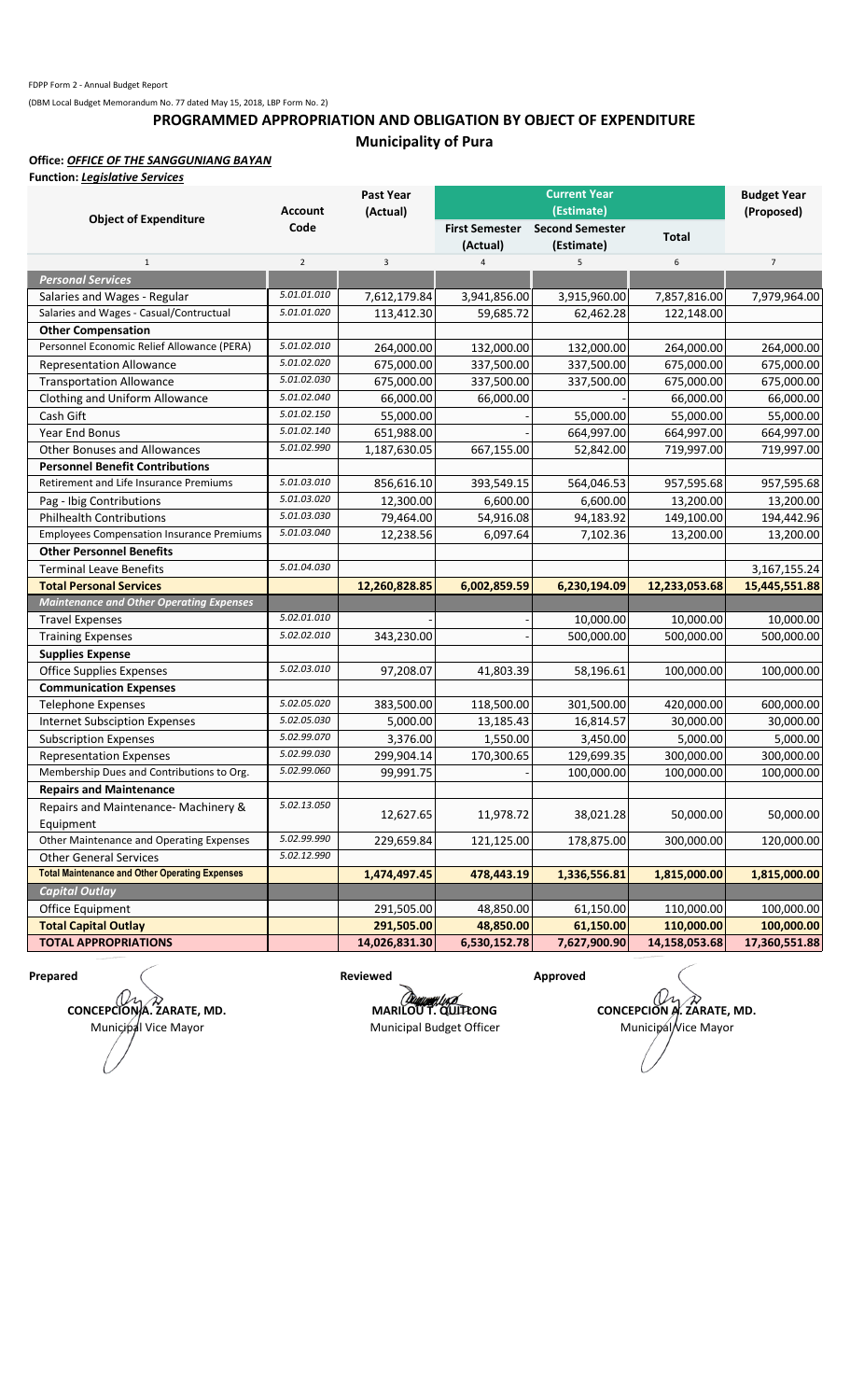## **PROGRAMMED APPROPRIATION AND OBLIGATION BY OBJECT OF EXPENDITURE Municipality of Pura**

**Office:** *OFFICE OF THE SB SECRETARY*

|--|

|                                                       |                | <b>Past Year</b> |                       | <b>Current Year</b>    |              | <b>Budget Year</b> |
|-------------------------------------------------------|----------------|------------------|-----------------------|------------------------|--------------|--------------------|
| <b>Object of Expenditure</b>                          | <b>Account</b> | (Actual)         |                       | (Estimate)             |              | (Proposed)         |
|                                                       | Code           |                  | <b>First Semester</b> | <b>Second Semester</b> | <b>Total</b> |                    |
|                                                       |                |                  | (Actual)              | (Estimate)             |              |                    |
| $\mathbf{1}$                                          | $\overline{2}$ | $\overline{3}$   | $\overline{4}$        | 5                      | 6            | $\overline{7}$     |
| <b>Personal Services</b>                              |                |                  |                       |                        |              |                    |
| Salaries and Wages - Regular                          | 5.01.01.010    | 774,874.00       | 437,184.00            | 437,184.00             | 874,368.00   | 874,368.00         |
| <b>Other Compensation</b>                             |                |                  |                       |                        |              |                    |
| Personnel Economic Relief Allowance (PERA)            | 5.01.02.010    | 24,000.00        | 12,000.00             | 12,000.00              | 24,000.00    | 24,000.00          |
| <b>Representation Allowance</b>                       | 5.01.02.020    | 67,500.00        | 33,750.00             | 33,750.00              | 67,500.00    | 67,500.00          |
| <b>Transportation Allowance</b>                       | 5.01.02.030    | 67,500.00        | 33,750.00             | 33,750.00              | 67,500.00    | 67,500.00          |
| Clothing and Uniform Allowance                        | 5.01.02.040    | 6,000.00         |                       |                        |              | 6,000.00           |
| Cash Gift                                             | 5.01.02.150    | 5,000.00         |                       | 5,000.00               | 5,000.00     | 5,000.00           |
| <b>Year End Bonus</b>                                 | 5.01.02.140    | 71,462.00        |                       | 72,864.00              | 72,864.00    | 72,864.00          |
| <b>Other Bonuses and Allowances</b>                   | 5.01.02.990    | 190,670.56       | 72,864.00             | 5,000.00               | 77,864.00    | 77,864.00          |
| <b>Personnel Benefit Contributions</b>                |                |                  |                       |                        |              |                    |
| <b>Retirement and Life Insurance Premiums</b>         | 5.01.03.010    | 93,716.76        | 52,420.02             | 52,504.14              | 104,924.16   | 104,924.16         |
| Pag - Ibig Contributions                              | 5.01.03.020    | 1,200.00         | 600.00                | 600.00                 | 1,200.00     | 1,200.00           |
| <b>Philhealth Contributions</b>                       | 5.01.03.030    | 10,800.00        | 5,400.00              | 9,300.00               | 14,700.00    | 19,200.00          |
| <b>Employees Compensation Insurance Premiums</b>      | 5.01.03.040    | 1,200.00         | 600.00                | 600.00                 | 1,200.00     | 1,200.00           |
| <b>Other Personnel Benefits</b>                       |                |                  |                       |                        |              |                    |
| <b>Terminal Leave Benefits</b>                        | 5.01.04.030    |                  |                       |                        |              | 1,829,744.02       |
| <b>Total Personal Services</b>                        |                | 1,313,923.32     | 648,568.02            | 662,552.14             | 1,311,120.16 | 3,151,364.18       |
| <b>Maintenance and Other Operating Expenses</b>       |                |                  |                       |                        |              |                    |
| <b>Supplies Expense</b>                               |                |                  |                       |                        |              |                    |
| <b>Office Supplies Expenses</b>                       | 5.02.03.010    | 2,564.68         | 2,351.82              | 2,648.18               | 5,000.00     | 5,000.00           |
| <b>Training Expenses</b>                              | 5.02.02.010    | 32,850.00        |                       | 40,000.00              | 40,000.00    | 40,000.00          |
| <b>Telephone Expenses</b>                             | 5.02.05.020    | 30,000.00        | 12,500.00             | 17,500.00              | 30,000.00    | 36,000.00          |
| Membership Dues and Contributions to Org.             | 5.02.99.060    |                  |                       |                        |              |                    |
| <b>Total Maintenance and Other Operating Expenses</b> |                | 65,414.68        | 14,851.82             | 60,148.18              | 75,000.00    | 81,000.00          |
| <b>Capital Outlay</b>                                 |                |                  |                       |                        |              |                    |
| Office Equipment                                      |                |                  |                       |                        |              |                    |
| <b>Total Capital Outlay</b>                           |                |                  |                       |                        |              |                    |
| <b>TOTAL APPROPRIATIONS</b>                           |                | 1,379,338.00     | 663,419.84            | 722,700.32             | 1,386,120.16 | 3,232,364.18       |

**JOVITO PUNZALAN**  $\mathscr{D}$ SB Secretary

Prepared Approved Reviewed Approved Approved Approved Approved Approved Approved Approved *Reviewed* Approved *Reviewed* Approved *Reviewed Reviewed Reviewed Approved <i>Reviewed Approved Reviewed Revie* 

**CONCEPCION A. ZARATE, MD.** Municipal Budget Officer Municipal Vice Mayor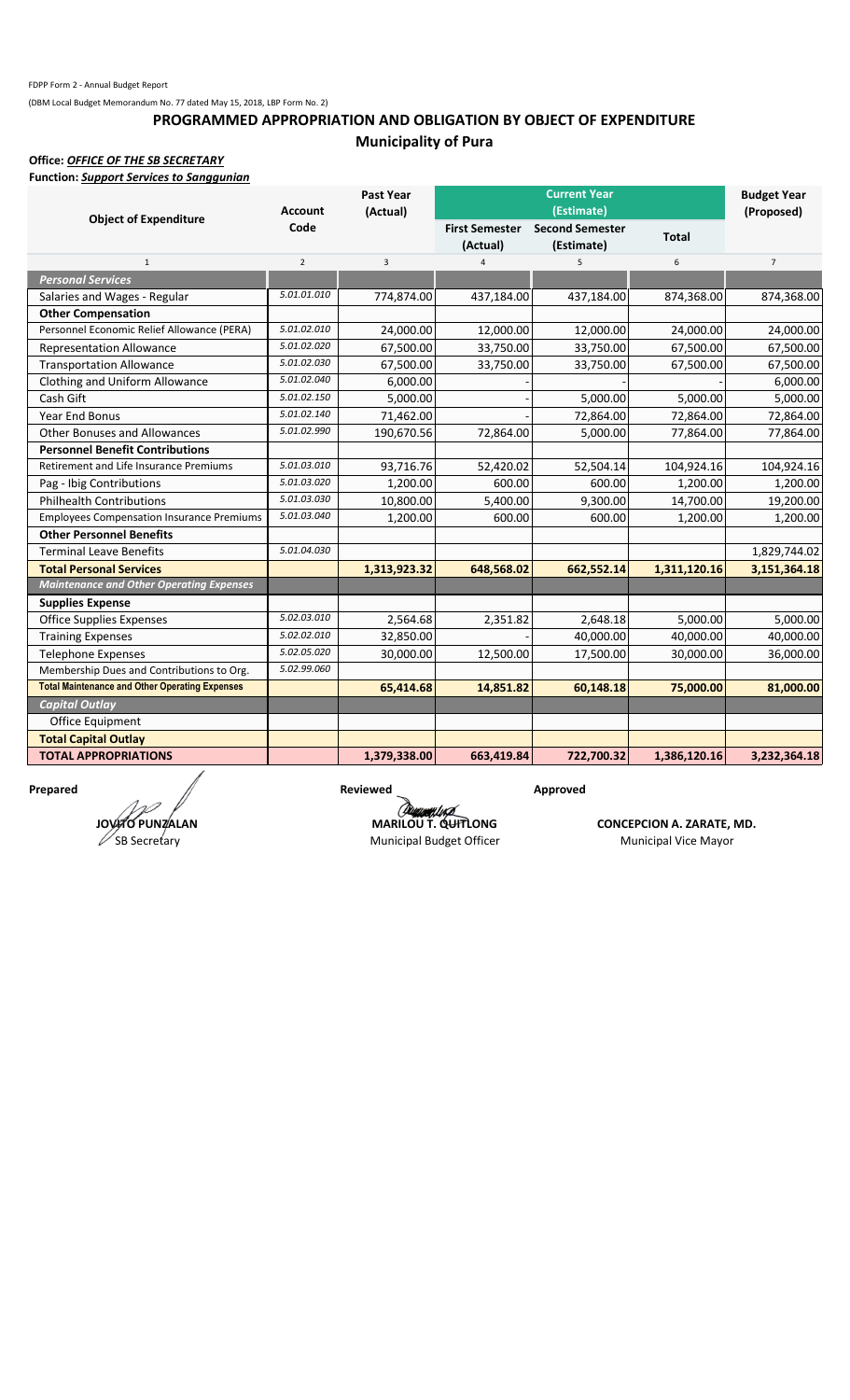## **PROGRAMMED APPROPRIATION AND OBLIGATION BY OBJECT OF EXPENDITURE Municipality of Pura**

### **Office:** *OFFICE OF THE HRMO*

**Function:** *Personnel Administration*

|                                                       |                | Past Year  |                       |                        | <b>Budget Year</b> |                |
|-------------------------------------------------------|----------------|------------|-----------------------|------------------------|--------------------|----------------|
|                                                       | <b>Account</b> | (Actual)   |                       | (Estimate)             |                    | (Proposed)     |
| <b>Object of Expenditure</b>                          | Code           |            | <b>First Semester</b> | <b>Second Semester</b> | <b>Total</b>       |                |
|                                                       |                |            | (Actual)              | (Estimate)             |                    |                |
| $\mathbf{1}$                                          | $\overline{2}$ | 3          | 4                     | 5                      | 6                  | $\overline{7}$ |
| <b>Personal Services</b>                              |                |            |                       |                        |                    |                |
| Salaries and Wages - Regular                          | 5.01.01.010    | 373,046.43 | 262,666.00            | 518,018.00             | 780,684.00         | 902,832.00     |
| Salaries and Wages - Casual/Contractual               | 5.01.01.020    |            |                       |                        |                    |                |
| <b>Other Compensation</b>                             |                |            |                       |                        |                    |                |
| Personnel Economic Relief Allowance (PERA)            | 5.01.02.010    | 24,000.00  | 12,000.00             | 12,000.00              | 24,000.00          | 48,000.00      |
| <b>Representation Allowance</b>                       | 5.01.02.020    |            | 11,250.00             | 56,250.00              | 67,500.00          | 67,500.00      |
| <b>Transportation Allowance</b>                       | 5.01.02.030    |            | 11,250.00             | 56,250.00              | 67,500.00          | 67,500.00      |
| Clothing and Uniform Allowance                        | 5.01.02.040    | 6,000.00   | 6,000.00              |                        | 6,000.00           | 12,000.00      |
| Cash Gift                                             | 5.01.02.150    | 5,000.00   |                       | 5,000.00               | 5,000.00           | 10,000.00      |
| Year End Bonus                                        | 5.01.02.140    | 31,997.00  |                       | 65,057.00              | 65,057.00          | 75,236.00      |
| <b>Other Bonuses and Allowances</b>                   | 5.01.02.990    | 61,439.00  | 33,138.00             | 36,919.00              | 70,057.00          | 85,236.00      |
| <b>Personnel Benefit Contributions</b>                |                |            |                       |                        |                    |                |
| Retirement and Life Insurance Premiums                | 5.01.03.010    | 44,753.16  | 31,519.92             | 62,162.16              | 93,682.08          | 108,339.84     |
| Pag - Ibig Contributions                              | 5.01.03.020    | 1,200.00   | 600.00                | 600.00                 | 1,200.00           | 2,400.00       |
| <b>Philhealth Contributions</b>                       | 5.01.03.030    | 5,554.38   | 3,758.28              | 10,702.11              | 14,460.39          | 21,642.96      |
| <b>Employees Compensation Insurance Premiums</b>      | 5.01.03.040    | 1,200.00   | 600.00                | 600.00                 | 1,200.00           | 2,400.00       |
| <b>Total Personal Services</b>                        |                | 554,189.97 | 372,782.20            | 823,558.27             | 1,196,340.47       | 1,403,086.80   |
| <b>Maintenance and Other Operating Expenses</b>       |                |            |                       |                        |                    |                |
| <b>Supplies Expense</b>                               |                |            |                       |                        |                    |                |
| <b>Office Supplies Expenses</b>                       | 5.02.03.010    | 29,760.42  | 13,851.18             | 16,148.82              | 30,000.00          | 50,000.00      |
| <b>Travel Expenses</b>                                | 5.02.01.010    | 9,210.00   | 3,150.00              | 11,850.00              | 15,000.00          | 15,000.00      |
| <b>Training Expenses</b>                              | 5.02.02.010    |            |                       | 40,000.00              | 40,000.00          | 40,000.00      |
| <b>Communication Expenses</b>                         |                |            |                       |                        |                    |                |
| <b>Telephone Expenses</b>                             | 5.02.05.020    | 30,000.00  | 12,500.00             | 17,500.00              | 30,000.00          | 36,000.00      |
| <b>Other General Services</b>                         | 5.02.12.990    |            |                       |                        |                    | 117,168.00     |
| Other Maintenance and Operating Expenses              | 5.02.99.990    |            | 6,025.50              | 43,974.50              | 50,000.00          | 50,000.00      |
| <b>Total Maintenance and Other Operating Expenses</b> |                | 68,970.42  | 35,526.68             | 129,473.32             | 165,000.00         | 308,168.00     |
| <b>Capital Outlay</b>                                 |                |            |                       |                        |                    |                |
| Office Equipment                                      |                | 32,266.33  | 53,648.97             | 6,351.03               | 60,000.00          |                |
| <b>Total Capital Outlay</b>                           |                | 32,266.33  | 53,648.97             | 6,351.03               | 60,000.00          |                |
| <b>TOTAL APPROPRIATIONS</b>                           |                | 655,426.72 | 461,957.85            | 959,382.62             | 1,421,340.47       | 1,711,254.80   |

**MELANIE C. RUFINO** MHRMO

**MARILOU T. QUITLONG FREDDIE 2. DOMINGO** Municipal Budget Officer Municipal Mayor

Prepared **Reviewed Reviewed Approved**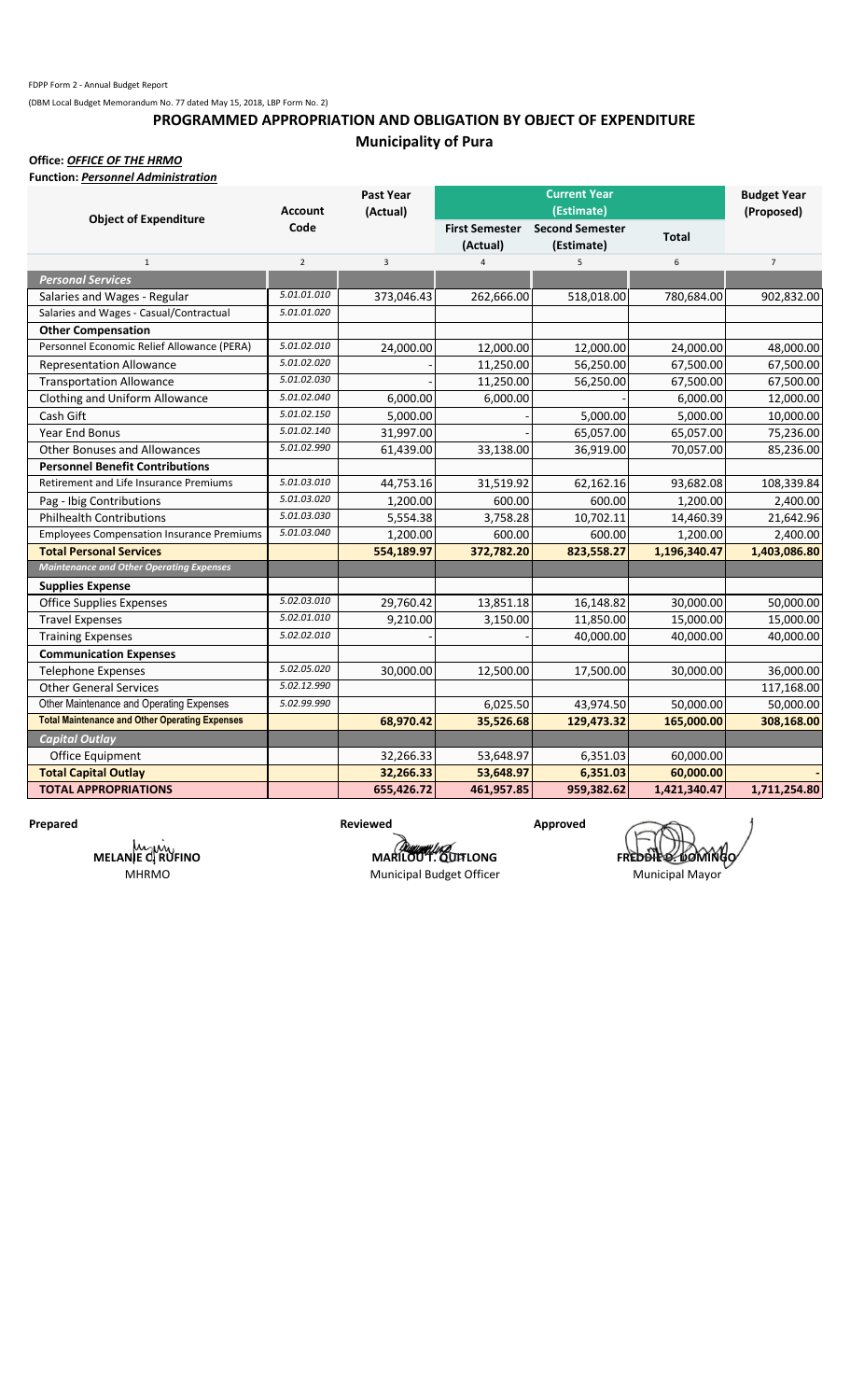## **PROGRAMMED APPROPRIATION AND OBLIGATION BY OBJECT OF EXPENDITURE Municipality of Pura**

**Office:** *OFFICE OF THE MPDC*

**Function:** *Technical Assistance on Planning and Development*

|                                                       | <b>Account</b> | <b>Past Year</b><br>(Actual) |                                   |                                                    | <b>Budget Year</b><br>(Proposed) |                |
|-------------------------------------------------------|----------------|------------------------------|-----------------------------------|----------------------------------------------------|----------------------------------|----------------|
| <b>Object of Expenditure</b>                          | Code           |                              | <b>First Semester</b><br>(Actual) | (Estimate)<br><b>Second Semester</b><br>(Estimate) | <b>Total</b>                     |                |
| $\mathbf 1$                                           | $\overline{2}$ | 3                            | $\Delta$                          | 5                                                  | 6                                | $\overline{7}$ |
| <b>Personal Services</b>                              |                |                              |                                   |                                                    |                                  |                |
| Salaries and Wages - Regular                          | 5.01.01.010    | 775,656.00                   | 403,188.00                        | 403,188.00                                         | 806,376.00                       | 1,156,572.00   |
| Salaries and Wages - Casual/Contractual               | 5.01.01.020    |                              |                                   |                                                    |                                  |                |
| <b>Other Compensation</b>                             |                |                              |                                   |                                                    |                                  |                |
| Personnel Economic Relief Allowance (PERA)            | 5.01.02.010    | 24,000.00                    | 12,000.00                         | 12,000.00                                          | 24,000.00                        | 72,000.00      |
| <b>Representation Allowance</b>                       | 5.01.02.020    | 67,500.00                    | 33,750.00                         | 33,750.00                                          | 67,500.00                        | 67,500.00      |
| <b>Transportation Allowance</b>                       | 5.01.02.030    | 67,500.00                    | 33,750.00                         | 33,750.00                                          | 67,500.00                        | 67,500.00      |
| Clothing and Uniform Allowance                        | 5.01.02.040    | 6,000.00                     | 6,000.00                          |                                                    | 6,000.00                         | 18,000.00      |
| <b>Other Personnel Benefits</b>                       | 5.01.04.990    |                              |                                   | 10,000.00                                          | 10,000.00                        |                |
| Cash Gift                                             | 5.01.02.150    | 5,000.00                     |                                   | 5,000.00                                           | 5,000.00                         | 15,000.00      |
| Year End Bonus                                        | 5.01.02.140    | 65,906.00                    |                                   | 67,198.00                                          | 67,198.00                        | 96,381.00      |
| <b>Other Bonuses and Allowances</b>                   | 5.01.02.990    | 117,717.74                   | 67,198.00                         | 5,000.00                                           | 72,198.00                        | 111,381.00     |
| <b>Personnel Benefit Contributions</b>                |                |                              |                                   |                                                    |                                  |                |
| Retirement and Life Insurance Premiums                | 5.01.03.010    | 93,042.72                    | 48,382.56                         | 48,382.56                                          | 96,765.12                        | 138,788.64     |
| Pag - Ibig Contributions                              | 5.01.03.020    | 1,200.00                     | 600.00                            | 600.00                                             | 1,200.00                         | 3,600.00       |
| <b>Philhealth Contributions</b>                       | 5.01.03.030    | 10,800.00                    | 5,400.00                          | 9,300.00                                           | 14,700.00                        | 25,940.88      |
| <b>Employees Compensation Insurance Premiums</b>      | 5.01.03.040    | 1,200.00                     | 600.00                            | 600.00                                             | 1,200.00                         | 3,600.00       |
| <b>Total Personal Services</b>                        |                | 1,235,522.46                 | 610,868.56                        | 628,768.56                                         | 1,239,637.12                     | 1,776,263.52   |
| <b>Maintenance and Other Operating Expenses</b>       |                |                              |                                   |                                                    |                                  |                |
| <b>Supplies Expense</b>                               |                |                              |                                   |                                                    |                                  |                |
| <b>Office Supplies Expenses</b>                       | 5.02.03.010    | 49,930.52                    | 20,458.12                         | 64,541.88                                          | 85,000.00                        | 100,000.00     |
| <b>Travel Expenses</b>                                | 5.02.01.010    | 6,176.00                     |                                   | 10,000.00                                          | 10,000.00                        | 10,000.00      |
| <b>Training Expenses</b>                              | 5.02.02.010    |                              |                                   | 50,000.00                                          | 50,000.00                        | 50,000.00      |
| <b>Telephone Expenses</b>                             | 5.02.05.020    | 30,000.00                    | 15,000.00                         | 15,000.00                                          | 30,000.00                        | 36,000.00      |
| <b>Water Expenses</b>                                 | 5.02.04.010    |                              |                                   | 2,000.00                                           | 2,000.00                         | 2,500.00       |
| Other Maintenance and Operating Expenses              | 5.02.99.990    |                              |                                   |                                                    |                                  |                |
| <b>Other General Services</b>                         | 5.02.12.990    | 74,400.00                    |                                   |                                                    |                                  |                |
| <b>Total Maintenance and Other Operating Expenses</b> |                | 160,506.52                   | 35,458.12                         | 141,541.88                                         | 177,000.00                       | 198,500.00     |
| <b>Capital Outlay</b>                                 |                |                              |                                   |                                                    |                                  |                |
| Office Equipment                                      |                | 46,057.75                    |                                   |                                                    |                                  | 100,000.00     |
| <b>Total Capital Outlay</b>                           |                | 46,057.75                    |                                   |                                                    |                                  | 100,000.00     |
| <b>TOTAL APPROPRIATIONS</b>                           |                | 1,442,086.73                 | 646,326.68                        | 770,310.44                                         | 1,416,637.12                     | 2,074,763.52   |

**Prepared Approved Approved Reviewed Approved Approved Engr. ABEGEL A. PAGATPATAN** MPDC

Municipal Budget Officer Municipal Mayor

**MARILOU T. QUITLONG FREDDIE DOMING**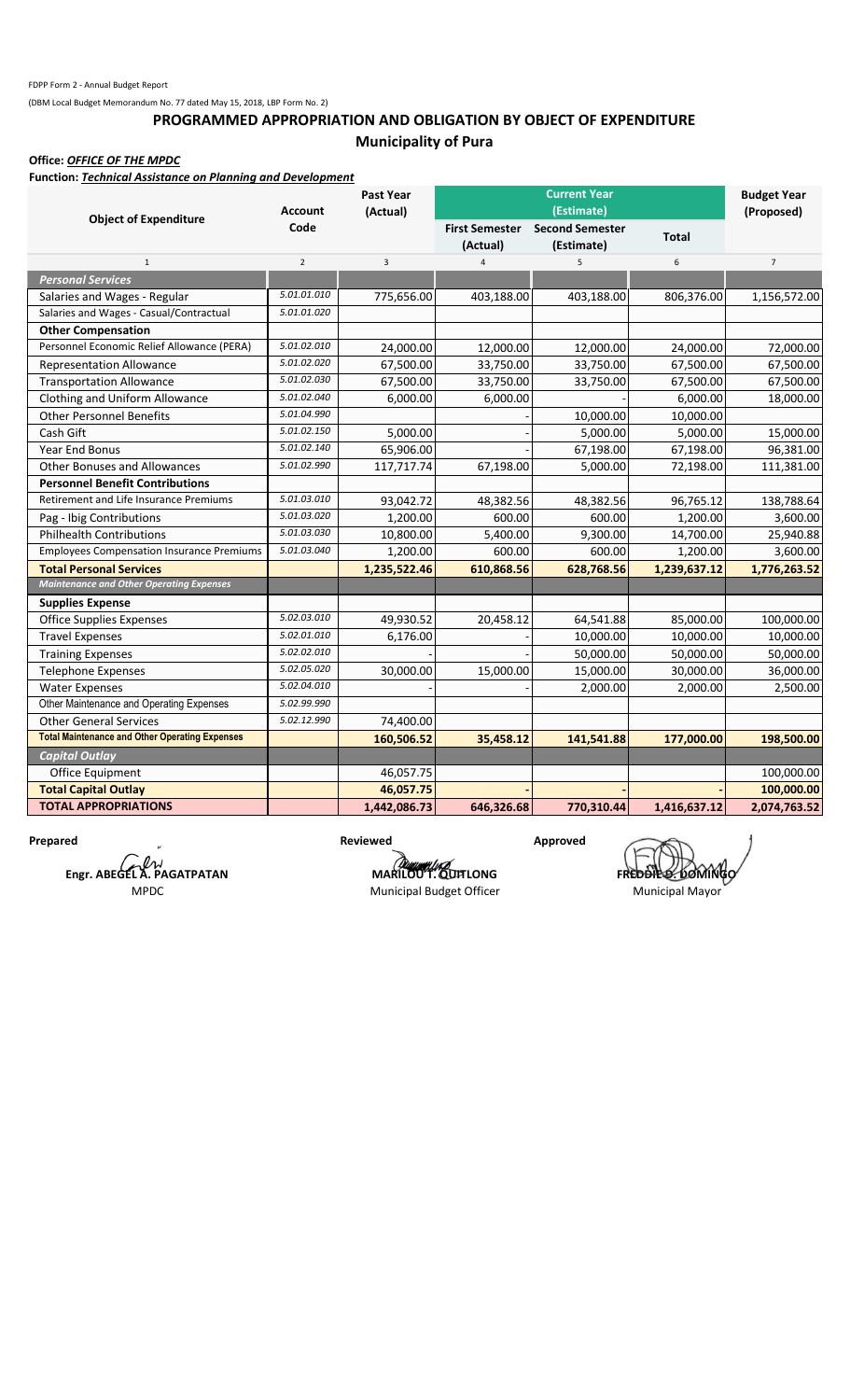## **PROGRAMMED APPROPRIATION AND OBLIGATION BY OBJECT OF EXPENDITURE Municipality of Pura**

#### **Office:** *OFFICE OF THE LOCAL CIVIL REGISTRAR* **Function:** *Technical Assistance on Civil Registration*

|                                                       |                | <b>Past Year</b> |                                   | <b>Current Year</b>                  |              | <b>Budget Year</b> |  |
|-------------------------------------------------------|----------------|------------------|-----------------------------------|--------------------------------------|--------------|--------------------|--|
| <b>Object of Expenditure</b>                          | <b>Account</b> | (Actual)         |                                   | (Estimate)                           |              | (Proposed)         |  |
|                                                       | Code           |                  | <b>First Semester</b><br>(Actual) | <b>Second Semester</b><br>(Estimate) | <b>Total</b> |                    |  |
| $1\,$                                                 | $\overline{2}$ | 3                | $\overline{4}$                    | 5                                    | 6            | $\overline{7}$     |  |
| <b>Personal Services</b>                              |                |                  |                                   |                                      |              |                    |  |
| Salaries and Wages - Regular                          | 5.01.01.010    | 958,844.00       | 498,672.00                        | 512,052.00                           | 1,010,724.00 | 1,134,360.00       |  |
| Salaries and Wages - Casual/Contractual               | 5.01.01.020    |                  |                                   |                                      |              |                    |  |
| <b>Other Compensation</b>                             |                |                  |                                   |                                      |              |                    |  |
| Personnel Economic Relief Allowance (PERA)            | 5.01.02.010    | 48,000.00        | 24,000.00                         | 24,000.00                            | 48,000.00    | 72,000.00          |  |
| <b>Representation Allowance</b>                       | 5.01.02.020    | 67,500.00        | 33,750.00                         | 33,750.00                            | 67,500.00    | 67,500.00          |  |
| <b>Transportation Allowance</b>                       | 5.01.02.030    | 67,500.00        | 33,750.00                         | 33,750.00                            | 67,500.00    | 67,500.00          |  |
| Clothing and Uniform Allowance                        | 5.01.02.040    | 12,000.00        | 12,000.00                         |                                      | 12,000.00    | 18,000.00          |  |
| Cash Gift                                             | 5.01.02.150    | 10,000.00        |                                   | 10,000.00                            | 10,000.00    | 15,000.00          |  |
| Year End Bonus                                        | 5.01.02.140    | 81,187.00        |                                   | 84,227.00                            | 84,227.00    | 94,530.00          |  |
| <b>Other Bonuses and Allowances</b>                   | 5.01.02.990    | 146,436.32       | 83,112.00                         | 11,115.00                            | 94,227.00    | 109,530.00         |  |
| <b>Other Personnel Benefits</b>                       | 5.01.04.990    | 5,000.00         |                                   |                                      |              |                    |  |
| <b>Personnel Benefit Contributions</b>                |                |                  |                                   |                                      |              |                    |  |
| Retirement and Life Insurance Premiums                | 5.01.03.010    | 114,137.28       | 59,840.64                         | 61,446.24                            | 121,286.88   | 136,123.20         |  |
| Pag - Ibig Contributions                              | 5.01.03.020    | 2,400.00         | 1,200.00                          | 1,200.00                             | 2,400.00     | 3,600.00           |  |
| <b>Philhealth Contributions</b>                       | 5.01.03.030    | 13,246.92        | 6,733.62                          | 10,949.64                            | 17,683.26    | 25,229.04          |  |
| <b>Employees Compensation Insurance Premiums</b>      | 5.01.03.040    | 2,400.00         | 1,200.00                          | 1,200.00                             | 2,400.00     | 3,600.00           |  |
| <b>Other Personnel Benefits</b>                       |                |                  |                                   |                                      |              |                    |  |
| <b>Terminal Leave Benefits</b>                        | 5.01.04.030    |                  |                                   |                                      |              | 1,806,809.73       |  |
| <b>Total Personal Services</b>                        |                | 1,528,651.52     | 754,258.26                        | 783,689.88                           | 1,537,948.14 | 3,553,781.97       |  |
| <b>Maintenance and Other Operating Expenses</b>       |                |                  |                                   |                                      |              |                    |  |
| <b>Supplies Expense</b>                               |                |                  |                                   |                                      |              |                    |  |
| <b>Office Supplies Expenses</b>                       | 5.02.03.010    | 31,858.88        | 6,457.03                          | 30,542.97                            | 37,000.00    | 40,000.00          |  |
| Other Supplies and Materials Expenses                 | 5.02.03.990    | 10,000.00        | 17,912.74                         | 2,087.26                             | 20,000.00    | 20,000.00          |  |
| <b>Travel Expenses</b>                                | 5.02.01.010    | 11,828.00        | 3,300.00                          | 21,700.00                            | 25,000.00    | 25,000.00          |  |
| <b>Training Expenses</b>                              | 5.02.02.010    | 26,500.00        |                                   | 75,000.00                            | 75,000.00    | 75,000.00          |  |
| <b>Communication Expenses</b>                         |                |                  |                                   |                                      |              |                    |  |
| <b>Telephone Expenses</b>                             | 5.02.05.020    | 30,000.00        | 12,500.00                         | 17,500.00                            | 30,000.00    | 36,000.00          |  |
| Postage and Courier services                          | 5.02.05.010    |                  |                                   | 5,000.00                             | 5,000.00     | 5,000.00           |  |
| <b>Other General Services</b>                         | 5.02.12.990    |                  |                                   |                                      |              |                    |  |
| <b>Total Maintenance and Other Operating Expenses</b> |                | 110,186.88       | 40,169.77                         | 151,830.23                           | 192,000.00   | 201,000.00         |  |
| <b>Capital Outlay</b>                                 |                |                  |                                   |                                      |              |                    |  |
| Office Equipment                                      |                | 63,850.10        |                                   | 55,000.00                            | 55,000.00    | 50,000.00          |  |
| <b>Total Capital Outlay</b>                           |                | 63,850.10        |                                   | 55,000.00                            | 55,000.00    | 50,000.00          |  |
| <b>TOTAL APPROPRIATIONS</b>                           |                | 1,702,688.50     | 794,428.03                        | 990,520.11                           | 1,784,948.14 | 3,804,781.97       |  |

Prepared */* Reviewed Approved Ю **LYDIA S. RESOS**

Municipal Civil Registrar

**MARILOU T. QUITLONG FREDDIE DOMINGO** Municipal Budget Officer Municipal Mayor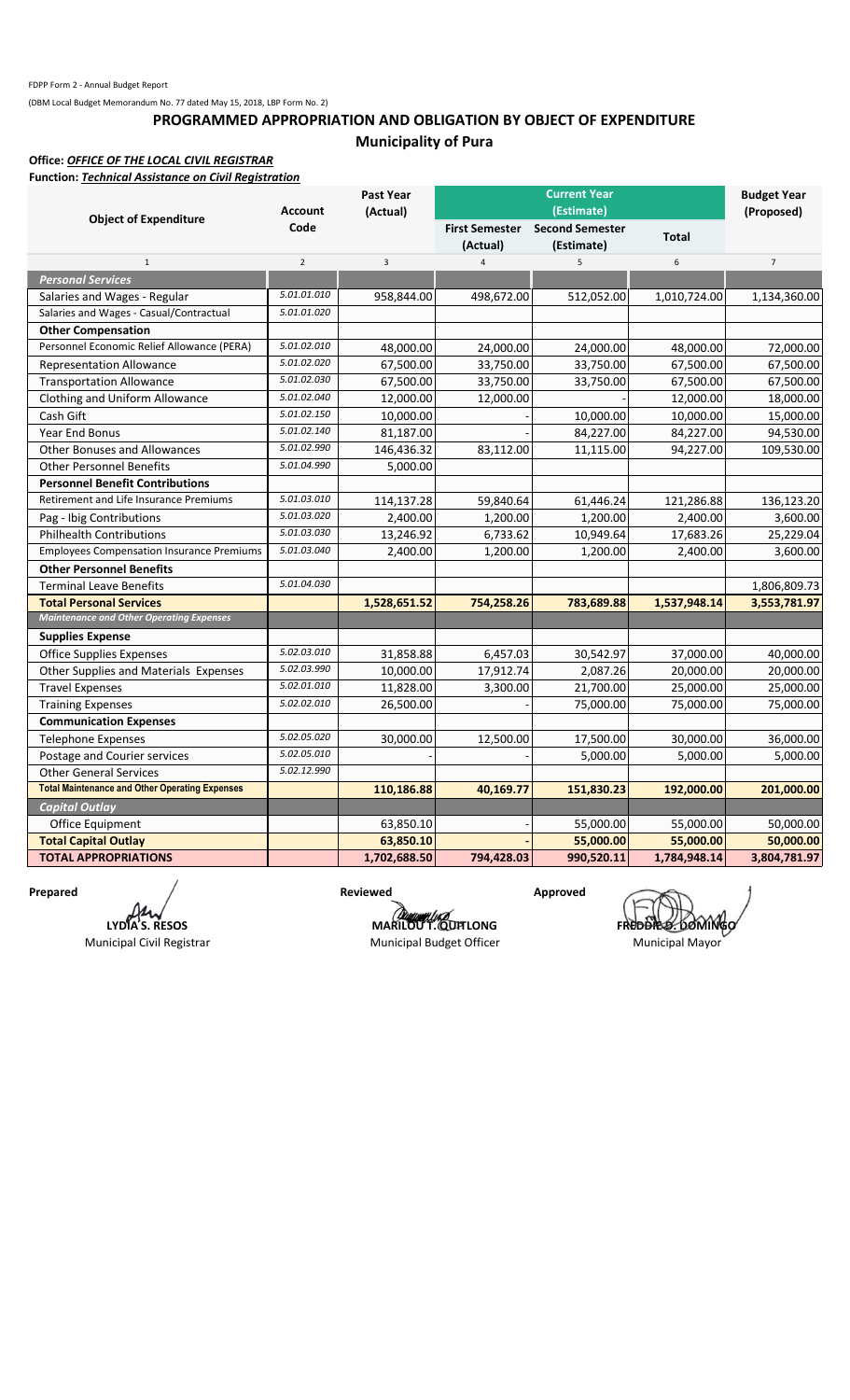## **PROGRAMMED APPROPRIATION AND OBLIGATION BY OBJECT OF EXPENDITURE Municipality of Pura**

#### **Office:** *OFFICE OF THE MUNICIPAL BUDGET OFFICER* **Function:** *Technical Assistance on Budgetary Matters*

|                                                       | <b>Account</b> | Past Year<br>(Actual) |                                   | <b>Current Year</b><br>(Estimate)    |              | <b>Budget Year</b><br>(Proposed) |
|-------------------------------------------------------|----------------|-----------------------|-----------------------------------|--------------------------------------|--------------|----------------------------------|
| <b>Object of Expenditure</b>                          | Code           |                       | <b>First Semester</b><br>(Actual) | <b>Second Semester</b><br>(Estimate) | <b>Total</b> |                                  |
| $1\,$                                                 | $\overline{2}$ | 3                     | $\overline{4}$                    | 5                                    | 6            | $\overline{7}$                   |
| <b>Personal Services</b>                              |                |                       |                                   |                                      |              |                                  |
| Salaries and Wages - Regular                          | 5.01.01.010    | 1,100,696.00          | 575,778.00                        | 578,874.00                           | 1,154,652.00 | 1,276,800.00                     |
| Salaries and Wages - Casual/Contractual               | 5.01.01.020    |                       |                                   |                                      |              |                                  |
| <b>Other Compensation</b>                             |                |                       |                                   |                                      |              |                                  |
| Personnel Economic Relief Allowance (PERA)            | 5.01.02.010    | 24,000.00             | 24,000.00                         | 24,000.00                            | 48,000.00    | 72,000.00                        |
| <b>Representation Allowance</b>                       | 5.01.02.020    | 67,500.00             | 33,750.00                         | 33,750.00                            | 67,500.00    | 67,500.00                        |
| <b>Transportation Allowance</b>                       | 5.01.02.030    | 67,500.00             | 33,750.00                         | 33,750.00                            | 67,500.00    | 67,500.00                        |
| Clothing and Uniform Allowance                        | 5.01.02.040    | 12,000.00             | 12,000.00                         |                                      | 12,000.00    | 18,000.00                        |
| <b>Other Personnel Benefits</b>                       | 5.01.04.990    |                       |                                   |                                      |              |                                  |
| Cash Gift                                             | 5.01.02.150    | 10,000.00             |                                   | 10,000.00                            | 10,000.00    | 15,000.00                        |
| Year End Bonus                                        | 5.01.02.140    | 93,420.00             |                                   | 96,221.00                            | 96,221.00    | 106,400.00                       |
| <b>Other Bonuses and Allowances</b>                   | 5.01.02.990    | 179,531.49            | 95,963.00                         | 10,258.00                            | 106,221.00   | 121,400.00                       |
| <b>Personnel Benefit Contributions</b>                |                |                       |                                   |                                      |              |                                  |
| <b>Retirement and Life Insurance Premiums</b>         | 5.01.03.010    | 143,529.43            | 69,093.36                         | 69,464.88                            | 138,558.24   | 153,216.00                       |
| Pag - Ibig Contributions                              | 5.01.03.020    | 2,400.00              | 1,200.00                          | 1,200.00                             | 2,400.00     | 3,600.00                         |
| <b>Philhealth Contributions</b>                       | 5.01.03.030    | 9,878.76              | 7,478.88                          | 11,886.48                            | 19,365.36    | 27,248.64                        |
| <b>Employees Compensation Insurance Premiums</b>      | 5.01.03.040    | 2,400.00              | 1,200.00                          | 1,200.00                             | 2,400.00     | 3,600.00                         |
| <b>Other Personnel Benefits</b>                       |                |                       |                                   |                                      |              |                                  |
| <b>Terminal Leave Benefits</b>                        | 5.01.04.030    |                       |                                   |                                      |              |                                  |
| <b>Total Personal Services</b>                        |                | 1,712,855.68          | 854,213.24                        | 870,604.36                           | 1,724,817.60 | 1,932,264.64                     |
| <b>Maintenance and Other Operating Expenses</b>       |                |                       |                                   |                                      |              |                                  |
| <b>Supplies Expense</b>                               |                |                       |                                   |                                      |              |                                  |
| <b>Travel Expenses</b>                                | 5.02.01.010    | 3,150.00              | 1,800.00                          | 8,200.00                             | 10,000.00    | 10,000.00                        |
| <b>Office Supplies Expenses</b>                       | 5.02.03.010    | 33,015.99             | 11,349.00                         | 28,651.00                            | 40,000.00    | 40,000.00                        |
| <b>Training Expenses</b>                              | 5.02.02.010    |                       |                                   | 60,000.00                            | 60,000.00    | 60,000.00                        |
| <b>Communication Expenses</b>                         |                |                       |                                   |                                      |              |                                  |
| <b>Telephone Expenses</b>                             | 5.02.05.020    | 30,000.00             |                                   | 30,000.00                            | 30,000.00    | 36,000.00                        |
| Membership Dues and Contribution to Org.              | 5.02.99.060    |                       |                                   |                                      |              |                                  |
| <b>Other General Services</b>                         | 5.02.12.990    |                       |                                   |                                      |              |                                  |
| <b>Total Maintenance and Other Operating Expenses</b> |                | 66,165.99             | 13,149.00                         | 126,851.00                           | 140,000.00   | 146,000.00                       |
| <b>Capital Outlay</b>                                 |                |                       |                                   |                                      |              |                                  |
| Office Equipment                                      |                | 82,522.34             |                                   |                                      |              | 50,000.00                        |
| <b>Total Capital Outlay</b>                           |                | 82,522.34             |                                   |                                      |              | 50,000.00                        |
| <b>TOTAL APPROPRIATIONS</b>                           |                | 1,861,544.01          | 867,362.24                        | 997,455.36                           | 1,864,817.60 | 2,128,264.64                     |

*COMMANDE*<br>MARILOU T. QUITLONG

Municipal Budget Officer

Prepared **Reviewed Reviewed Approved** 

**MARILOU T. QUITLONG**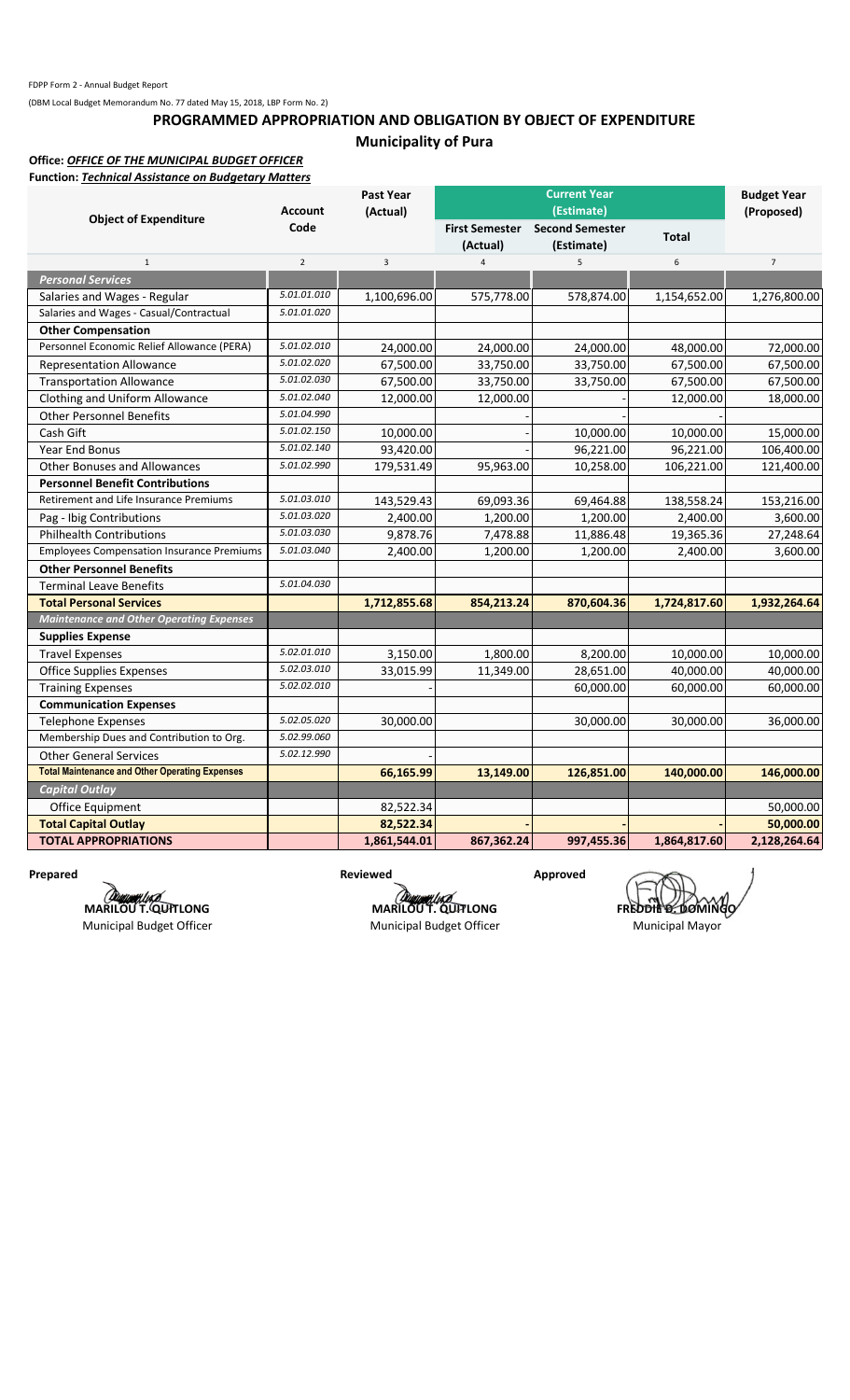## **PROGRAMMED APPROPRIATION AND OBLIGATION BY OBJECT OF EXPENDITURE Municipality of Pura**

## **Office:** *OFFICE OF THE MUNICIPAL ACCOUNTANT*

**Function:** *Technical Assistance on Accounting Services*

|                                                       | <b>Account</b> | Past Year<br>(Actual) |                            |                                                    | <b>Budget Year</b><br>(Proposed) |                |
|-------------------------------------------------------|----------------|-----------------------|----------------------------|----------------------------------------------------|----------------------------------|----------------|
| <b>Object of Expenditure</b>                          | Code           |                       | First Semester<br>(Actual) | (Estimate)<br><b>Second Semester</b><br>(Estimate) | <b>Total</b>                     |                |
| $\mathbf{1}$                                          | $\overline{2}$ | 3                     | $\overline{4}$             | 5                                                  | $\boldsymbol{6}$                 | $\overline{7}$ |
| <b>Personal Services</b>                              |                |                       |                            |                                                    |                                  |                |
| Salaries and Wages - Regular                          | 5.01.01.010    | 1,101,732.00          | 572,268.00                 | 573,456.00                                         | 1,145,724.00                     | 1,404,060.00   |
| Salaries and Wages - Casual/Contructual               | 5.01.01.020    |                       | 43,301.33                  | 78,846.67                                          | 122,148.00                       |                |
| <b>Other Compensation</b>                             |                |                       |                            |                                                    |                                  |                |
| Personnel Economic Relief Allowance (PERA)            | 5.01.02.010    | 72,000.00             | 40,000.00                  | 56,000.00                                          | 96,000.00                        | 120,000.00     |
| <b>Representation Allowance</b>                       | 5.01.02.020    | 67,500.00             | 33,750.00                  | 33,750.00                                          | 67,500.00                        | 67,500.00      |
| <b>Transportation Allowance</b>                       | 5.01.02.030    | 67,500.00             | 33,750.00                  | 33,750.00                                          | 67,500.00                        | 67,500.00      |
| Clothing and Uniform Allowance                        | 5.01.02.040    | 18,000.00             | 24,000.00                  |                                                    | 24,000.00                        | 30,000.00      |
| <b>Other Personnel Benefits</b>                       | 5.01.04.990    |                       |                            | 5,000.00                                           | 5,000.00                         |                |
| Cash Gift                                             | 5.01.02.150    | 15,000.00             |                            | 20,000.00                                          | 20,000.00                        | 25,000.00      |
| <b>Year End Bonus</b>                                 | 5.01.02.140    | 90,090.00             |                            | 105,656.00                                         | 105,656.00                       | 117,005.00     |
| <b>Other Bonuses and Allowances</b>                   | 5.01.02.990    | 189,428.62            | 95,378.00                  | 30,278.00                                          | 125,656.00                       | 142,005.00     |
| <b>Personnel Benefit Contributions</b>                |                |                       |                            |                                                    |                                  |                |
| Retirement and Life Insurance Premiums                | 5.01.03.010    | 148,000.32            | 71,102.67                  | 81,041.97                                          | 152,144.64                       | 168,487.20     |
| Pag - Ibig Contributions                              | 5.01.03.020    | 4,800.00              | 2,800.00                   | 2,800.00                                           | 5,600.00                         | 6,000.00       |
| <b>Philhealth Contributions</b>                       | 5.01.03.030    | 16,374.72             | 7,836.92                   | 13,749.82                                          | 21,586.74                        | 29,793.84      |
| <b>Employees Compensation Insurance Premiums</b>      | 5.01.03.040    | 4,800.00              | 1,997.64                   | 2,802.36                                           | 4,800.00                         | 6,000.00       |
| <b>Total Personal Services</b>                        |                | 1,795,225.66          | 926,184.56                 | 1,037,130.82                                       | 1,963,315.38                     | 2,183,351.04   |
| <b>Maintenance and Other Operating Expenses</b>       |                |                       |                            |                                                    |                                  |                |
| <b>Supplies Expense</b>                               |                |                       |                            |                                                    |                                  |                |
| <b>Office Supplies Expenses</b>                       | 5.02.03.010    | 42,941.76             | 18,699.40                  | 31,300.60                                          | 50,000.00                        | 90,000.00      |
| Other Supplies and Materials Expenses                 | 5.02.03.990    | 4,742.12              |                            | 10,000.00                                          | 10,000.00                        | 10,000.00      |
| <b>Travel Expenses</b>                                | 5.02.01.010    | 14,179.00             | 9,878.00                   | 20,122.00                                          | 30,000.00                        | 30,000.00      |
| <b>Training Expenses</b>                              | 5.02.02.010    |                       |                            | 80,000.00                                          | 80,000.00                        | 80,000.00      |
| <b>Communication Expenses</b>                         |                |                       |                            |                                                    |                                  |                |
| <b>Telephone Expenses</b>                             | 5.02.05.020    | 30,000.00             | 15,000.00                  | 15,000.00                                          | 30,000.00                        | 36,000.00      |
| Membership Dues and Contribution to Org.              | 5.02.99.060    |                       |                            |                                                    |                                  |                |
| <b>Other General Services</b>                         | 5.02.12.990    |                       |                            |                                                    |                                  |                |
| <b>Total Maintenance and Other Operating Expenses</b> |                | 91,862.88             | 43,577.40                  | 156,422.60                                         | 200,000.00                       | 246,000.00     |
| <b>Capital Outlay</b>                                 |                |                       |                            |                                                    |                                  |                |
| Office Equipment                                      |                | 32,434.52             |                            |                                                    |                                  | 85,000.00      |
| <b>Total Capital Outlay</b>                           |                | 32,434.52             |                            |                                                    |                                  | 85,000.00      |
| <b>TOTAL APPROPRIATIONS</b>                           |                | 1,919,523.06          | 969,761.96                 | 1,193,553.42                                       | 2,163,315.38                     | 2,514,351.04   |

**ARLEE P. AYSON** Municipal Accountant

Prepared **Reviewed Reviewed Approved** 

Municipal Budget Officer Municipal Mayor

**MARILOU T. QUITLONG**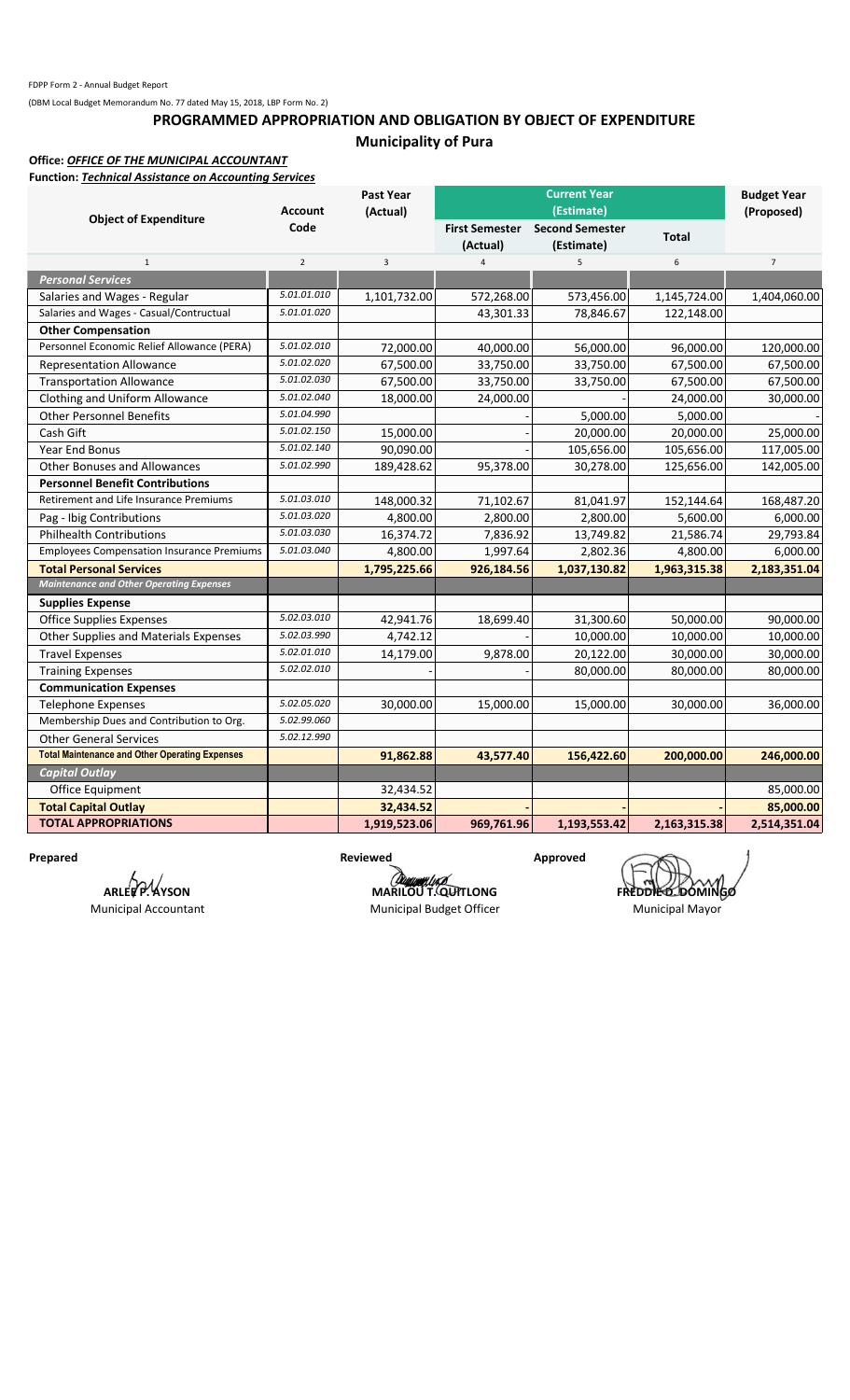## **PROGRAMMED APPROPRIATION AND OBLIGATION BY OBJECT OF EXPENDITURE Municipality of Pura**

#### **Office:** *OFFICE OF THE MUNICIPAL TREASURER*

**Function:** *Technical Assistance on Treasury Operations*

|                                                       | <b>Account</b> | <b>Past Year</b><br>(Actual) |                | <b>Current Year</b><br>(Estimate)            |              | <b>Budget Year</b><br>(Proposed) |
|-------------------------------------------------------|----------------|------------------------------|----------------|----------------------------------------------|--------------|----------------------------------|
| <b>Object of Expenditure</b>                          | Code           |                              | (Actual)       | First Semester Second Semester<br>(Estimate) | <b>Total</b> |                                  |
| $\mathbf 1$                                           | $\overline{2}$ | $\overline{3}$               | $\overline{4}$ | 5 <sup>1</sup>                               | 6            | $\overline{7}$                   |
| <b>Personal Services</b>                              |                |                              |                |                                              |              |                                  |
| Salaries and Wages - Regular                          | 5.01.01.010    | 695,880.00                   | 268,838.00     | 1,085,338.00                                 | 1,354,176.00 | 1,721,676.00                     |
| Salaries and Wages - Casual/Contructual               | 5.01.01.020    |                              |                |                                              |              |                                  |
| <b>Other Compensation</b>                             |                |                              |                |                                              |              |                                  |
| Personnel Economic Relief Allowance (PERA)            | 5.01.02.010    | 96,000.00                    | 36,000.00      | 60,000.00                                    | 96,000.00    | 168,000.00                       |
| <b>Representation Allowance</b>                       | 5.01.02.020    | 67,500.00                    | 33,750.00      | 33,750.00                                    | 67,500.00    | 67,500.00                        |
| <b>Transportation Allowance</b>                       | 5.01.02.030    | 67,500.00                    | 33,750.00      | 33,750.00                                    | 67,500.00    | 67,500.00                        |
| Clothing and Uniform Allowance                        | 5.01.02.040    | 24,000.00                    | 12,000.00      | 12,000.00                                    | 24,000.00    | 42,000.00                        |
| <b>Other Personnel Benefits</b>                       | 5.01.04.990    |                              |                | 15,000.00                                    | 15,000.00    |                                  |
| Cash Gift                                             | 5.01.02.150    | 15,000.00                    |                | 20,000.00                                    | 20,000.00    | 35,000.00                        |
| Year End Bonus                                        | 5.01.02.140    | 59,852.00                    |                | 112,848.00                                   | 112,848.00   | 143,473.00                       |
| <b>Other Bonuses and Allowances</b>                   | 5.01.02.990    | 142,937.00                   | 47,791.00      | 85,057.00                                    | 132,848.00   | 178,473.00                       |
| <b>Personnel Benefit Contributions</b>                |                |                              |                |                                              |              |                                  |
| Retirement and Life Insurance Premiums                | 5.01.03.010    | 83,505.76                    | 32,120.04      | 130,381.08                                   | 162,501.12   | 206,601.12                       |
| Pag - Ibig Contributions                              | 5.01.03.020    | 3,600.00                     | 1,700.00       | 3,100.00                                     | 4,800.00     | 8,400.00                         |
| <b>Philhealth Contributions</b>                       | 5.01.03.030    | 10,438.12                    | 4,032.54       | 20,111.16                                    | 24,143.70    | 38,019.84                        |
| <b>Employees Compensation Insurance Premiums</b>      | 5.01.03.040    | 3,600.00                     | 1,700.00       | 3,100.00                                     | 4,800.00     | 8,400.00                         |
| <b>Total Personal Services</b>                        |                | 1,269,812.88                 | 471,681.58     | 1,614,435.24                                 | 2,086,116.82 | 2,685,042.96                     |
| <b>Maintenance and Other Operating Expenses</b>       |                |                              |                |                                              |              |                                  |
| <b>Supplies Expense</b>                               |                |                              |                |                                              |              |                                  |
| <b>Office Supplies Expenses</b>                       | 5.02.03.010    | 163,700.00                   | 13,763.65      | 145,236.35                                   | 159,000.00   | 65,000.00                        |
| <b>Other Supplies and Materials Expenses</b>          | 5.02.03.990    | 107,500.00                   | 58,506.00      | 18,294.00                                    | 76,800.00    | 92,000.00                        |
| <b>Accountable Forms Expenses</b>                     | 5.02.03.020    |                              |                |                                              |              | 76,800.00                        |
| <b>Travel Expenses</b>                                | 5.02.01.010    | 25,000.00                    | 7,600.00       | 17,400.00                                    | 25,000.00    | 25,000.00                        |
| <b>Training Expenses</b>                              | 5.02.02.010    |                              |                | 70,000.00                                    | 70,000.00    | 70,000.00                        |
| <b>Communication Expenses</b>                         |                |                              |                |                                              |              |                                  |
| <b>Telephone Expenses</b>                             | 5.02.05.020    | 29,970.00                    | 10,000.00      | 20,000.00                                    | 30,000.00    | 36,000.00                        |
| <b>Food Supplies Expenses</b>                         | 5.02.03.050    | 25,000.00                    | 8,795.57       | 16,204.43                                    | 25,000.00    | 30,000.00                        |
| <b>Other General Services</b>                         | 5.02.12.990    | 120,042.17                   | 49,200.00      | 67,968.00                                    | 117,168.00   | 234,336.00                       |
| <b>Fidelity Bond Premiums</b>                         | 5.02.16.020    | 57,834.27                    | 41,250.00      | 23,750.00                                    | 65,000.00    | 65,000.00                        |
| Other Maintenance and Operating Expenses              | 5.02.99.990    | 14,000.00                    | 6,714.07       | 7,285.93                                     | 14,000.00    | 14,000.00                        |
| <b>Total Maintenance and Other Operating Expenses</b> |                | 543,046.44                   | 195,829.29     | 386,138.71                                   | 581,968.00   | 708,136.00                       |
| <b>Capital Outlay</b>                                 |                |                              |                |                                              |              |                                  |
| Office Equipment                                      |                | 70,000.00                    | 11,797.87      | 28,202.13                                    | 40,000.00    | 50,000.00                        |
| <b>Total Capital Outlay</b>                           |                | 70,000.00                    | 11,797.87      | 28,202.13                                    | 40,000.00    | 50,000.00                        |
| <b>TOTAL APPROPRIATIONS</b>                           |                | 1,882,859.32                 | 679,308.74     | 2,028,776.08                                 | 2,708,084.82 | 3,443,178.96                     |

Prepared **Reviewed Reviewed Approved MARILYN P. CORTES**

ICO- Municipal Treasurer

**MARILOU T. QUITLONG**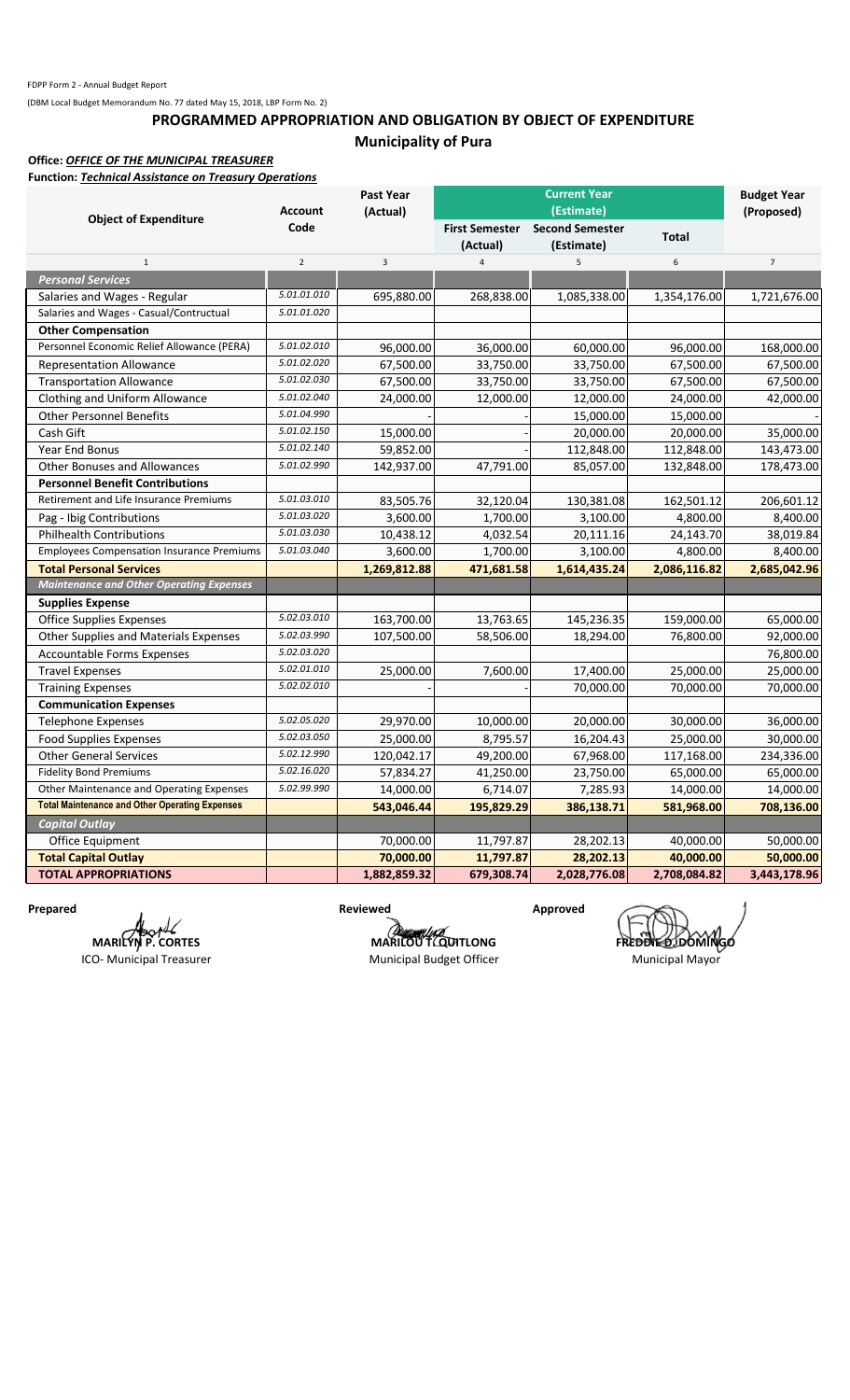## **PROGRAMMED APPROPRIATION AND OBLIGATION BY OBJECT OF EXPENDITURE Municipality of Pura**

**Office:** *Auditing Services*

| <b>Object of Expenditure</b>                    | <b>Account</b> | Past Year<br>(Actual) |                                   | <b>Budget Year</b><br>(Proposed)     |              |                |
|-------------------------------------------------|----------------|-----------------------|-----------------------------------|--------------------------------------|--------------|----------------|
|                                                 | Code           |                       | <b>First Semester</b><br>(Actual) | <b>Second Semester</b><br>(Estimate) | <b>Total</b> |                |
| $\mathbf{1}$                                    | $\overline{2}$ | 3                     | 4                                 | 5                                    | 6            | $\overline{7}$ |
| <b>Maintenance and Other Operating Expenses</b> |                |                       |                                   |                                      |              |                |
| <b>Supplies Expense</b>                         |                |                       |                                   |                                      |              |                |
| Office Supplies Expenses                        | 5.02.03.010    | 18,000.00             | 16,333.72                         | 3,666.28                             | 20,000.00    | 20,000.00      |
| <b>Travel Expense</b>                           | 5.02.01.010    | 55,450.00             | 6,328.12                          | 83,671.88                            | 90,000.00    | 90,000.00      |
| <b>Training Expenses</b>                        | 5.02.02.010    |                       |                                   |                                      |              |                |
| Other Maintenance and Operating Exp.            | 5.02.99.990    | 49,665.37             | 22,968.00                         |                                      | 22,968.00    | 22,832.00      |
| <b>Other General Services</b>                   | 5.02.12.990    | 92,136.00             | 46,400.00                         | 70,768.00                            | 117,168.00   | 117,168.00     |
| <b>Total Maintenance and Other Operating</b>    |                | 215,251.37            | 92,029.84                         | 158,106.16                           | 250,136.00   | 250,000.00     |
| <b>Capital Outlay</b>                           |                |                       |                                   |                                      |              |                |
| Office Equipment                                |                |                       |                                   |                                      |              |                |
| <b>Total Capital Outlay</b>                     |                |                       |                                   |                                      |              |                |
| <b>TOTAL APPROPRIATIONS</b>                     |                | 215,251.37            | 92,029.84                         | 158,106.16                           | 250,136.00   | 250.000.00     |

**BEVERLY A. POLICARPIO** State Auditor III

Prepared **Reviewed Reviewed Approved** 

Municipal Budget Officer Municipal Mayor

**MARILOU T. QUITLONG**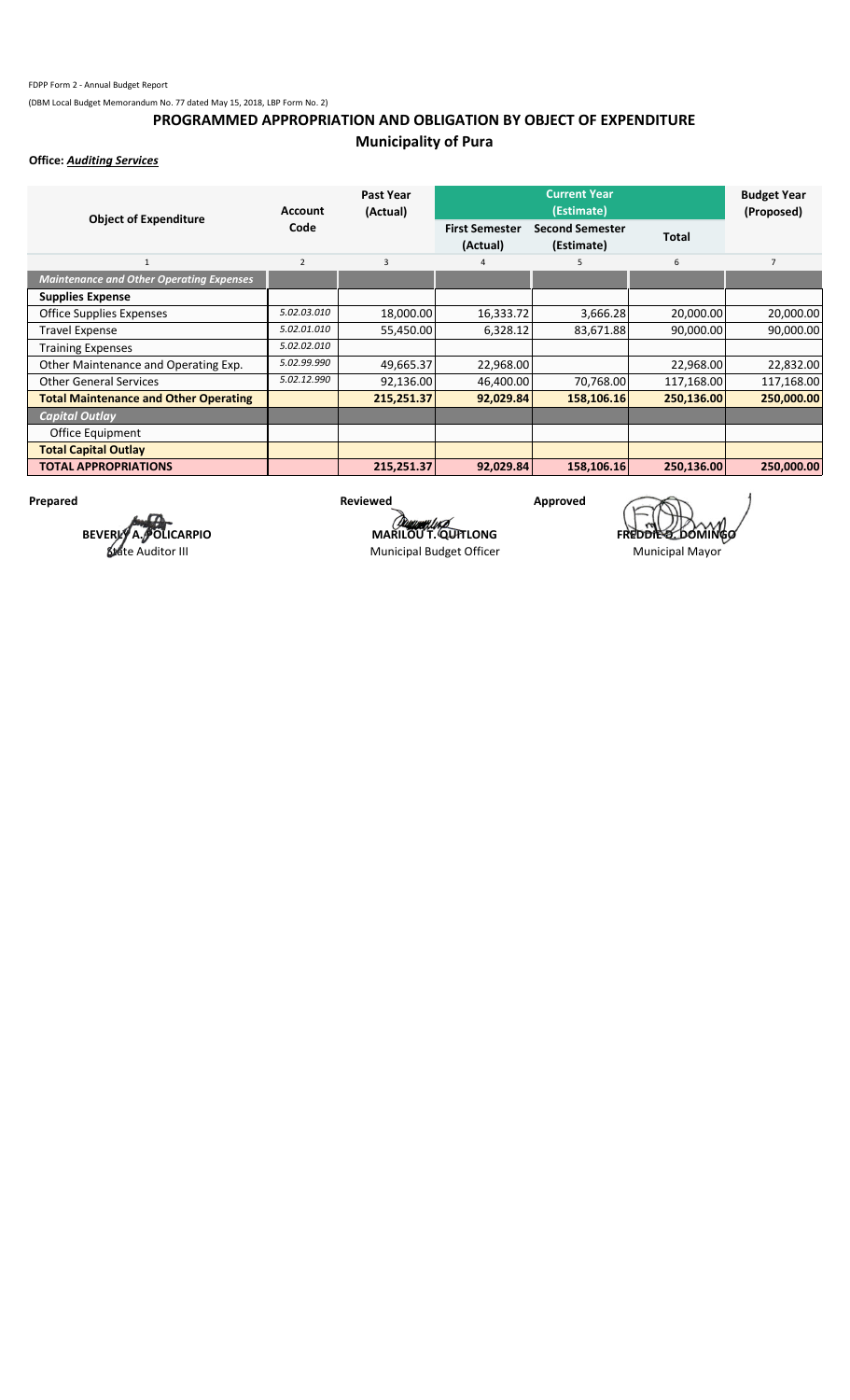## **PROGRAMMED APPROPRIATION AND OBLIGATION BY OBJECT OF EXPENDITURE Municipality of Pura**

**Office:** *OFFICE OF THE MUNICIPAL ASSESSOR*

**Function:** *Technical Assistance on Assessment of Real Properties*

|                                                       | <b>Account</b> | Past Year<br>(Actual) |                                   | <b>Current Year</b><br>(Estimate)    |              | <b>Budget Year</b><br>(Proposed) |  |
|-------------------------------------------------------|----------------|-----------------------|-----------------------------------|--------------------------------------|--------------|----------------------------------|--|
| <b>Object of Expenditure</b>                          | Code           |                       | <b>First Semester</b><br>(Actual) | <b>Second Semester</b><br>(Estimate) | <b>Total</b> |                                  |  |
| $\mathbf{1}$                                          | $\overline{2}$ | $\overline{3}$        | $\overline{4}$                    | 5                                    | 6            | $\overline{7}$                   |  |
| <b>Personal Services</b>                              |                |                       |                                   |                                      |              |                                  |  |
| Salaries and Wages - Regular                          | 5.01.01.010    | 724,688.00            | 88,170.00                         | 870,330.00                           | 958,500.00   | 958,500.00                       |  |
| <b>Other Compensation</b>                             |                |                       |                                   |                                      |              |                                  |  |
| Personnel Economic Relief Allowance (PERA)            | 5.01.02.010    | 40,000.00             | 12,000.00                         | 36,000.00                            | 48,000.00    | 48,000.00                        |  |
| <b>Representation Allowance</b>                       | 5.01.02.020    | 45,000.00             | 28,125.00                         | 39,375.00                            | 67,500.00    | 67,500.00                        |  |
| <b>Transportation Allowance</b>                       | 5.01.02.030    | 45,000.00             | 28,125.00                         | 39,375.00                            | 67,500.00    | 67,500.00                        |  |
| Clothing and Uniform Allowance                        | 5.01.02.040    | 12,000.00             | 6,000.00                          | 6,000.00                             | 12,000.00    | 12,000.00                        |  |
| Cash Gift                                             | 5.01.02.150    | 10,000.00             |                                   | 10,000.00                            | 10,000.00    | 10,000.00                        |  |
| Year End Bonus                                        | 5.01.02.140    | 77,142.90             |                                   | 79,875.00                            | 79,875.00    | 79,875.00                        |  |
| <b>Other Personnel Benefits</b>                       | 5.01.04.990    | 5,000.00              |                                   |                                      |              |                                  |  |
| <b>Other Bonuses and Allowances</b>                   | 5.01.02.990    | 146,715.45            | 14,695.00                         | 75,180.00                            | 89,875.00    | 89,875.00                        |  |
| <b>Personnel Benefit Contributions</b>                |                |                       |                                   |                                      |              |                                  |  |
| Retirement and Life Insurance Premiums                | 5.01.03.010    | 86,971.67             | 10,580.40                         | 104,439.60                           | 115,020.00   | 115,020.00                       |  |
| Pag - Ibig Contributions                              | 5.01.03.020    | 2,000.00              | 600.00                            | 1,800.00                             | 2,400.00     | 2,400.00                         |  |
| <b>Philhealth Contributions</b>                       | 5.01.03.030    | 9,791.35              | 1,322.53                          | 16,360.73                            | 17,683.26    | 22,756.32                        |  |
| <b>Employees Compensation Insurance Premiums</b>      | 5.01.03.040    | 2,000.00              | 600.00                            | 1,800.00                             | 2,400.00     | 2,400.00                         |  |
| <b>Terminal Leave Benefits</b>                        | 5.01.04.030    | 1,484,784.54          |                                   |                                      |              | 243,023.07                       |  |
| <b>Total Personal Services</b>                        |                | 2,691,093.91          | 190,217.93                        | 1,280,535.33                         | 1,470,753.26 | 1,718,849.39                     |  |
| <b>Maintenance and Other Operating Expenses</b>       |                |                       |                                   |                                      |              |                                  |  |
| <b>Supplies Expense</b>                               |                |                       |                                   |                                      |              |                                  |  |
| <b>Office Supplies Expenses</b>                       | 5.02.03.010    | 30,000.00             | 24,746.92                         | 11,253.08                            | 36,000.00    | 40,000.00                        |  |
| <b>Travel Expenses</b>                                | 5.02.01.010    | 12,000.00             | 12,000.00                         |                                      | 12,000.00    | 15,000.00                        |  |
| <b>Training Expenses</b>                              | 5.02.02.010    |                       |                                   | 60,000.00                            | 60,000.00    | 60,000.00                        |  |
| <b>Communication Expenses</b>                         |                |                       |                                   |                                      |              |                                  |  |
| <b>Internet Subsciption Expenses</b>                  | 5.02.05.030    |                       | 7,578.12                          | 7,421.88                             | 15,000.00    | 15,000.00                        |  |
| <b>Other General Services</b>                         | 5.02.12.990    |                       | 49,200.00                         | 67,968.00                            | 117,168.00   | 351,504.00                       |  |
| Telephone Expenses                                    | 5.02.05.020    | 30,000.00             | 15,000.00                         | 15,000.00                            | 30,000.00    | 36,000.00                        |  |
| <b>Food Supplies Expenses</b>                         | 5.02.03.050    |                       | 5,582.74                          | 6,417.36                             | 12,000.10    | 15,000.00                        |  |
| Other Maintenance and Operating Exp.                  | 5.02.99.990    | 397,017.50            | 3,420.00                          | 200,063.50                           | 203,483.50   | 160,000.00                       |  |
| <b>Total Maintenance and Other Operating Expenses</b> |                | 469,017.50            | 117,527.78                        | 368,123.82                           | 485,651.60   | 692,504.00                       |  |
| <b>Capital Outlay</b>                                 |                |                       |                                   |                                      |              |                                  |  |
| Office Equipment                                      |                | 54,755.83             | 1,680.00                          | 15,320.00                            | 17,000.00    | 35,000.00                        |  |
| <b>Total Capital Outlay</b>                           |                | 54,755.83             | 1,680.00                          | 15,320.00                            | 17,000.00    | 35,000.00                        |  |
| <b>TOTAL APPROPRIATIONS</b>                           |                | 3,214,867.24          | 309,425.71                        | 1,663,979.15                         | 1,973,404.86 | 2,446,353.39                     |  |

**Prepared**  $\mathcal{V}|\mathcal{X} = \mathcal{X}$  **and**  $\mathcal{X}$  **are vectors are vectors of the contract of the contract of the contract of the contract of the contract of the contract of the contract of the contract of the contract of the co REYNALDO CONCEPCION** 

Municipal Assessor

**MARILOUT.** QUITLONG **FREDDIE DOMINGO** 

Municipal Budget Officer Municipal Mayor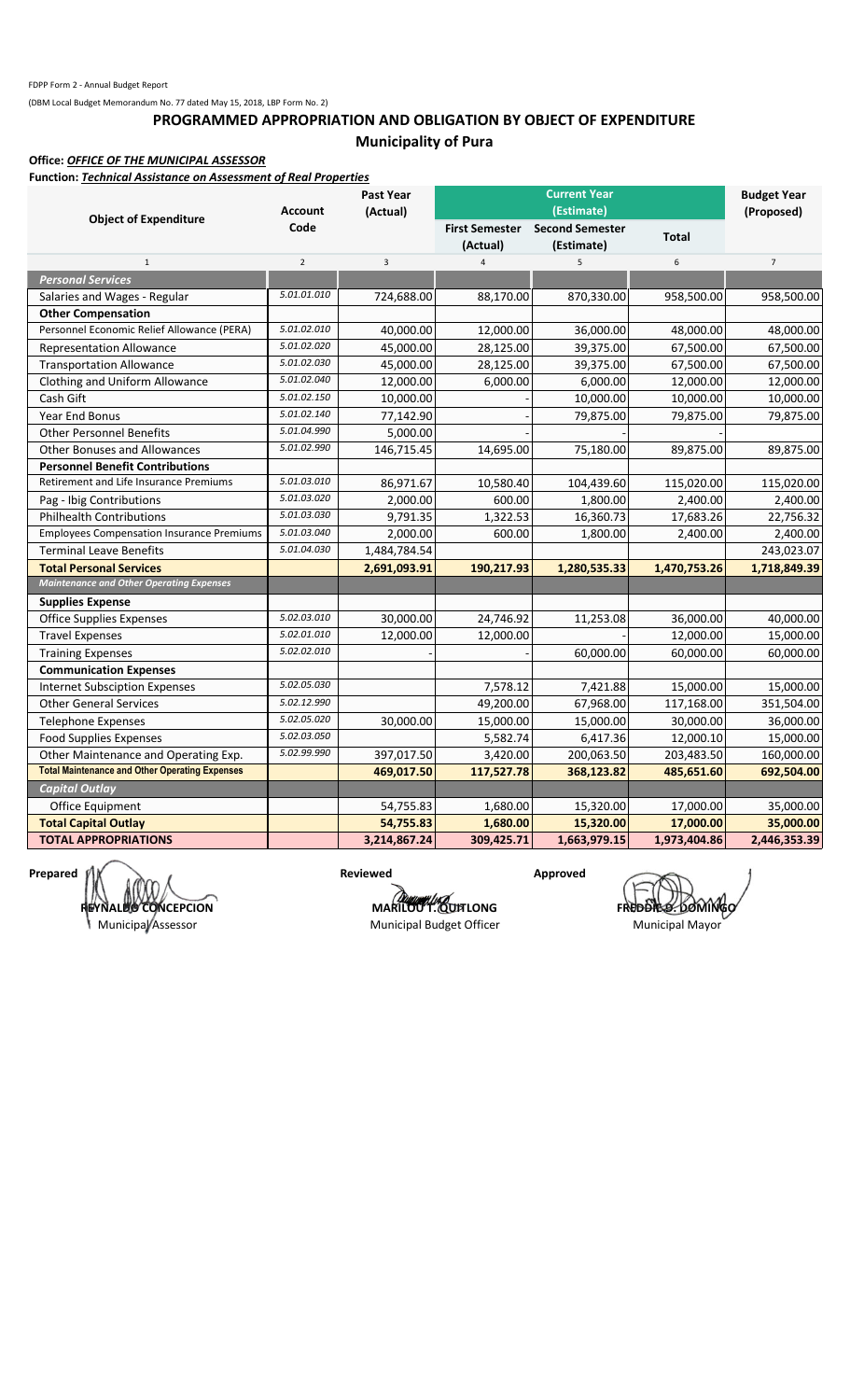## **PROGRAMMED APPROPRIATION AND OBLIGATION BY OBJECT OF EXPENDITURE Municipality of Pura**

#### **Office:** *OFFICE OF THE MUNICIPAL HEALTH OFFICER* **Function:** *Technical Assistance on Health Services*

| i unction. <i>Technical Assistance on Heuthi Services</i> |                        | <b>Past Year</b> |                                   | <b>Current Year</b>                                |              | <b>Budget Year</b> |  |
|-----------------------------------------------------------|------------------------|------------------|-----------------------------------|----------------------------------------------------|--------------|--------------------|--|
| <b>Object of Expenditure</b>                              | <b>Account</b><br>Code | (Actual)         | <b>First Semester</b><br>(Actual) | (Estimate)<br><b>Second Semester</b><br>(Estimate) | <b>Total</b> | (Proposed)         |  |
| $\mathbf 1$                                               | $\overline{2}$         | $\overline{3}$   | $\overline{4}$                    | 5                                                  | $\,$ 6 $\,$  | $\overline{7}$     |  |
| <b>Personal Services</b>                                  |                        |                  |                                   |                                                    |              |                    |  |
| Salaries and Wages - Regular                              | 5.01.01.010            | 3,367,166.35     | 1,847,804.22                      | 2,538,267.78                                       | 4,386,072.00 | 4,272,060.00       |  |
| Salaries and Wages - Casual/Contructual                   | 5.01.01.020            |                  |                                   |                                                    |              | 122,148.00         |  |
| <b>Other Compensation</b>                                 |                        |                  |                                   |                                                    |              |                    |  |
| Personnel Economic Relief Allowance (PERA)                | 5.01.02.010            | 288,000.00       | 132,000.00                        | 156,000.00                                         | 288,000.00   | 288,000.00         |  |
| <b>Representation Allowance</b>                           | 5.01.02.020            | 67,500.00        |                                   | 67,500.00                                          | 67,500.00    | 67,500.00          |  |
| <b>Transportation Allowance</b>                           | 5.01.02.030            | 67,500.00        |                                   | 67,500.00                                          | 67,500.00    | 67,500.00          |  |
| Clothing and Uniform Allowance                            | 5.01.02.040            | 72,000.00        | 66,000.00                         | 6,000.00                                           | 72,000.00    | 72,000.00          |  |
| Subsistence Allowance                                     | 5.01.02.050            | 148,500.00       | 81,000.00                         | 117,000.00                                         | 198,000.00   | 198,000.00         |  |
| Laundry Allowance                                         | 5.01.02.060            | 14,850.00        | 8,100.00                          | 11,700.00                                          | 19,800.00    | 19,800.00          |  |
| <b>Hazard Pay</b>                                         | 5.01.02.110            | 99,000.00        | 54,000.00                         | 66,000.00                                          | 120,000.00   | 264,000.00         |  |
| <b>Other Personnel Benefits</b>                           | 5.01.04.990            | 10,000.00        |                                   | 10,000.00                                          | 10,000.00    |                    |  |
| Cash Gift                                                 | 5.01.02.150            | 55,000.00        |                                   | 60,000.00                                          | 60,000.00    | 60,000.00          |  |
| Year End Bonus                                            | 5.01.02.140            | 298,956.00       |                                   | 365,506.00                                         | 365,506.00   | 366,184.00         |  |
| <b>Other Bonuses and Allowances</b>                       | 5.01.02.990            | 583,195.00       | 313,900.00                        | 111,606.00                                         | 425,506.00   | 426,184.00         |  |
| <b>Personnel Benefit Contributions</b>                    |                        |                  |                                   |                                                    |              |                    |  |
| Retirement and Life Insurance Premiums                    | 5.01.03.010            | 474,188.07       | 263,125.43                        | 263,203.21                                         | 526,328.64   | 527,304.96         |  |
| Pag - Ibig Contributions                                  | 5.01.03.020            | 14,400.00        | 7,200.00                          | 7,200.00                                           | 14,400.00    | 14,400.00          |  |
| <b>Philhealth Contributions</b>                           | 5.01.03.030            | 47,423.33        | 27,493.44                         | 43,923.15                                          | 71,416.59    | 86,266.08          |  |
| <b>Employees Compensation Insurance Premiums</b>          | 5.01.03.040            | 14,400.00        | 7,197.64                          | 7,202.36                                           | 14,400.00    | 14,400.00          |  |
| <b>Terminal Leave Benefits</b>                            | 5.01.04.030            |                  |                                   |                                                    |              |                    |  |
| <b>Total Personal Services</b>                            |                        | 5,622,078.75     | 2,807,820.73                      | 3,898,608.50                                       | 6,706,429.23 | 6,865,747.04       |  |
| <b>Maintenance and Other Operating Expenses</b>           |                        |                  |                                   |                                                    |              |                    |  |
| <b>Supplies Expense</b>                                   |                        |                  |                                   |                                                    |              |                    |  |
| <b>Office Supplies Expenses</b>                           | 5.02.03.010            | 72,294.38        | 66,482.11                         | 49,517.89                                          | 116,000.00   | 115,000.00         |  |
| <b>Travel Expenses</b>                                    | 5.02.01.010            | 14,816.00        | 2,850.00                          | 97,150.00                                          | 100,000.00   | 100,000.00         |  |
| <b>Training Expenses</b>                                  | 5.02.02.010            | 4,150.00         | 450.00                            | 99,550.00                                          | 100,000.00   | 100,000.00         |  |
| <b>Communication Expenses</b>                             |                        |                  |                                   |                                                    |              |                    |  |
| <b>Internet Subsciption Expenses</b>                      | 5.02.05.030            |                  |                                   | 19,200.00                                          | 19,200.00    | 19,200.00          |  |
| <b>Telephone Expenses</b>                                 | 5.02.05.020            | 12,000.00        | 2,490.00                          | 27,510.00                                          | 30,000.00    | 36,000.00          |  |
| <b>Other General Services</b>                             | 5.02.12.990            |                  |                                   |                                                    |              |                    |  |
| Other Maintenance and Operating Expenses                  | 5.02.99.990            | 64,943.05        | 87,711.00                         | 12,289.00                                          | 100,000.00   | 100,000.00         |  |
| <b>Total Maintenance and Other Operating Expenses</b>     |                        | 168,203.43       | 159,983.11                        | 305,216.89                                         | 465,200.00   | 470,200.00         |  |
| <b>Capital Outlay</b>                                     |                        |                  |                                   |                                                    |              |                    |  |
| Office Equipment                                          |                        |                  |                                   | 80,000.00                                          | 80,000.00    | 660,000.00         |  |
| <b>Total Capital Outlay</b>                               |                        |                  |                                   | 80,000.00                                          | 80,000.00    | 660,000.00         |  |
| <b>TOTAL APPROPRIATIONS</b>                               |                        | 5,790,282.18     | 2,967,803.84                      | 4,283,825.39                                       | 7,251,629.23 | 7,995,947.04       |  |

**ANTONETTE U. AYSON** Nurse II

Prepared **Reviewed Reviewed Approved** 

**MARILOU T. QUITLONG** 

Municipal Budget Officer Municipal Mayor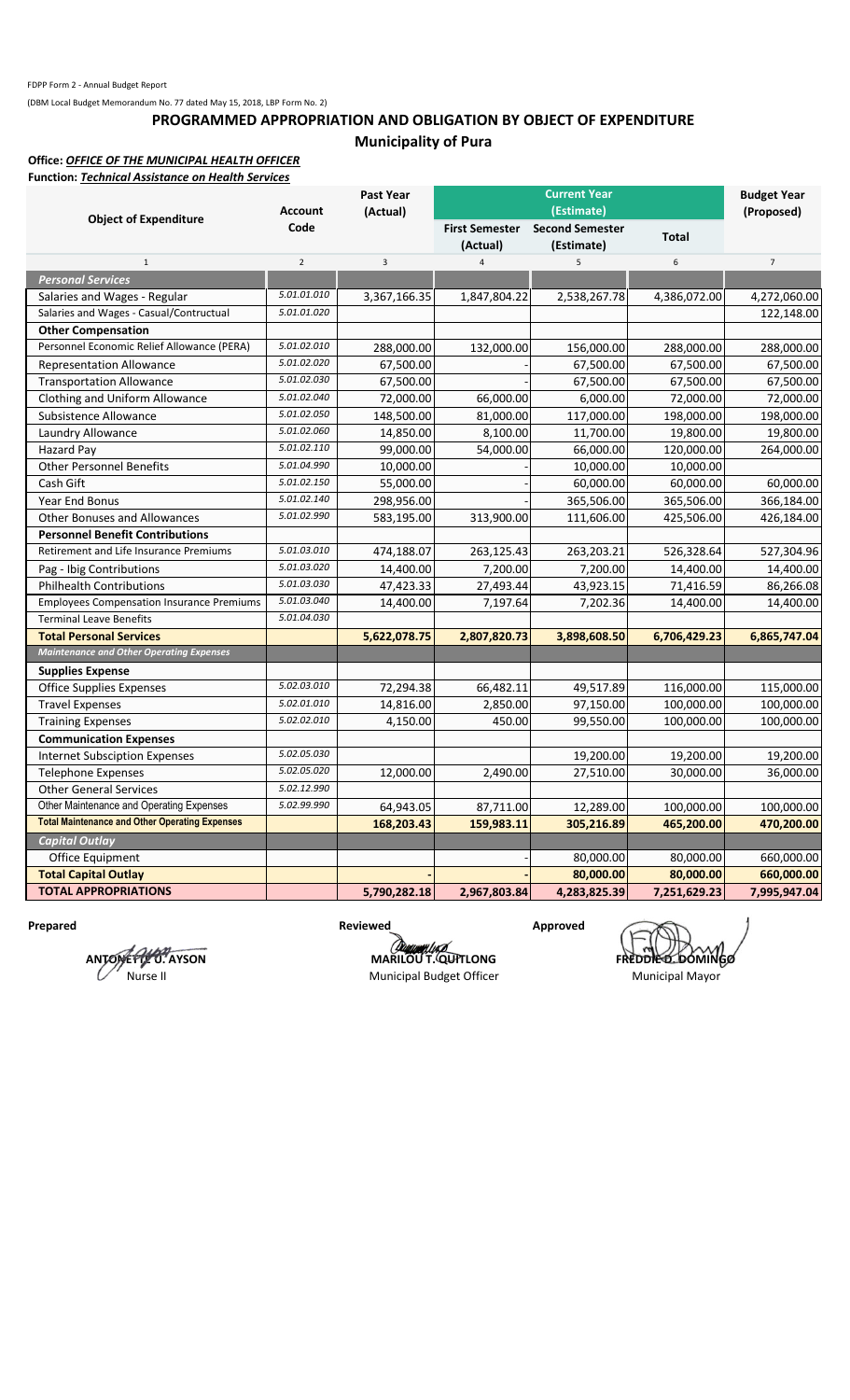#### **PROGRAMMED APPROPRIATION AND OBLIGATION BY OBJECT OF EXPENDITURE**

**Municipality of Pura**

### **Office:** *OFFICE OF THE MUNICIPAL SOCIAL WELFARE AND DEVELOPMENT OFFICER*

**Function:** *Technical Assistance on Social Welfare and Development*

|                                                       | <b>Account</b> | Past Year<br>(Actual) |                                   | <b>Current Year</b><br>(Estimate)    |              | <b>Budget Year</b><br>(Proposed) |  |
|-------------------------------------------------------|----------------|-----------------------|-----------------------------------|--------------------------------------|--------------|----------------------------------|--|
| <b>Object of Expenditure</b>                          | Code           |                       | <b>First Semester</b><br>(Actual) | <b>Second Semester</b><br>(Estimate) | <b>Total</b> |                                  |  |
| $1\,$                                                 | $\overline{2}$ | $\overline{3}$        | $\overline{4}$                    | 5                                    | $\sf 6$      | $\overline{7}$                   |  |
| <b>Personal Services</b>                              |                |                       |                                   |                                      |              |                                  |  |
| Salaries and Wages - Regular                          | 5.01.01.010    | 905,622.00            | 471,312.00                        | 484,692.00                           | 956,004.00   | 1,537,344.00                     |  |
| Salaries and Wages - Casual/Contructual               | 5.01.01.020    |                       | 126,519.76                        | 117,776.24                           | 244,296.00   |                                  |  |
| <b>Other Compensation</b>                             |                |                       |                                   |                                      |              |                                  |  |
| Personnel Economic Relief Allowance (PERA)            | 5.01.02.010    | 48,000.00             | 48,000.00                         | 48,000.00                            | 96,000.00    | 144,000.00                       |  |
| <b>Representation Allowance</b>                       | 5.01.02.020    | 67,500.00             | 33,750.00                         | 33,750.00                            | 67,500.00    | 67,500.00                        |  |
| <b>Transportation Allowance</b>                       | 5.01.02.030    | 67,500.00             | 33,750.00                         | 33,750.00                            | 67,500.00    | 67,500.00                        |  |
| Clothing and Uniform Allowance                        | 5.01.02.040    | 12,000.00             | 12,000.00                         | 12,000.00                            | 24,000.00    | 36,000.00                        |  |
| Cash Gift                                             | 5.01.02.150    | 10,000.00             |                                   | 20,000.00                            | 20,000.00    | 30,000.00                        |  |
| Year End Bonus                                        | 5.01.02.140    | 76,820.00             |                                   | 100,025.00                           | 100,025.00   | 128,112.00                       |  |
| Other Bonuses and Allowances                          | 5.01.02.990    | 141,026.34            | 88,731.00                         | 31,294.00                            | 120,025.00   | 158,112.00                       |  |
| <b>Other Personnel Benefits</b>                       | 5.01.04.990    |                       |                                   | 5,000.00                             | 5,000.00     |                                  |  |
| Hazard Pay                                            | 5.01.02.110    | 18,000.00             | 9,000.00                          | 9,000.00                             | 18,000.00    | 18,000.00                        |  |
| <b>Personnel Benefit Contributions</b>                |                |                       |                                   |                                      |              |                                  |  |
| Retirement and Life Insurance Premiums                | 5.01.03.010    | 99,595.32             | 71,214.96                         | 72,821.04                            | 144,036.00   | 184,481.28                       |  |
| Pag - Ibig Contributions                              | 5.01.03.020    | 2,400.00              | 2,400.00                          | 2,400.00                             | 4,800.00     | 7,200.00                         |  |
| <b>Philhealth Contributions</b>                       | 5.01.03.030    | 11,687.50             | 8,155.38                          | 12,844.62                            | 21,000.00    | 33,288.72                        |  |
| <b>Employees Compensation Insurance Premiums</b>      | 5.01.03.040    | 2,322.00              | 2,198.39                          | 2,601.61                             | 4,800.00     | 7,200.00                         |  |
| <b>Total Personal Services</b>                        |                | 1,462,473.16          | 907,031.49                        | 985,954.51                           | 1,892,986.00 | 2,418,738.00                     |  |
| <b>Maintenance and Other Operating Expenses</b>       |                |                       |                                   |                                      |              |                                  |  |
| <b>Supplies Expense</b>                               |                |                       |                                   |                                      |              |                                  |  |
| <b>Office Supplies Expenses</b>                       | 5.02.03.010    |                       | 25,675.63                         | 19,324.37                            | 45,000.00    | 65,000.00                        |  |
| <b>Travel Expenses</b>                                | 5.02.01.010    | 13,673.00             | 8,050.00                          | 21,950.00                            | 30,000.00    | 30,000.00                        |  |
| <b>Training Expenses</b>                              | 5.02.02.010    | 2,274.00              |                                   | 50,000.00                            | 50,000.00    | 50,000.00                        |  |
| <b>Communication Expenses</b>                         |                |                       |                                   |                                      |              |                                  |  |
| <b>Telephone Expenses</b>                             | 5.02.05.020    | 30,000.00             | 12,500.00                         | 17,500.00                            | 30,000.00    | 36,000.00                        |  |
| <b>Internet Subsciption Expenses</b>                  | 5.02.05.030    | 22,000.00             |                                   |                                      |              |                                  |  |
| Textbooks & Instructional materials Exp.              | 5.02.03.110    | 115,000.00            |                                   | 180,000.00                           | 180,000.00   | 180,000.00                       |  |
| Donations                                             | 5.02.99.080    | 800,000.00            | 520,000.00                        | 180,000.00                           | 700,000.00   | 800,000.00                       |  |
| Other Maintenance and Operating Expenses              | 5.02.99.990    | 401,414.05            | 49,230.70                         | 432,769.30                           | 482,000.00   | 786,000.00                       |  |
| <b>Other General Services</b>                         | 5.02.12.990    | 1,575,600.00          | 688,000.00                        | 752,672.00                           | 1,440,672.00 | 1,548,672.00                     |  |
| <b>Food Supplies Expenses</b>                         | 5.02.03.050    |                       | 10,000.00                         |                                      | 10,000.00    | 10,000.00                        |  |
| <b>Total Maintenance and Other Operating Expenses</b> |                | 2,959,961.05          | 1,313,456.33                      | 1,654,215.67                         | 2,967,672.00 | 3,505,672.00                     |  |
| <b>Capital Outlay</b>                                 |                |                       |                                   |                                      |              |                                  |  |
| Office Equipment                                      |                | 63,990.00             | 45,656.00                         | 14,344.00                            | 60,000.00    | 200,000.00                       |  |
| <b>Total Capital Outlay</b>                           |                | 63,990.00             | 45,656.00                         | 14,344.00                            | 60,000.00    | 200,000.00                       |  |
| <b>TOTAL APPROPRIATIONS</b>                           |                | 4,486,424.21          | 2,266,143.82                      | 2,654,514.18                         | 4,920,658.00 | 6,124,410.00                     |  |

 $\boldsymbol{\eta}$ **ANALIZA A. CAMPO** MSWDO

Prepared **Reviewed** Approved

**MARILOU T. QUITLONG FREDDIE D. DOMINGO** 

Municipal Budget Officer Municipal Mayor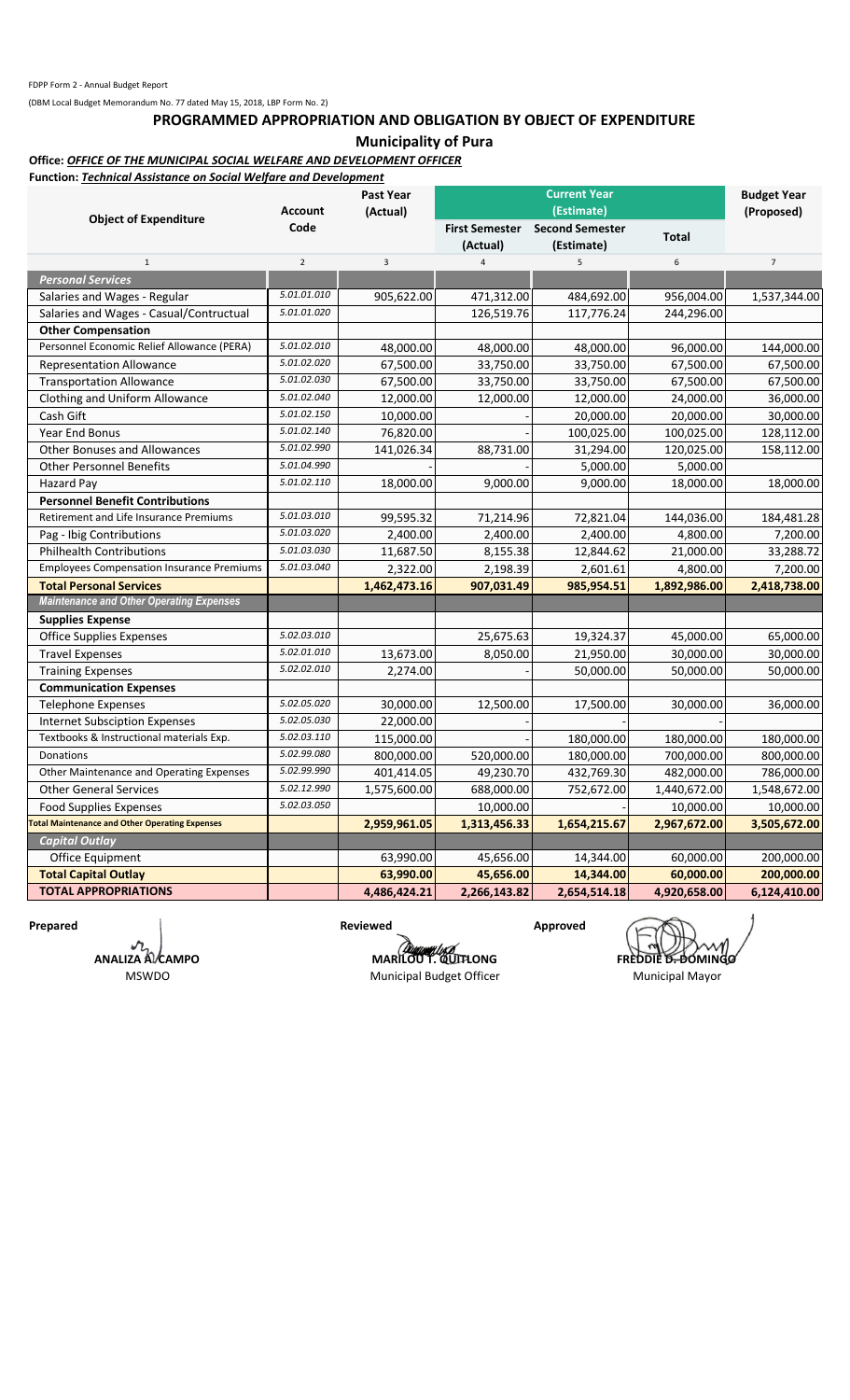## **PROGRAMMED APPROPRIATION AND OBLIGATION BY OBJECT OF EXPENDITURE Municipality of Pura**

### **Office:** *OFFICE OF THE MUNICIPAL AGRICULTURIST*

**Function:** *Technical Assistance on Agricultural Services*

|                                                       | <b>Account</b> | <b>Past Year</b><br>(Actual) |                                   |                                                    | <b>Budget Year</b><br>(Proposed) |                |
|-------------------------------------------------------|----------------|------------------------------|-----------------------------------|----------------------------------------------------|----------------------------------|----------------|
| <b>Object of Expenditure</b>                          | Code           |                              | <b>First Semester</b><br>(Actual) | (Estimate)<br><b>Second Semester</b><br>(Estimate) | <b>Total</b>                     |                |
| $1\,$                                                 | $\overline{2}$ | 3                            | $\overline{4}$                    | 5                                                  | 6                                | $\overline{7}$ |
| <b>Personal Services</b>                              |                |                              |                                   |                                                    |                                  |                |
| Salaries and Wages - Regular                          | 5.01.01.010    | 968,192.00                   | 541,428.00                        | 1,268,580.00                                       | 1,810,008.00                     | 2,381,520.00   |
| Salaries and Wages - Casual/Contructual               | 5.01.01.020    | 112,200.00                   | 59,685.72                         | 62,462.28                                          | 122,148.00                       |                |
| <b>Other Compensation</b>                             |                |                              |                                   |                                                    |                                  |                |
| Personnel Economic Relief Allowance (PERA)            | 5.01.02.010    | 164,000.00                   | 36,000.00                         | 132,000.00                                         | 168,000.00                       | 216,000.00     |
| <b>Representation Allowance</b>                       | 5.01.02.020    | 67,500.00                    | 33,750.00                         | 33,750.00                                          | 67,500.00                        | 67,500.00      |
| <b>Transportation Allowance</b>                       | 5.01.02.030    | 67,500.00                    | 33,750.00                         | 33,750.00                                          | 67,500.00                        | 67,500.00      |
| Clothing and Uniform Allowance                        | 5.01.02.040    | 42,000.00                    | 18,000.00                         | 24,000.00                                          | 42,000.00                        | 54,000.00      |
| <b>Other Personnel Benefits</b>                       | 5.01.04.990    |                              |                                   |                                                    |                                  | 5,000.00       |
| Cash Gift                                             | 5.01.02.150    | 15,000.00                    |                                   | 35,000.00                                          | 35,000.00                        | 45,000.00      |
| Year End Bonus                                        | 5.01.02.140    | 97,610.00                    |                                   | 161,013.00                                         | 161,013.00                       | 198,460.00     |
| <b>Other Bonuses and Allowances</b>                   | 5.01.02.990    | 177,014.40                   | 100,417.00                        | 95,596.00                                          | 196,013.00                       | 243,460.00     |
| <b>Personnel Benefit Contributions</b>                |                |                              |                                   |                                                    |                                  |                |
| Retirement and Life Insurance Premiums                | 5.01.03.010    | 128,793.84                   | 72,287.79                         | 159,570.93                                         | 231,858.72                       | 285,782.40     |
| Pag - Ibig Contributions                              | 5.01.03.020    | 3,600.00                     | 1,800.00                          | 6,600.00                                           | 8,400.00                         | 10,800.00      |
| <b>Philhealth Contributions</b>                       | 5.01.03.030    | 15,787.64                    | 8,582.34                          | 23,311.62                                          | 31,893.96                        | 51,216.72      |
| <b>Employees Compensation Insurance Premiums</b>      | 5.01.03.040    | 3,571.68                     | 1,797.64                          | 6,602.36                                           | 8,400.00                         | 10,800.00      |
| <b>Terminal Leave Benefits</b>                        | 5.01.04.030    |                              |                                   |                                                    |                                  | 896,508.59     |
| <b>Total Personal Services</b>                        |                | 1,862,769.56                 | 907,498.49                        | 2,042,236.19                                       | 2,949,734.68                     | 4,533,547.71   |
| <b>Maintenance and Other Operating Expenses</b>       |                |                              |                                   |                                                    |                                  |                |
| <b>Supplies Expense</b>                               |                |                              |                                   |                                                    |                                  |                |
| <b>Office Supplies Expenses</b>                       | 5.02.03.010    | 25,000.00                    | 30,000.00                         |                                                    | 30,000.00                        | 30,000.00      |
| <b>Travel Expenses</b>                                | 5.02.01.010    | 35,494.75                    | 20,400.00                         | 27,600.00                                          | 48,000.00                        | 48,000.00      |
| <b>Training Expenses</b>                              | 5.02.02.010    |                              |                                   | 80,000.00                                          | 80,000.00                        | 80,000.00      |
| <b>Communication Expenses</b>                         |                |                              |                                   |                                                    |                                  |                |
| <b>Internet Subsciption Expenses</b>                  | 5.02.05.030    |                              | 16,480.34                         | 7,519.66                                           | 24,000.00                        | 24,000.00      |
| <b>Telephone Expenses</b>                             | 5.02.05.020    | 30,000.00                    | 15,000.00                         | 15,000.00                                          | 30,000.00                        | 36,000.00      |
| Other Maintenance and Operating Expenses              | 5.02.99.990    | 1,530,000.00                 | 328,670.93                        | 1,346,329.07                                       | 1,675,000.00                     | 2,100,000.00   |
| <b>Other General Services</b>                         | 5.02.12.990    |                              | 51,200.00                         | 183,136.00                                         | 234,336.00                       | 234,336.00     |
| <b>Food Supplies Expenses</b>                         | 5.02.03.050    |                              | 13,331.81                         | 1,668.19                                           | 15,000.00                        | 15,000.00      |
| <b>Total Maintenance and Other Operating Expenses</b> |                | 1,620,494.75                 | 475,083.08                        | 1,661,252.92                                       | 2,136,336.00                     | 2,567,336.00   |
| <b>Capital Outlay</b>                                 |                |                              |                                   |                                                    |                                  |                |
| <b>Furnitures and Fixtures</b>                        |                | 48,440.42                    | 37,812.97                         | 12,187.03                                          | 50,000.00                        | 10,000.00      |
| <b>Total Capital Outlay</b>                           |                | 48,440.42                    | 37,812.97                         | 12,187.03                                          | 50,000.00                        | 10,000.00      |
| <b>TOTAL APPROPRIATIONS</b>                           |                | 3,531,704.73                 | 1,420,394.54                      | 3,715,676.14                                       | 5,136,070.68                     | 7,110,883.71   |

A **La da yak**<br>ADORACION QAQAG Municipal Agriculturist

**Prepared Approved Approved Approved Approved Approved Approved Approved Approved Approved Approved Approved Approved Approved Approved Approved Approved Approved Approved Approved Approved Approved Approved Approved Appro** 

Municipal Budget Officer Municipal Mayor

**MARILOU T. QUITLONG FREDDIE D. DOMINGO**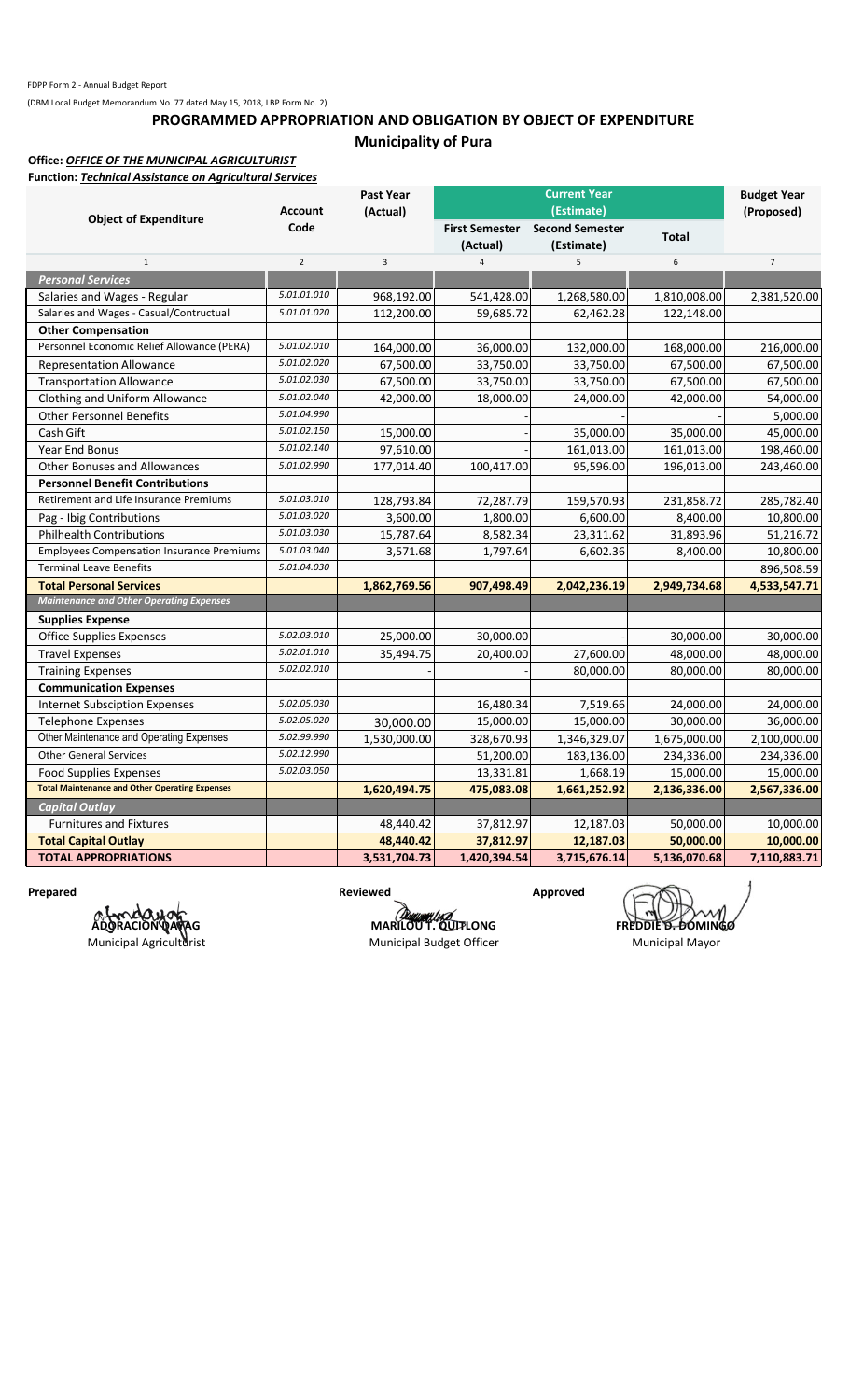## **PROGRAMMED APPROPRIATION AND OBLIGATION BY OBJECT OF EXPENDITURE Municipality of Pura**

**Office:** *OFFICE OF THE MUNICIPAL ENGINEER*

**Function:** *Technical Assistance on Engineering Services*

|                                                       | <b>Account</b> | <b>Past Year</b><br>(Actual) | <b>Current Year</b><br>(Estimate) |                        |              | <b>Budget Year</b><br>(Proposed) |
|-------------------------------------------------------|----------------|------------------------------|-----------------------------------|------------------------|--------------|----------------------------------|
| <b>Object of Expenditure</b>                          | Code           |                              | <b>First Semester</b>             | <b>Second Semester</b> |              |                                  |
|                                                       |                |                              | (Actual)                          | (Estimate)             | <b>Total</b> |                                  |
| $\mathbf{1}$                                          | $\overline{2}$ | 3                            | $\overline{4}$                    | 5                      | 6            | $\overline{7}$                   |
| <b>Personal Services</b>                              |                |                              |                                   |                        |              |                                  |
| Salaries and Wages - Regular                          | 5.01.01.010    | 915,032.00                   | 479,430.00                        | 478,470.00             | 957,900.00   | 1,067,376.00                     |
| <b>Other Compensation</b>                             |                |                              |                                   |                        |              |                                  |
| Personnel Economic Relief Allowance (PERA)            | 5.01.02.010    | 48,000.00                    | 24,000.00                         | 24,000.00              | 48,000.00    | 48,000.00                        |
| <b>Representation Allowance</b>                       | 5.01.02.020    | 67,500.00                    | 33,750.00                         | 33,750.00              | 67,500.00    | 67,500.00                        |
| <b>Transportation Allowance</b>                       | 5.01.02.030    | 67,500.00                    | 33,750.00                         | 33,750.00              | 67,500.00    | 67,500.00                        |
| Clothing and Uniform Allowance                        | 5.01.02.040    | 12,000.00                    | 12,000.00                         |                        | 12,000.00    | 12,000.00                        |
| <b>Other Personnel Benefits</b>                       | 5.01.04.990    |                              |                                   | 5,000.00               | 5,000.00     | 5,000.00                         |
| Cash Gift                                             | 5.01.02.150    | 10,000.00                    |                                   | 10,000.00              | 10,000.00    | 10,000.00                        |
| <b>Year End Bonus</b>                                 | 5.01.02.140    | 78,143.00                    |                                   | 79,825.00              | 79,825.00    | 88,948.00                        |
| <b>Other Bonuses and Allowances</b>                   | 5.01.02.990    | 143,671.85                   | 78,552.00                         | 11,273.00              | 89,825.00    | 98,948.00                        |
| <b>Personnel Benefit Contributions</b>                |                |                              |                                   |                        |              |                                  |
| Retirement and Life Insurance Premiums                | 5.01.03.010    | 110,593.74                   | 57,531.60                         | 57,416.40              | 114,948.00   | 128,085.12                       |
| Pag - Ibig Contributions                              | 5.01.03.020    | 2,400.00                     | 1,200.00                          | 1,200.00               | 2,400.00     | 2,400.00                         |
| <b>Philhealth Contributions</b>                       | 5.01.03.030    | 12,601.02                    | 6,343.62                          | 10,454.70              | 16,798.32    | 23,889.36                        |
| <b>Employees Compensation Insurance Premiums</b>      | 5.01.03.040    | 2,366.45                     | 1,198.39                          | 1,201.61               | 2,400.00     | 2,400.00                         |
| <b>Total Personal Services</b>                        |                | 1,469,808.06                 | 727,755.61                        | 746,340.71             | 1,474,096.32 | 1,622,046.48                     |
| <b>Maintenance and Other Operating Expenses</b>       |                |                              |                                   |                        |              |                                  |
| <b>Supplies Expense</b>                               |                |                              |                                   |                        |              |                                  |
| <b>Office Supplies Expenses</b>                       | 5.02.03.010    | 26,849.80                    | 17,313.55                         | 22,686.45              | 40,000.00    | 40,000.00                        |
| <b>Training Expenses</b>                              | 5.02.02.010    |                              |                                   | 40,000.00              | 40,000.00    | 40,000.00                        |
| <b>Communication Expenses</b>                         |                |                              |                                   |                        |              |                                  |
| <b>Telephone Expenses</b>                             | 5.02.05.020    | 30,000.00                    | 15,000.00                         | 15,000.00              | 30,000.00    | 36,000.00                        |
| Other Maintenance and Operating Expenses              | 5.02.99.990    |                              |                                   |                        |              |                                  |
| <b>Total Maintenance and Other Operating Expenses</b> |                | 56,849.80                    | 32,313.55                         | 77,686.45              | 110,000.00   | 116,000.00                       |
| <b>Capital Outlay</b>                                 |                |                              |                                   |                        |              |                                  |
| Office Equipment                                      |                | 14,500.00                    |                                   |                        |              | 35,000.00                        |
| <b>Total Capital Outlay</b>                           |                | 14,500.00                    |                                   |                        |              | 35,000.00                        |
| <b>TOTAL APPROPRIATIONS</b>                           |                | 1,541,157.86                 | 760,069.16                        | 824,027.16             | 1,584,096.32 | 1,773,046.48                     |

**Engr. MARVIN V. BAÑAGA** Municipal Engineer

**Prepared Approved Approved Approved Approved Approved Approved Approved Approved Approved Approved Approved Approved Approved Approved Approved Approved Approved Approved Approved Approved Approved Approved Approved Appro** 

**MARILOU T. QUITLONG**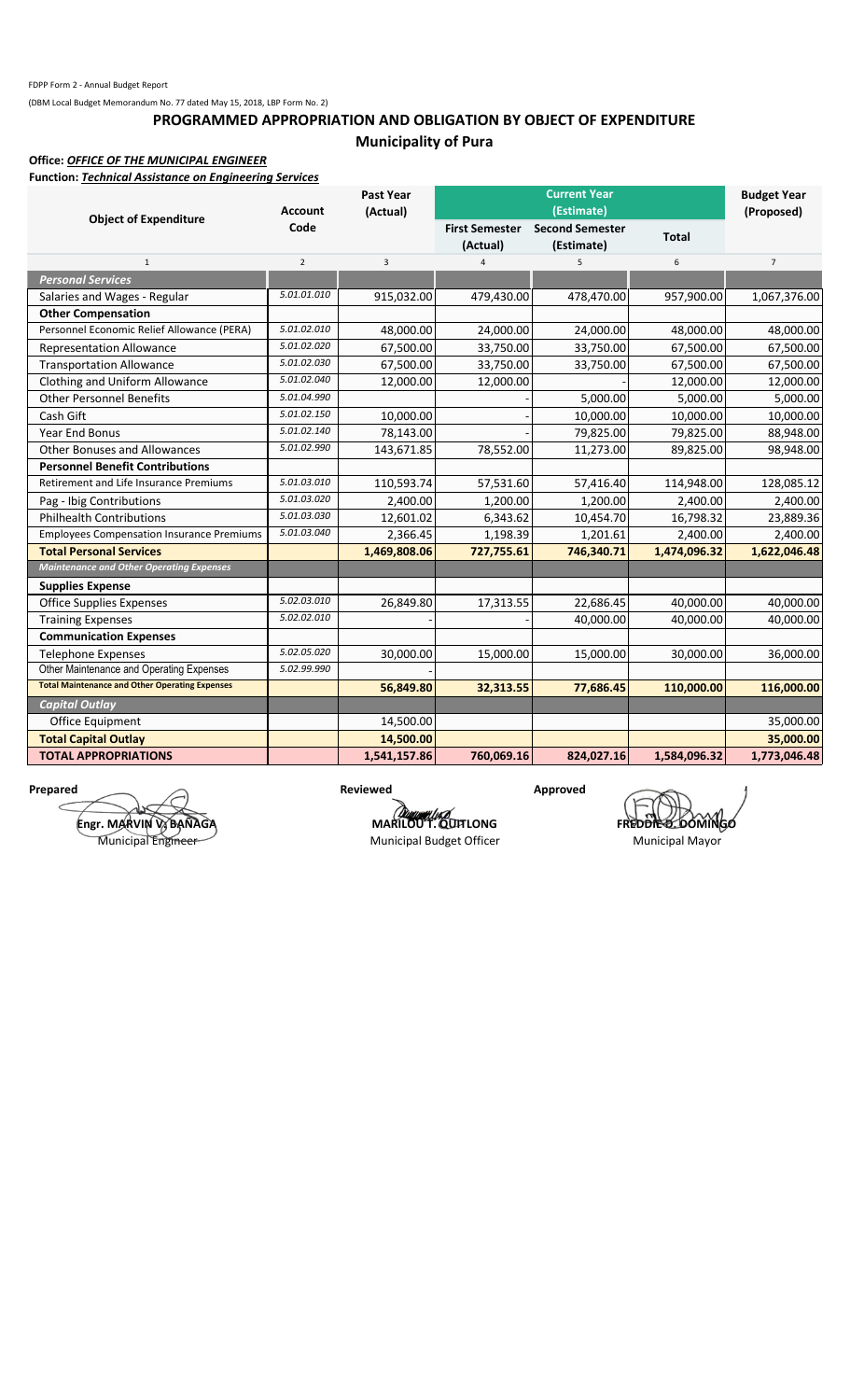#### **PROGRAMMED APPROPRIATION AND OBLIGATION BY OBJECT OF EXPENDITURE**

**Municipality of Pura**

### **Office:** *OFFICE OF THE LOCAL DISASTER RISK REDUCTION MANAGEMENT OFFICER*

**Function:** *Technical Assistance on Disaster Management*

| Function: <i>rechnical Assistance on Disaster Wanagement</i> | <b>Current Year</b><br>Past Year<br>(Estimate)<br><b>Account</b><br>(Actual) |                | <b>Budget Year</b><br>(Proposed)  |                                      |              |                |
|--------------------------------------------------------------|------------------------------------------------------------------------------|----------------|-----------------------------------|--------------------------------------|--------------|----------------|
| <b>Object of Expenditure</b>                                 | Code                                                                         |                | <b>First Semester</b><br>(Actual) | <b>Second Semester</b><br>(Estimate) | <b>Total</b> |                |
| $\mathbf{1}$                                                 | $\overline{2}$                                                               | $\overline{3}$ |                                   | 5                                    | 6            | $\overline{7}$ |
| <b>Personal Services</b>                                     |                                                                              |                |                                   |                                      |              |                |
| Salaries and Wages - Regular                                 | 5.01.01.010                                                                  | 867,912.00     | 467,327.56                        | 478,896.44                           | 946,224.00   | 1,679,580.00   |
| <b>Other Compensation</b>                                    |                                                                              |                |                                   |                                      |              |                |
| Personnel Economic Relief Allowance (PERA)                   | 5.01.02.010                                                                  | 96,000.00      | 50,000.00                         | 46,000.00                            | 96,000.00    | 144,000.00     |
| Clothing and Uniform Allowance                               | 5.01.02.040                                                                  | 24,000.00      | 24,000.00                         |                                      | 24,000.00    | 36,000.00      |
| Cash Gift                                                    | 5.01.02.150                                                                  | 20,000.00      |                                   | 20,000.00                            | 20,000.00    | 30,000.00      |
| Year End Bonus                                               | 5.01.02.140                                                                  | 71,462.00      |                                   | 78,852.00                            | 78,852.00    | 139,965.00     |
| <b>Other Bonuses and Allowances</b>                          | 5.01.02.990                                                                  | 177,350.93     | 75,126.00                         | 23,726.00                            | 98,852.00    | 169,965.00     |
| <b>Personnel Benefit Contributions</b>                       |                                                                              |                |                                   |                                      |              |                |
| Retirement and Life Insurance Premiums                       | 5.01.03.010                                                                  | 104,149.44     | 55,295.31                         | 58,251.57                            | 113,546.88   | 201,549.60     |
| Pag - Ibig Contributions                                     | 5.01.03.020                                                                  | 4,800.00       | 2,500.00                          | 2,300.00                             | 4,800.00     | 7,200.00       |
| <b>Philhealth Contributions</b>                              | 5.01.03.030                                                                  | 11,745.04      | 6,911.28                          | 8,927.34                             | 15,838.62    | 33,591.60      |
| <b>Employees Compensation Insurance Premiums</b>             | 5.01.03.040                                                                  | 4,800.00       | 2,495.28                          | 2,304.72                             | 4,800.00     | 7,200.00       |
| <b>Total Personal Services</b>                               |                                                                              | 1,382,219.41   | 683,655.43                        | 719,258.07                           | 1,402,913.50 | 2,449,051.20   |
| <b>Maintenance and Other Operating Expenses</b>              |                                                                              |                |                                   |                                      |              |                |
| <b>Supplies Expense</b>                                      |                                                                              |                |                                   |                                      |              |                |
| <b>Office Supplies Expenses</b>                              | 5.02.03.010                                                                  | 65,935.08      | 54,810.81                         | 11,189.19                            | 66,000.00    | 60,000.00      |
| <b>Travel Expenses</b>                                       | 5.02.01.010                                                                  |                |                                   |                                      |              |                |
| <b>Training Expenses</b>                                     | 5.02.02.010                                                                  |                |                                   | 45,000.00                            | 45,000.00    | 45,000.00      |
| <b>Communication Expenses</b>                                |                                                                              |                |                                   |                                      |              |                |
| <b>Internet Subsciption Expenses</b>                         | 5.02.05.030                                                                  |                | 11,519.00                         | 12,481.00                            | 24,000.00    | 24,000.00      |
| <b>Telephone Expenses</b>                                    | 5.02.05.020                                                                  | 30,000.00      | 15,000.00                         | 15,000.00                            | 30,000.00    | 36,000.00      |
| <b>Food Supplies Expenses</b>                                | 5.02.03.050                                                                  |                | 9,180.34                          | 2,819.66                             | 12,000.00    | 12,000.00      |
| Other Maintenance and Operating Expenses                     | 5.02.99.990                                                                  |                |                                   |                                      |              | 20,000.00      |
| <b>Total Maintenance and Other Operating Expenses</b>        |                                                                              | 95,935.08      | 90,510.15                         | 86,489.85                            | 177,000.00   | 197,000.00     |
| <b>Capital Outlay</b>                                        |                                                                              |                |                                   |                                      |              |                |
| Office Equipment                                             |                                                                              | 36,338.10      | 86,138.94                         | 113,861.06                           | 200,000.00   | 75,000.00      |
| <b>Total Capital Outlay</b>                                  |                                                                              | 36,338.10      | 86,138.94                         | 113,861.06                           | 200,000.00   | 75,000.00      |
| <b>TOTAL APPROPRIATIONS</b>                                  |                                                                              | 1,514,492.59   | 860,304.52                        | 919,608.98                           | 1,779,913.50 | 2,721,051.20   |

**Prepared Approved Approved Approved Approved Approved Approved Approved Approved Approved Approved Approved Approved Approved Approved Approved Approved Approved Approved Approved Approved Approved Approved Approved Appro** ١ı ARSENIO S. SABADO III LDRRM<del>O</del>

**MARILOUT.QUITLONG FREDDIE DOMINGO** Municipal Budget Officer Municipal Mayor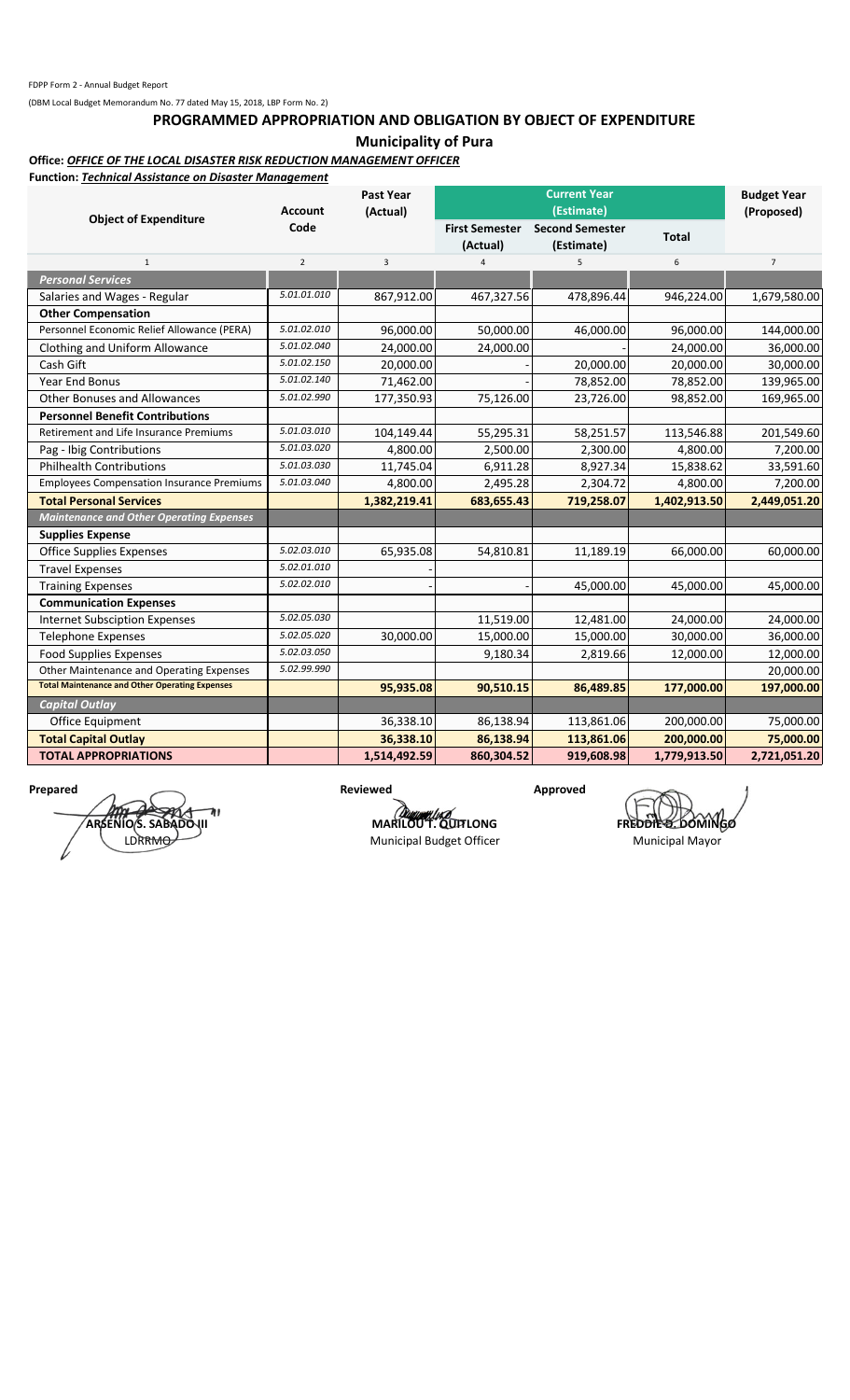## **PROGRAMMED APPROPRIATION AND OBLIGATION BY OBJECT OF EXPENDITURE Municipality of Pura**

#### **Office: PUBLIC EMPLOYMENT SERVICE OFFICE**

**Function:** *Technical Assistance on Public Employment Service*

|                                                       | <b>Account</b> | <b>Past Year</b><br>(Actual) | <b>Current Year</b><br>(Estimate) |                                      |              | <b>Budget Year</b><br>(Proposed) |
|-------------------------------------------------------|----------------|------------------------------|-----------------------------------|--------------------------------------|--------------|----------------------------------|
| <b>Object of Expenditure</b>                          | Code           |                              | <b>First Semester</b><br>(Actual) | <b>Second Semester</b><br>(Estimate) | <b>Total</b> |                                  |
| $\mathbf{1}$                                          | $\overline{2}$ | 3                            | $\overline{4}$                    | 5                                    | 6            | $\overline{7}$                   |
| <b>Personal Services</b>                              |                |                              |                                   |                                      |              |                                  |
| Salaries and Wages - Regular                          | 5.01.01.010    | 164,200.00                   | 88,170.00                         | 89,646.00                            | 177,816.00   | 507,468.00                       |
| <b>Other Compensation</b>                             |                |                              |                                   |                                      |              |                                  |
| Personnel Economic Relief Allowance (PERA)            | 5.01.02.010    | 24,000.00                    | 12,000.00                         | 12,000.00                            | 24,000.00    | 48,000.00                        |
| Clothing and Uniform Allowance                        | 5.01.02.040    | 6,000.00                     | 6,000.00                          |                                      | 6,000.00     | 12,000.00                        |
| Cash Gift                                             | 5.01.02.150    | 5,000.00                     |                                   | 5,000.00                             | 5,000.00     | 10,000.00                        |
| <b>Year End Bonus</b>                                 | 5.01.02.140    | 14,088.00                    |                                   | 14,818.00                            | 14,818.00    | 42,289.00                        |
| <b>Other Bonuses and Allowances</b>                   | 5.01.02.990    | 35,033.50                    | 14,695.00                         | 5,123.00                             | 19,818.00    | 52,289.00                        |
| <b>Personnel Benefit Contributions</b>                |                |                              |                                   |                                      |              |                                  |
| Retirement and Life Insurance Premiums                | 5.01.03.010    | 19,704.00                    | 10,580.40                         | 9,876.24                             | 20,456.64    | 60,896.16                        |
| Pag - Ibig Contributions                              | 5.01.03.020    | 1,200.00                     | 600.00                            | 600.00                               | 1,200.00     | 2,400.00                         |
| <b>Philhealth Contributions</b>                       | 5.01.03.030    | 2,802.67                     | 1,322.57                          | 1,660.69                             | 2,983.26     | 10,149.36                        |
| <b>Employees Compensation Insurance Premiums</b>      | 5.01.03.040    | 1,200.00                     | 600.00                            | 600.00                               | 1,200.00     | 2,400.00                         |
| <b>Total Personal Services</b>                        |                | 273,228.17                   | 133,967.97                        | 139,323.93                           | 273,291.90   | 747,891.52                       |
| <b>Maintenance and Other Operating Expenses</b>       |                |                              |                                   |                                      |              |                                  |
| <b>Supplies Expense</b>                               |                |                              |                                   |                                      |              |                                  |
| <b>Office Supplies Expenses</b>                       | 5.02.03.010    | 14,993.83                    | 10,308.30                         | 9,691.70                             | 20,000.00    | 30,000.00                        |
| <b>Travel Expenses</b>                                | 5.02.01.010    | 8,800.00                     | 2,250.00                          | 3,250.00                             | 5,500.00     | 12,000.00                        |
| <b>Training Expenses</b>                              | 5.02.02.010    |                              |                                   | 30,000.00                            | 30,000.00    | 50,000.00                        |
| <b>Communication Expenses</b>                         |                |                              |                                   |                                      |              |                                  |
| <b>Telephone Expenses</b>                             | 5.02.05.020    | 7,200.00                     | 4,000.00                          | 8,000.00                             | 12,000.00    | 18,000.00                        |
| <b>Food Supplies Expenses</b>                         | 5.02.03.050    |                              | 1,521.40                          | 3,478.60                             | 5,000.00     | 6,000.00                         |
| <b>Other General Services</b>                         | 5.02.12.990    |                              |                                   |                                      |              | 117,168.00                       |
| Other Maintenance and Operating Expenses              | 5.02.99.990    |                              |                                   |                                      |              | 540,000.00                       |
| <b>Total Maintenance and Other Operating Expenses</b> |                | 30,993.83                    | 18,079.70                         | 54,420.30                            | 72,500.00    | 773,168.00                       |
| <b>Capital Outlay</b>                                 |                |                              |                                   |                                      |              |                                  |
| Office Equipment                                      |                | 33,200.00                    |                                   | 20,000.00                            | 20,000.00    | 20,000.00                        |
| <b>Total Capital Outlay</b>                           |                | 33,200.00                    |                                   | 20,000.00                            | 20,000.00    | 20,000.00                        |
| <b>TOTAL APPROPRIATIONS</b>                           |                | 337,422.00                   | 152,047.67                        | 213,744.23                           | 365,791.90   | 1,541,059.52                     |

**Prepared Approved Approved Approved Approved Approved Approved Approved Approved Approved Approved Approved Approved Approved Approved Approved Approved Approved Approved Approved Approved Approved Approved Approved Appro** 

**MARILOU T. QUITLONG FREDDIE DOMINGO** 

**NAIL ARVIN Z. MILLO** PESO Officer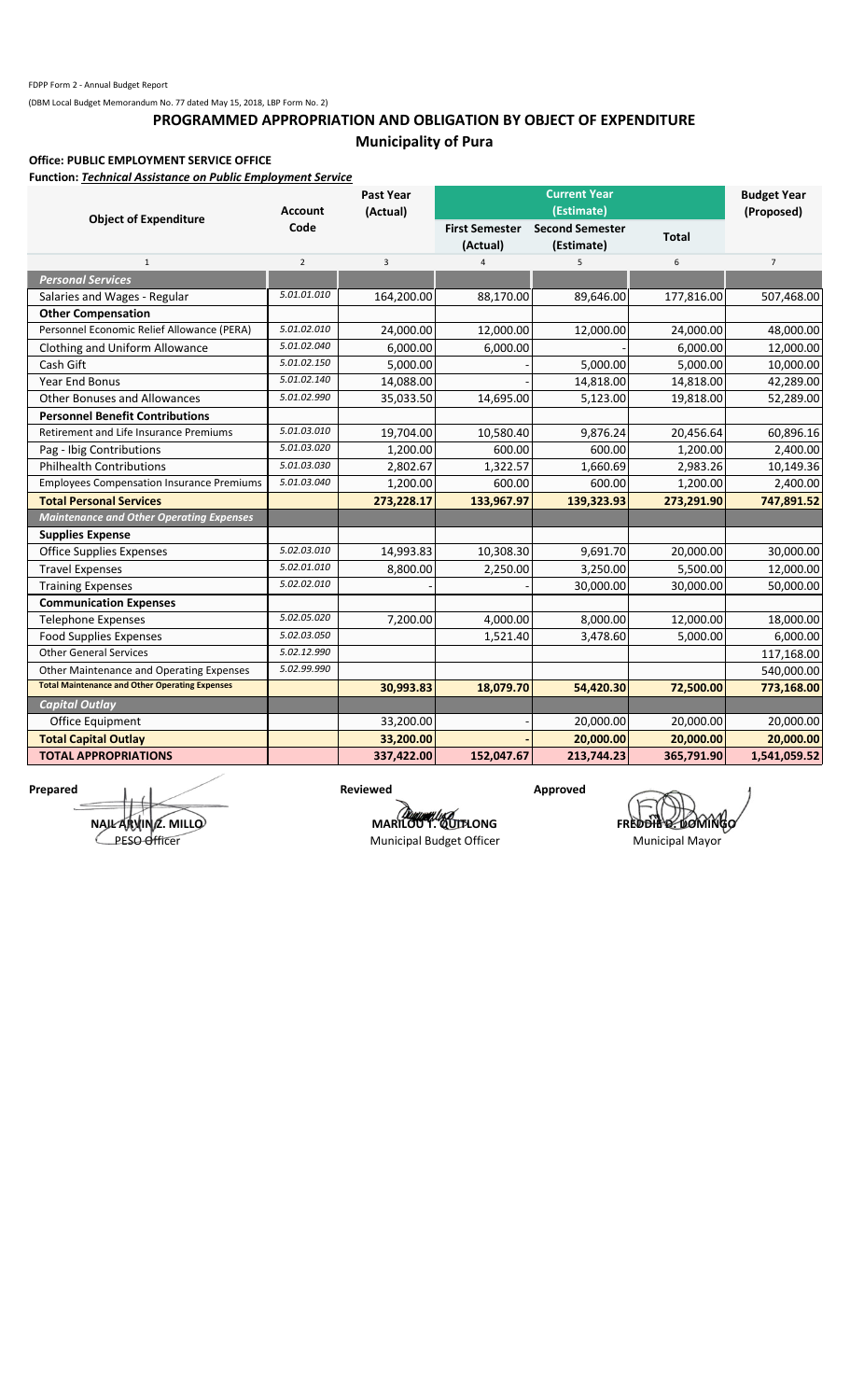## **PROGRAMMED APPROPRIATION AND OBLIGATION BY OBJECT OF EXPENDITURE**

### **Municipality of Pura**

### **Office: MUNICIPAL ENVIRONMENT AND NATURAL RESOURCES OFFICE**

**Function:** *Technical Assistance on Environment and Natural Resources*

|                                                       | <b>Account</b> | (Actual) | <b>Current Year</b><br>(Estimate) |                                      |              | <b>Budget Year</b><br>(Proposed) |
|-------------------------------------------------------|----------------|----------|-----------------------------------|--------------------------------------|--------------|----------------------------------|
| <b>Object of Expenditure</b>                          | Code           |          | <b>First Semester</b><br>(Actual) | <b>Second Semester</b><br>(Estimate) | <b>Total</b> |                                  |
| $\mathbf{1}$                                          | $\overline{2}$ | 3        | $\overline{a}$                    | 5                                    | 6            | $\overline{7}$                   |
| <b>Personal Services</b>                              |                |          |                                   |                                      |              |                                  |
| Salaries and Wages - Regular                          | 5.01.01.010    |          |                                   |                                      |              | 302,172.00                       |
| <b>Other Compensation</b>                             |                |          |                                   |                                      |              |                                  |
| Personnel Economic Relief Allowance (PERA)            | 5.01.02.010    |          |                                   |                                      |              | 24,000.00                        |
| Clothing and Uniform Allowance                        | 5.01.02.040    |          |                                   |                                      |              | 6,000.00                         |
| Cash Gift                                             | 5.01.02.150    |          |                                   |                                      |              | 5,000.00                         |
| <b>Year End Bonus</b>                                 | 5.01.02.140    |          |                                   |                                      |              | 25,181.00                        |
| <b>Other Bonuses and Allowances</b>                   | 5.01.02.990    |          |                                   |                                      |              | 30,181.00                        |
| <b>Personnel Benefit Contributions</b>                |                |          |                                   |                                      |              |                                  |
| <b>Retirement and Life Insurance Premiums</b>         | 5.01.03.010    |          |                                   |                                      |              | 36,260.64                        |
| Pag - Ibig Contributions                              | 5.01.03.020    |          |                                   |                                      |              | 1,200.00                         |
| <b>Philhealth Contributions</b>                       | 5.01.03.030    |          |                                   |                                      |              | 6,043.44                         |
| <b>Employees Compensation Insurance Premiums</b>      | 5.01.03.040    |          |                                   |                                      |              | 1,200.00                         |
| <b>Total Personal Services</b>                        |                |          |                                   |                                      |              | 437,238.08                       |
| <b>Maintenance and Other Operating Expenses</b>       |                |          |                                   |                                      |              |                                  |
| <b>Supplies Expense</b>                               |                |          |                                   |                                      |              |                                  |
| <b>Office Supplies Expenses</b>                       | 5.02.03.010    |          |                                   |                                      |              | 50,000.00                        |
| <b>Travel Expenses</b>                                | 5.02.01.010    |          |                                   |                                      |              |                                  |
| <b>Training Expenses</b>                              | 5.02.02.010    |          |                                   |                                      |              | 20,000.00                        |
| <b>Communication Expenses</b>                         |                |          |                                   |                                      |              |                                  |
| <b>Telephone Expenses</b>                             | 5.02.05.020    |          |                                   |                                      |              |                                  |
| Other Maintenance and Operating Expenses              | 5.02.99.990    |          |                                   |                                      |              | 30,000.00                        |
| <b>Total Maintenance and Other Operating Expenses</b> |                |          |                                   |                                      |              | 100,000.00                       |
| <b>Capital Outlay</b>                                 |                |          |                                   |                                      |              |                                  |
| Office Equipment                                      |                |          |                                   |                                      |              | 100,000.00                       |
| <b>Total Capital Outlay</b>                           |                |          |                                   |                                      |              | 100,000.00                       |
| <b>TOTAL APPROPRIATIONS</b>                           |                |          |                                   |                                      |              | 637,238.08                       |

Prepared **Approved Reviewed Approved FREDDIE D. DOMING** 

Municipal Mayor

*COMMERCIAL*<br>**MARILOU T. QUITLONG**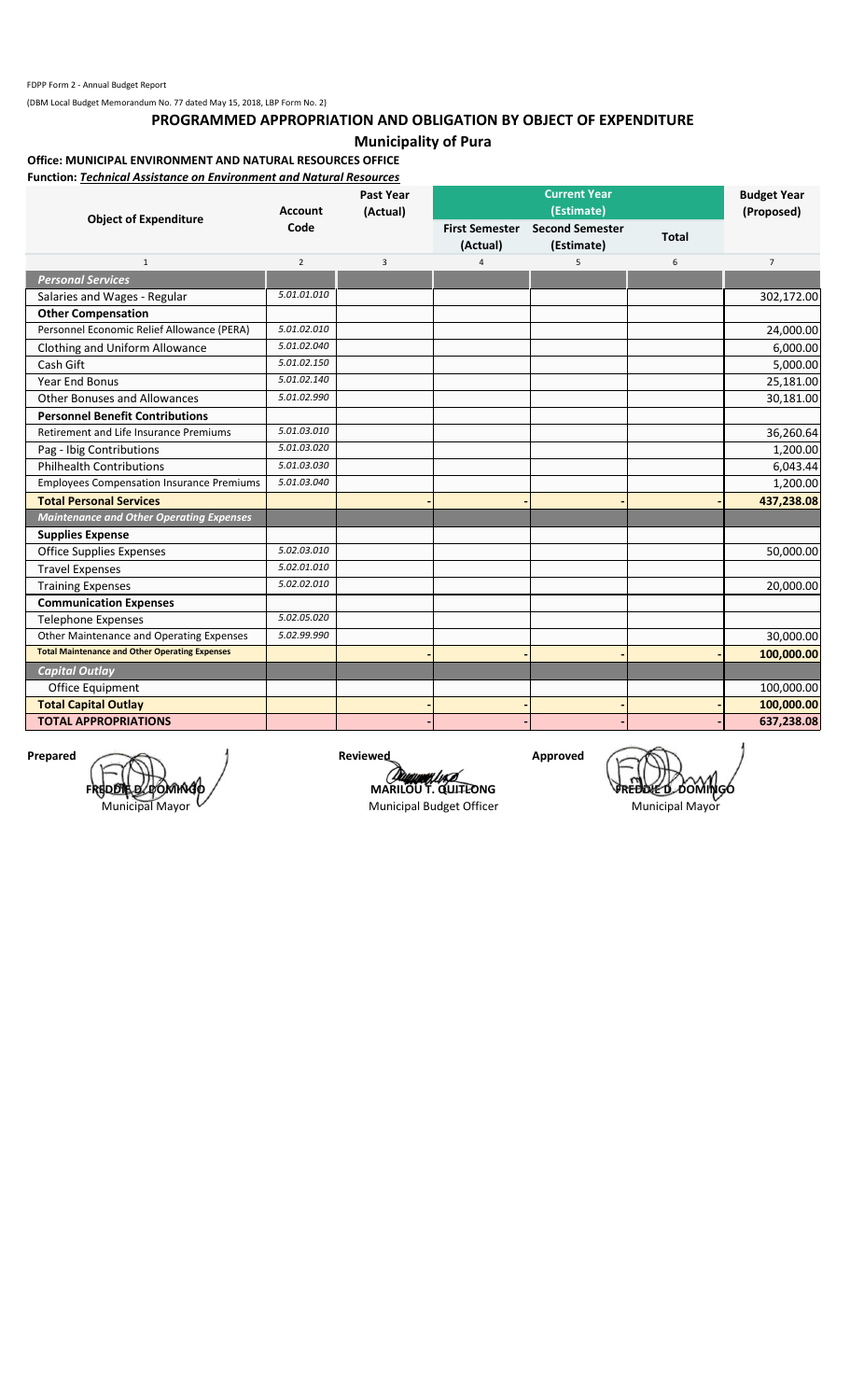| <b>SUMMARY 2022</b>                    |               |               |              |  |
|----------------------------------------|---------------|---------------|--------------|--|
| <b>DEPARTMENT</b>                      | <b>PS</b>     | <b>MOOE</b>   | co           |  |
| <b>Total Available Resources</b>       |               |               |              |  |
| OFFICE OF THE MAYOR                    | 7,282,273.98  | 9,789,529.58  | 2,000,000.00 |  |
| SPECIAL PURPOSE APPROPRIATION          |               | 43,738,965.00 |              |  |
| <b>GOVERNMENT FACILITIES</b>           | 202,006.72    | 5,500,000.00  |              |  |
| <b>OPERATION OF MARKET</b>             | 1,425,703.36  | 400,000.00    |              |  |
| <b>SLAUGHTERHOUSE</b>                  |               | 187,168.00    |              |  |
| <b>CEMETERY</b>                        |               | 217,168.00    |              |  |
| <b>OSCA</b>                            |               | 1,431,305.50  | 100,000.00   |  |
| <b>LCPC</b>                            |               | 1,284,775.50  |              |  |
| <b>PURA WATER SYSTEM</b>               | 3,000,373.76  | 5,890,000.00  | 1,750,000.00 |  |
| OFFICE OF THE VICE MAYOR               | 1,829,780.19  | 232,000.00    |              |  |
| <b>SANGGUNIANG BAYAN</b>               | 15,445,551.88 | 1,815,000.00  | 100,000.00   |  |
| <b>SB SECRETARY</b>                    | 3,151,364.18  | 81,000.00     |              |  |
| OFFICE OF THE HRMO                     | 1,403,086.80  | 308,168.00    |              |  |
| OFFICE OF THE MPDC                     | 1,776,263.52  | 198,500.00    | 100,000.00   |  |
| OFFICE OF THE LOCAL CIVIL REGISTRAR    | 3,553,781.97  | 201,000.00    | 50,000.00    |  |
| OFFICE OF THE MUNICIPAL BUDGET OFFICER | 1,932,264.64  | 146,000.00    | 50,000.00    |  |
| OFFICE OF THE MUNICIPAL ACCOUNTANT     | 2,183,351.04  | 246,000.00    | 85,000.00    |  |
| OFFICE OF THE MUNICIPAL TREASURER      | 2,685,042.96  | 708,136.00    | 50,000.00    |  |
| OFFICE OF THE MUNICIPAL ASSESSOR       | 1,718,849.39  | 692,504.00    | 35,000.00    |  |
| <b>AUDITING SERVICES</b>               |               | 250,000.00    |              |  |
| OFFICE OF THE MUNICIPAL HEALTH OFFICER | 6,865,747.04  | 470,200.00    | 660,000.00   |  |
| OFFICE OF THE M.S.W.D.                 | 2,418,738.00  | 3,505,672.00  | 200,000.00   |  |
| OFFICE OF THE MUNICIPAL AGRICULTURIST  | 4,533,547.71  | 2,567,336.00  | 10,000.00    |  |
| OFFICE OF THE MUNICIPAL ENGINEER       | 1,622,046.48  | 116,000.00    | 35,000.00    |  |
| OFFICE OF THE LDRRMO                   | 2,449,051.20  | 197,000.00    | 75,000.00    |  |
| PUBLIC EMPLOYMENT SERVICE OFFICE       | 747,891.52    | 773,168.00    | 20,000.00    |  |
| <b>MENRO</b>                           | 437,238.08    | 100,000.00    | 100,000.00   |  |
| <b>TOTAL ESTIMATES</b>                 | 66,663,954.42 | 81,046,595.58 | 5,420,000.00 |  |
| <b>UNAPROPRIATED</b>                   |               |               |              |  |